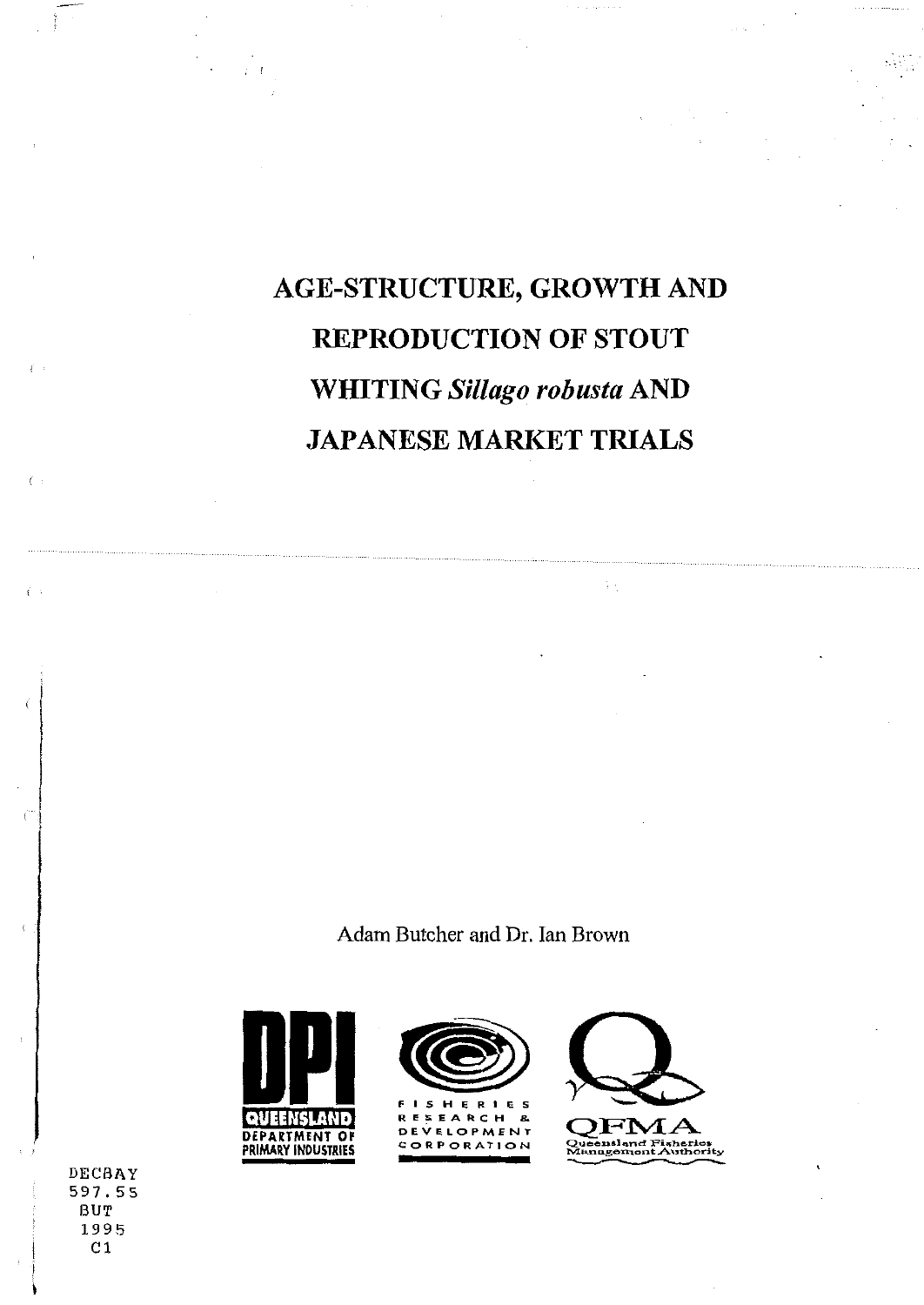Final report to the Fisheries Research and Development Corporation

and

the Queensland Fish Management Authority

# **AGE-STRUCTURE, GROWTH AND REPRODUCTION OF STOUT WHITING** *Sil/ago robusta* **AND JAPANESE MARKET TRIALS**

# **FRDC92/101**

Adam Butcher and Dr. Ian Brown

November 1995

Fisheries Services

Queensland Department of Primary Industries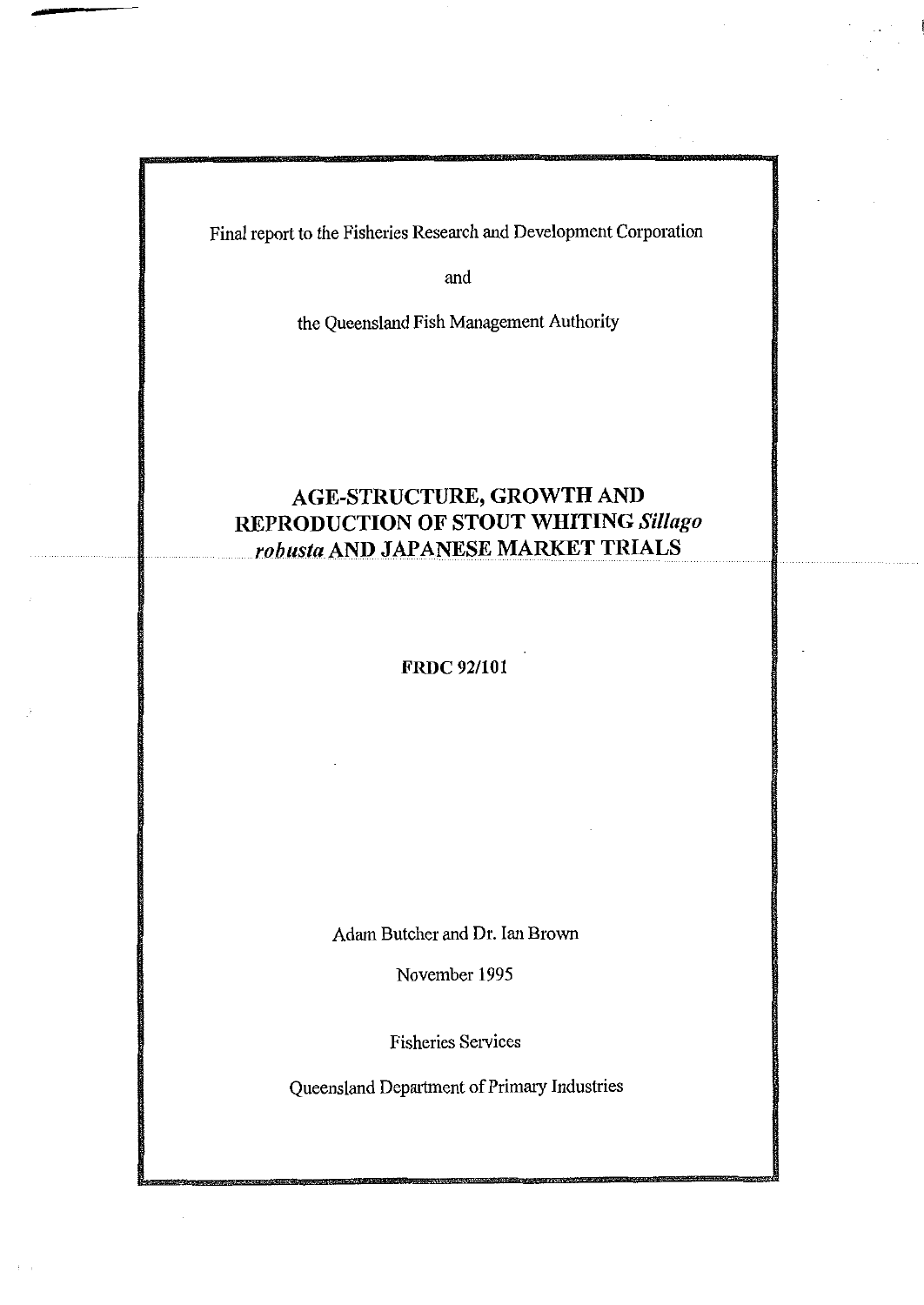# **Contents**

 $\mathcal{L}^{\mathcal{L}}$ 

 $\cdot$ 

. . .

 $\sim 10^7$ 

B.

| PROJECT INFORMATION.                   |                                                                                                                                                                                                                                  |                                   |                           |                                  |  |  | 1  |
|----------------------------------------|----------------------------------------------------------------------------------------------------------------------------------------------------------------------------------------------------------------------------------|-----------------------------------|---------------------------|----------------------------------|--|--|----|
|                                        |                                                                                                                                                                                                                                  |                                   |                           |                                  |  |  | 1  |
| OBJECTIVES.                            |                                                                                                                                                                                                                                  |                                   |                           |                                  |  |  |    |
| EXECUTIVE SUMMARY                      |                                                                                                                                                                                                                                  | $\mathcal{L}_{\mathcal{A}}$       |                           |                                  |  |  | 2  |
| MANAGEMENT OPTIONS.                    |                                                                                                                                                                                                                                  |                                   |                           |                                  |  |  | 5  |
| I. INTRODUCTION                        |                                                                                                                                                                                                                                  |                                   |                           |                                  |  |  |    |
| Background.                            | <b>Contract Contract</b>                                                                                                                                                                                                         |                                   |                           |                                  |  |  | 8  |
| Technical Information.                 |                                                                                                                                                                                                                                  |                                   | $\cdot$                   | $\bullet$ . The set of $\bullet$ |  |  | 8  |
| Study Area.                            |                                                                                                                                                                                                                                  | $\blacksquare$                    | $\bullet$                 |                                  |  |  | 10 |
|                                        |                                                                                                                                                                                                                                  |                                   |                           |                                  |  |  |    |
| II. AGE AND GROWTH ESTIMATES           |                                                                                                                                                                                                                                  |                                   |                           |                                  |  |  |    |
| Materials and Methods                  |                                                                                                                                                                                                                                  |                                   |                           |                                  |  |  | 11 |
| Results.                               | $\mathbf{r}$ , and the set of the set of the set of the set of the set of the set of the set of the set of the set of the set of the set of the set of the set of the set of the set of the set of the set of the set of the set |                                   | <b>All Contracts</b>      |                                  |  |  | 12 |
| Discussion                             |                                                                                                                                                                                                                                  |                                   |                           |                                  |  |  | 15 |
|                                        |                                                                                                                                                                                                                                  |                                   |                           |                                  |  |  |    |
| <b>III. REPRODUCTION</b>               |                                                                                                                                                                                                                                  |                                   |                           |                                  |  |  |    |
| Materials and Methods                  |                                                                                                                                                                                                                                  |                                   | $\mathbf{A}^{\text{max}}$ | $\bullet$                        |  |  | 17 |
| Results.                               |                                                                                                                                                                                                                                  |                                   | $\sim 100$                |                                  |  |  | 18 |
| Discussion                             | $\sim$                                                                                                                                                                                                                           |                                   |                           |                                  |  |  | 21 |
|                                        | $\sim$ 100 $\mu$                                                                                                                                                                                                                 | $\bullet$                         | $\bullet$                 |                                  |  |  |    |
| IV. POPULATION PARAMETERS - VPA        |                                                                                                                                                                                                                                  |                                   |                           |                                  |  |  |    |
| Materials and Methods                  |                                                                                                                                                                                                                                  |                                   |                           | $\bullet$                        |  |  | 24 |
|                                        |                                                                                                                                                                                                                                  |                                   | $\epsilon$                |                                  |  |  | 25 |
| Results.                               | $\sim$ $\sim$                                                                                                                                                                                                                    | $\ddot{\phantom{0}}$              | $\bullet$                 |                                  |  |  | 35 |
| Discussion                             | $\mathbf{r}$ , and the set of the set of the set of the set of the set of the set of the set of the set of the set of the set of the set of the set of the set of the set of the set of the set of the set of the set of the set |                                   | $\sim 100$ km $^{-1}$     |                                  |  |  |    |
| V. MARKETING TRIALS                    |                                                                                                                                                                                                                                  |                                   |                           |                                  |  |  |    |
| Materials and Methods                  |                                                                                                                                                                                                                                  |                                   |                           |                                  |  |  | 40 |
| Results.                               |                                                                                                                                                                                                                                  |                                   |                           |                                  |  |  | 41 |
| Discussion                             |                                                                                                                                                                                                                                  |                                   |                           | $\bullet$                        |  |  | 42 |
|                                        |                                                                                                                                                                                                                                  |                                   |                           |                                  |  |  |    |
| IMPLICATIONS FOR THE FISHING INDUSTRY. |                                                                                                                                                                                                                                  |                                   |                           |                                  |  |  | 45 |
| INTELLECTUAL PROPERTY .                |                                                                                                                                                                                                                                  |                                   |                           |                                  |  |  | 45 |
| REFERENCES                             |                                                                                                                                                                                                                                  |                                   |                           |                                  |  |  | 46 |
| <b>ACKNOWLEDGMENTS</b>                 |                                                                                                                                                                                                                                  |                                   |                           |                                  |  |  | 49 |
| APPENDIX I.                            |                                                                                                                                                                                                                                  |                                   |                           |                                  |  |  | 50 |
| APPENDIX II .                          |                                                                                                                                                                                                                                  | and the company of the company of |                           |                                  |  |  | 51 |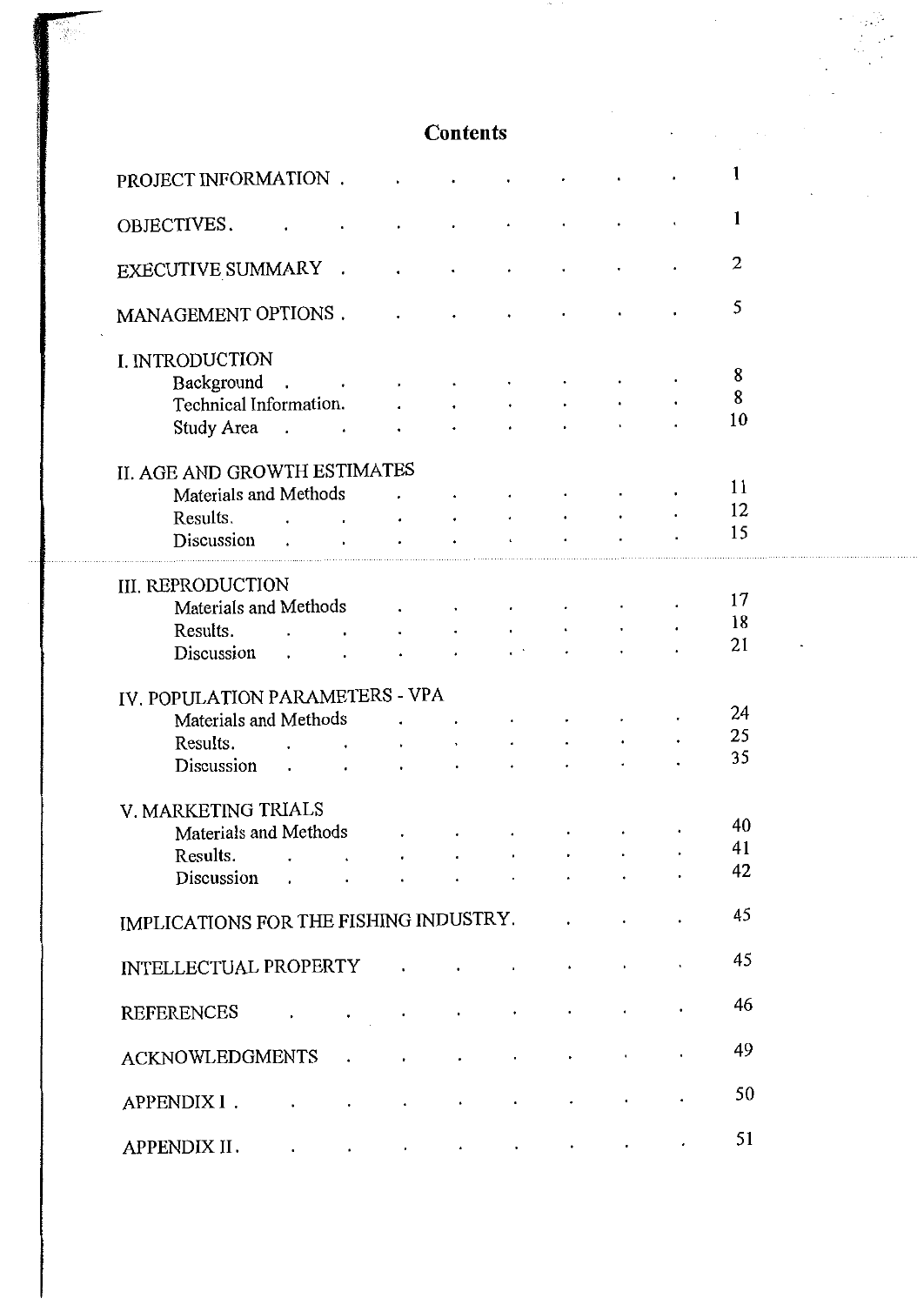**Stout Whiting from southeast Queensland** 

# **PROJECT INFORMATION [FRDC No 92/101]**

| <b>Project Title:</b>          | Age structure, growth and reproduction of stout whiting, Sillago<br>robusta, and Japanese market trials.                                                                        |
|--------------------------------|---------------------------------------------------------------------------------------------------------------------------------------------------------------------------------|
| <b>Research Organisation:</b>  | Natural Resource Management<br>Queensland Department of Primary Industries<br><b>GPO Box 2454</b><br><b>BRISBANE QLD 4001</b><br>Fax (07) 3817 9555<br>Telephone (07) 3817 9580 |
| <b>Principal Investigator:</b> | Dr. Ian W. Brown<br>Senior Fisheries Biologist                                                                                                                                  |
| <b>Project Leader:</b>         | <b>Adam Butcher</b><br><b>Fisheries Biologist</b>                                                                                                                               |
| <b>Project Staff:</b>          | Dr. David Die, Dr. Juan-Pablo Pertierra<br>Mr. Wayne Hagedoorn, Ms. Kate Yeomans,<br>Mr. John Mclaughlin-Karr, Mr. David Trama,<br>Mr. Peter Pardoe                             |
| <b>Duration of Project:</b>    | 1992 - 1995                                                                                                                                                                     |
| <b>Cooperating Agencies:</b>   | Fisheries Research and Development Corporation<br>Queensland Fish Management Authority<br>Queensland Finfishers Association                                                     |

# **OBJECTIVES**

The specific objectives of this project were:

- a) To describe basic biological parameters necessary for effective management of a trawl fishery for stout whiting.
- b) To examine alternative strategies to market stout whiting in Japanese supermarkets.

During 1993, the opportunity arose to expand the second objective and examine test marketing of stout whiting on the domestic market as well, in conjunction with an FR&DC funded project into market trials of school whiting, *Silla go bassensis jlindersii.*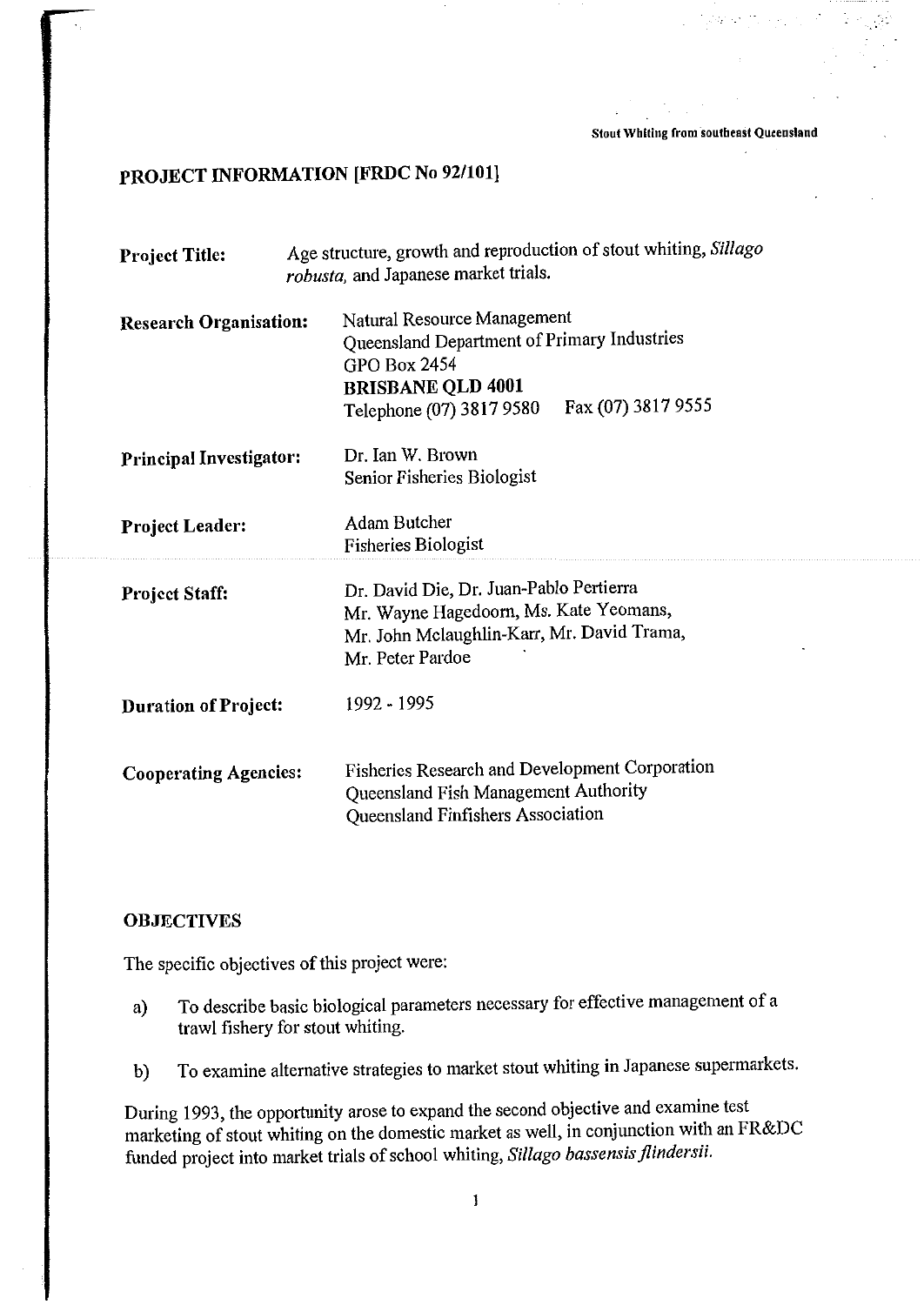# **EXECUTIVE SUMMARY**

Stout whiting, *Sillago robusta,* is one of the most abundant harvestable finfish species in south-east Queensland waters. However, over the past 10 years the fishery for this resource has been irregular. During the 1980's access to the fishery remained effectively unlimited and annual landings increased. In 1991, the Queensland Fish Management Authority set up a limited entry developmental finfish trawl fishery with 6 endorsements. They established a pilot research program to examine the history of the fishery, catch and effort, bycatch considerations and the basic biological parameters of the target species. The results from the pilot project gave an indication of age composition of the fished stock, but more data on age structure, distribution and catchability were required to follow changes in age structure and stock abundance during the development of the fishery. In 1992 The Fishing Research and Development Corporation funded a 3 year project to estimate the biological parameters necessary for effective management of the stout whiting trawl fishery and to examine alternative strategies to market them in Japan.

The commercial catch has been sampled during the past 4 years and additional data has been obtained from a stratified research sampling regime in waters off Double Island Point. Methods to estimate the age of stout whiting were developed by staff at the Southern Fisheries Centre (SFC) during 1992-93, after consultation with staff at the Central Ageing Facility, Queenscliff, Victoria. Reading whole otoliths was the most accurate technique. Fifty-one percent of all fish examined could not be confidently aged. Of the fish that were aged 32% had only one annual mark and 37% had none, indicating that the majority of the catch comprised young fish. The oldest fish observed had 4 annual marks on its otoliths. Stout whiting lay down a single annulus on the otolith every year in late winter, coinciding with the fall in sea surface temperature. Differences in age structure between male and female stout whiting were insignificant and the data from both sexes were combined to estimate the growth parameters. Stout whiting have von Bertalanffy growth parameters of;  $L_m = 22.3$  cm and  $k = 0.46$ .

Between 1991 and 1994, the reproductive cycle of stout whiting was examined by monitoring the average gonosomatic index of a sample of females every month. Female stout whiting have a protracted spawning season with a peak in reproductive activity during the summer months. The overall sex ratio of males to females in stout whiting was found to be  $1.19:1$ . The smallest reproductively mature female observed had a fork length of 12.1 cm, although the smallest size class at which 50% of the population were reproductively mature was 14.5 cm. As long as the average size of the commercial catch remains above this length, then the chance of recruitment overfishing can be diminished. Fecundity estimates range from less than 5,000 in a fish of 15.2 cm fork length to nearly 50,000 in a fish of 19.8 cm fork length with a linear relationship between fork length and estimated fecundity.

The catch and effort data from the past 4 years of study was modelled in a virtual population analysis to estimate the biomass of the stock. The model required the input of several seeded parameters and catch and effort data from the past 4 years. The seeded values were estimated using the best available methods, but, various assumptions associated with these methods are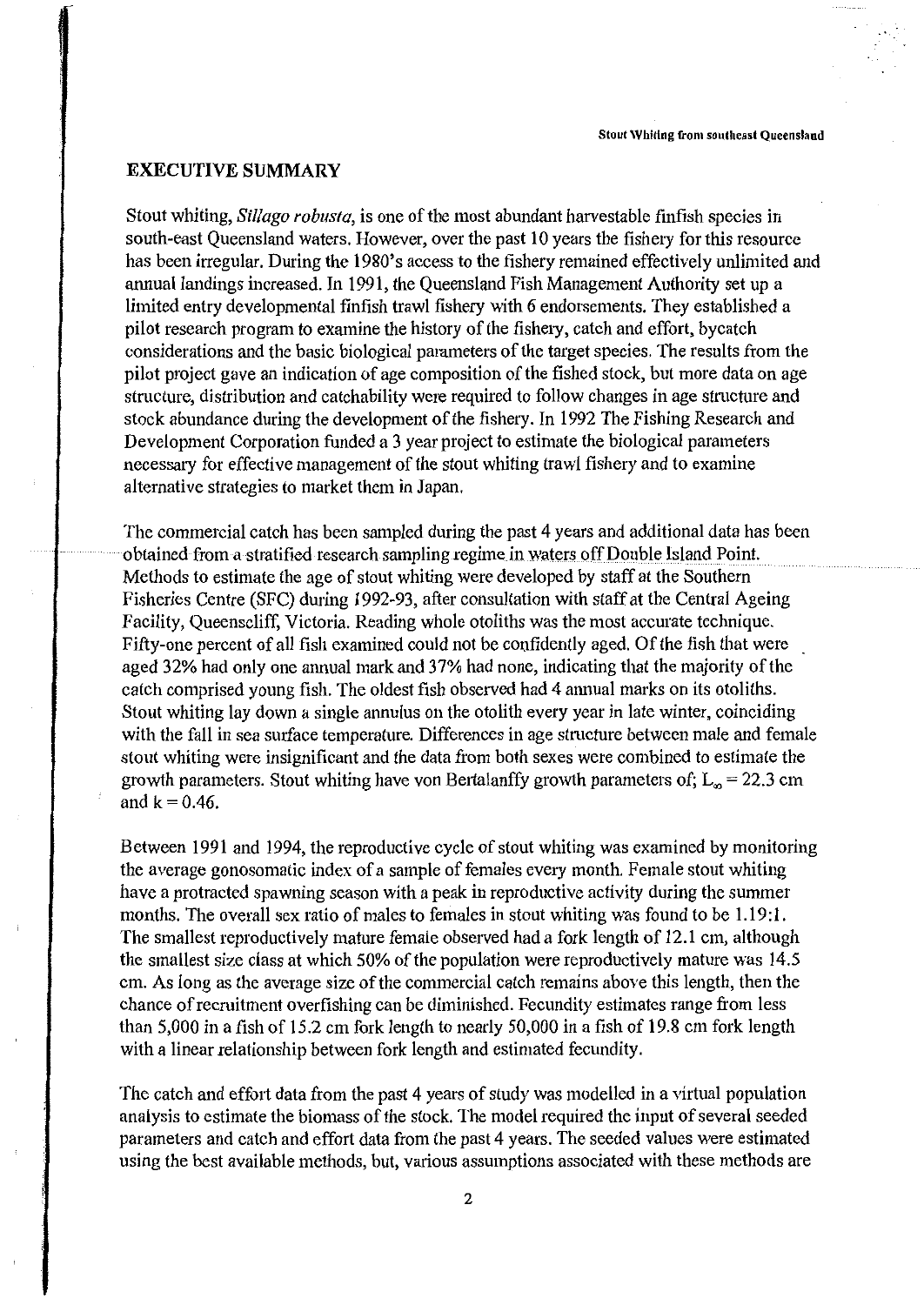not fully met by the stout whiting fishery. Fishing mortality was optimised from the initial seeded value during the analysis of each year's data.

In 1991 the total catch was about 526 tonnes. The average age was 2.3 years and the average length was 17.3 cm. The total area fished was 1086 nm<sup>2</sup>. The biomass was estimated at about 1750 tonnes  $\pm$  553 tonnes (SD). By 1992, the commercial catch had increased to around 926 tonnes and a further 124 tonnes were caught as bycatch outside the season. Both average length and average age of the catch had declined to 2.2 years and 16.7 cm respectively. However, as the area fished had increased by around 40% to 1513 nm<sup>2</sup> and the estimate of mean biomass also increased to 3104 tonnes  $\pm$  886 tonnes. During 1993 there was a marginal increase in catch, effort and area fished. The catch was around 1002 tonnes with a further 198 tonnes taken as bycatch outside the fishery. The area fished increased to 1550 nm<sup>2</sup>. The average age of the catch had declined to 1.9 years and the average length was only 16.3 cm. The estimated mean biomass for 1993 also declined to 2237 tonnes  $\pm$  629 (SD). In 1994 there was a significant increase in catch, effort and area fished. The catch was about 2414 tonnes, with a further 120 tonnes taken outside the fishery as bycatch. The area fished increased to 3613 nm<sup>2</sup>. The average age and length of the catch increased from the 1993 results to 2.1 years and 16.7 cm respectively. The estimated biomass was estimated to be approximately 7240 tonnes ± 2257 (SD).

The overall conclusion from these results is that the fishery has been spatially expanding over the past 4 years. As such it is not possible to compare the yearly estimates of mortality. and biomass derived by the model as they refer to sub-stocks from different areas. The 1994 results are most representative of the total fishery area to date. A yield per recruit analysis carried out on the 1994 data indicated that to obtain the maximum possible yield per recruit, the fishing effort would have to be increased by more than 100%. However, the remaining biomass corresponding to this level of yield would be less than 7% of the original virgin biomass - a situation that would probably lead to recruitment overfishing. The (conservative)  $F_{0,1}$  harvesting strategy has indicated the need for a reduction of effort in 1995 by about 10% to achieve optimal fishing sustainable yields, if we assume that the original estimate of natural mortality is correct. However, there is considerable uncertainty surrounding our estimates of M, which can have a significant impact on optimal  $F_{0,1}$ .

Stout whiting are a large volume, low priced export commodity with negligible domestic market presence. Several south-east Asian countries also take a similar species of whiting and are able to glut overseas markets. The successful development of alternative export markets for the Australian product is necessary to stabilise demand. In 1992, negotiations with a marketing agent for Yokohama Reito P/L resulted in a trial shipment of frozen stout whiting being sent to Bangkok for processing into Kisu Hiraki, the Japanese style of butterfly fillet, and then test marketing directly into a Japanese supermarket retail group. The original trial delivered a 45.3% recovery of Kisu Hiraki which was of excellent quality. The processor indicated that for continued demand, a realistic price and continuity of supply of quality product would be the principal determinants. Follow-up orders were anticipated, but an oversupply on the Japanese domestic market in 1991-92 led to a glut in the market and futther orders did not eventuate.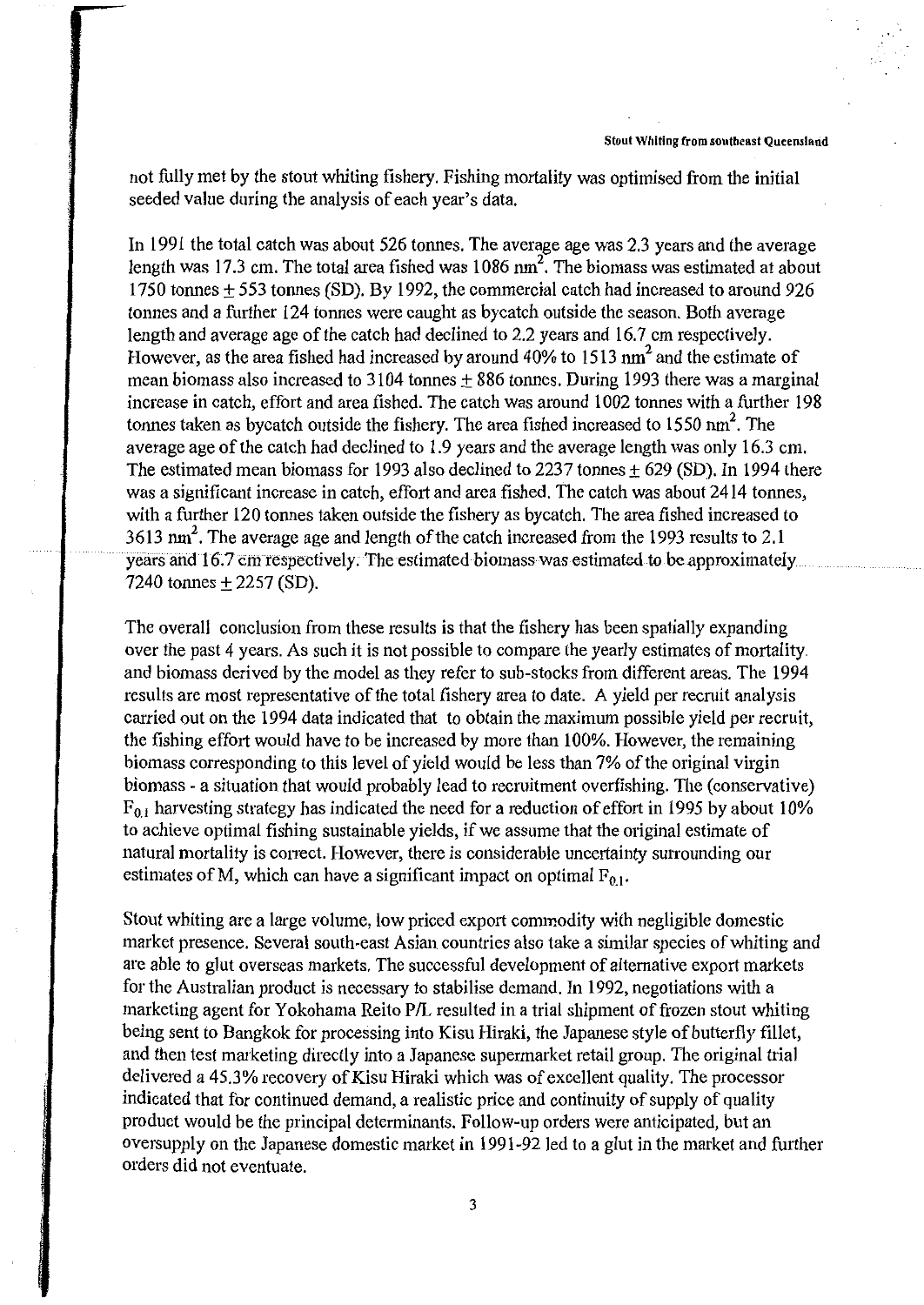· ...

In late November, 1993, a processor in Western Australia indicated that whiting could be mechanically bulk filleted. Frozen samples were sent to this processor for test filleting into Kisu Hiraki and normal Australian style butterfly fillets, both bare and crumbed. His trials indicated that the filleting machine would be able to process up to 4 tonnes of whiting per day into the Australian style of butterfly fillet at a cost of around \$7.50 per kg (wholesale returned to Brisbane) and that the resulting product was most suitable for crumbing. However, both of these Hiraki and Australian style fillets retained the spines from dorsal and ventral fins respectively, making the end product unsuitable for either the export or domestic fillet markets. Futther trials with the mechanical filleting process were abandoned.

In early 1994, staff at the National Seafood Centre, in conjunction with a local wholesale/retail operator, were examining the domestic market for "Australian whiting", based on the redspot whiting, *Sillago bassensis flindersii*. This research was based on nonstructured consumer acceptance trials. Following negotiations, arrangements were made to send a sample of fresh chilled stout whiting for similar trials. The results indicated that stout whiting have a marketable shelf life of up to 6 days and were of better quality when kept as fillets rather than whole fish. This information was passed onto the fishers and they were encouraged to enter into commercial negotiations themselves. Unfortunately, the 1994 export market was one of the best experienced in the last 4 years and fishers were able to sell all of their product, in frozen form, to offshore processors at a better price than the domestic market could afford.

While the results of these marketing trials may not appear overly successful, the trials themselves have encouraged interest among the commercial fishers in marketing aspects of the fishery to the point where several of the fishers embarked on a fact finding tour of southeast Asian processing plants in late 1993. The success of this tour was cited by commercial operators as the major reason forthe success of the 1994 season. One of the fishers has gone further during 1995 and is developing a specialised value-adding process on board his vessel. At this stage the process is still being developed, but, he anticipates a good return for his substantial financial investment. Value adding is deemed the best method of changing this fishery from a high volume low priced one into a medium volume higher priced fishery.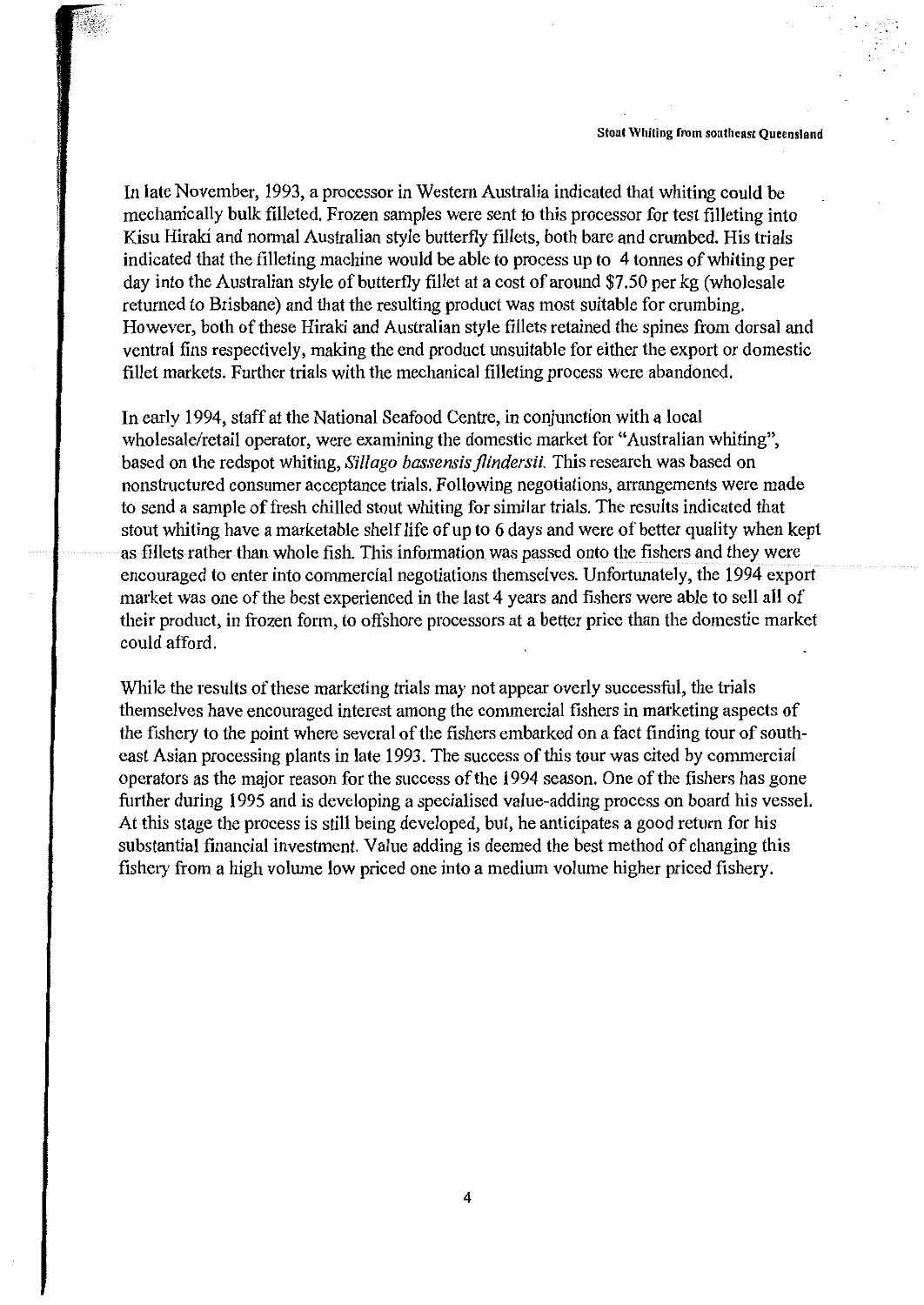# **MANAGEMENT OPTIONS**

#### **1. Levels of effort in the fishery:**

Over the past 4 years commercial activity within the stout whiting trawl fishery has covered nearly all trawlable grounds. The 1994 level of effort was some 3613 hours which translates into an estimated instantaneous fishing mortality rate of 0.23. Although there is strong evidence of substantial stocks of stout whiting both to the north and south of the existing fishery boundaries, opening these areas to the trawl whiting fleet at a level of effort similar to that in the currently-fished area could lead to significant interaction with the local trawl fisheries.

Virtual Population Analysis (VPA) provides an estimate of total population size, with an indication of exploitation and fishing mortality rates. The reliability of these estimates depends critically on the reliability of estimates of population parameters such as growth rates, natural mortality and terminal F ( the rate of fishing mortality on the final age-class in the population). VPA's have been used in this study to estimate the optimum long-term level of fishing mortality (F) on the basis of a commonly-used fisheries management reference point  $F_{01}$ . This reference point corresponds to a fishing mortality beyond which increases in yield-per-recruit, relative to increases in fishing effort, are marginal.

If considered appropriate, fishing mortality could be changed (via manipulation of fishing effort) by extending or contracting the fishing season, by expanding or reducing the number. of endorsed vessels, or by expanding or reducing the area available to the fishery. Expansion of the area available to commercial stout whiting trawling activity to the north and/or the south may create adverse interactions between the stout whiting fishers and participants in adjacent fisheries such as prawn trawling, scallop trawling and spanner crabbing. Such processes are better assessed on economic merit than by biological analysis. Our VPA suggests that the optimum yield-per-recruit would occur at a level of F corresponding to about 10% less that that estimated for the 1994 season. However, this estimate of optimal harvest is based on our current estimate of natural mortality (M) which is notoriously difficult to determine accurately in any exploited stock.

# *Option I-increase effort*

Increasing effort (and consequently  $F$ ) would be a high-risk policy if our estimate of M is too high. If M is actually less than we currently think, then the exploitation rate is higher than appears from the analysis, and any further increase could potentially lead to recruitment overfishing.

# *Option 2-maintain effort at present levels*

Maintaining current levels of fishing mortality by effort is a medium-risk policy. There is an even chance of M having been underestimated as overestimated. This option would probably not result in recruitment overfishing problems (unless M has been seriously under-estimated), but may preclude potential financial advantages of an increased harvest should M be seriously over-estimated.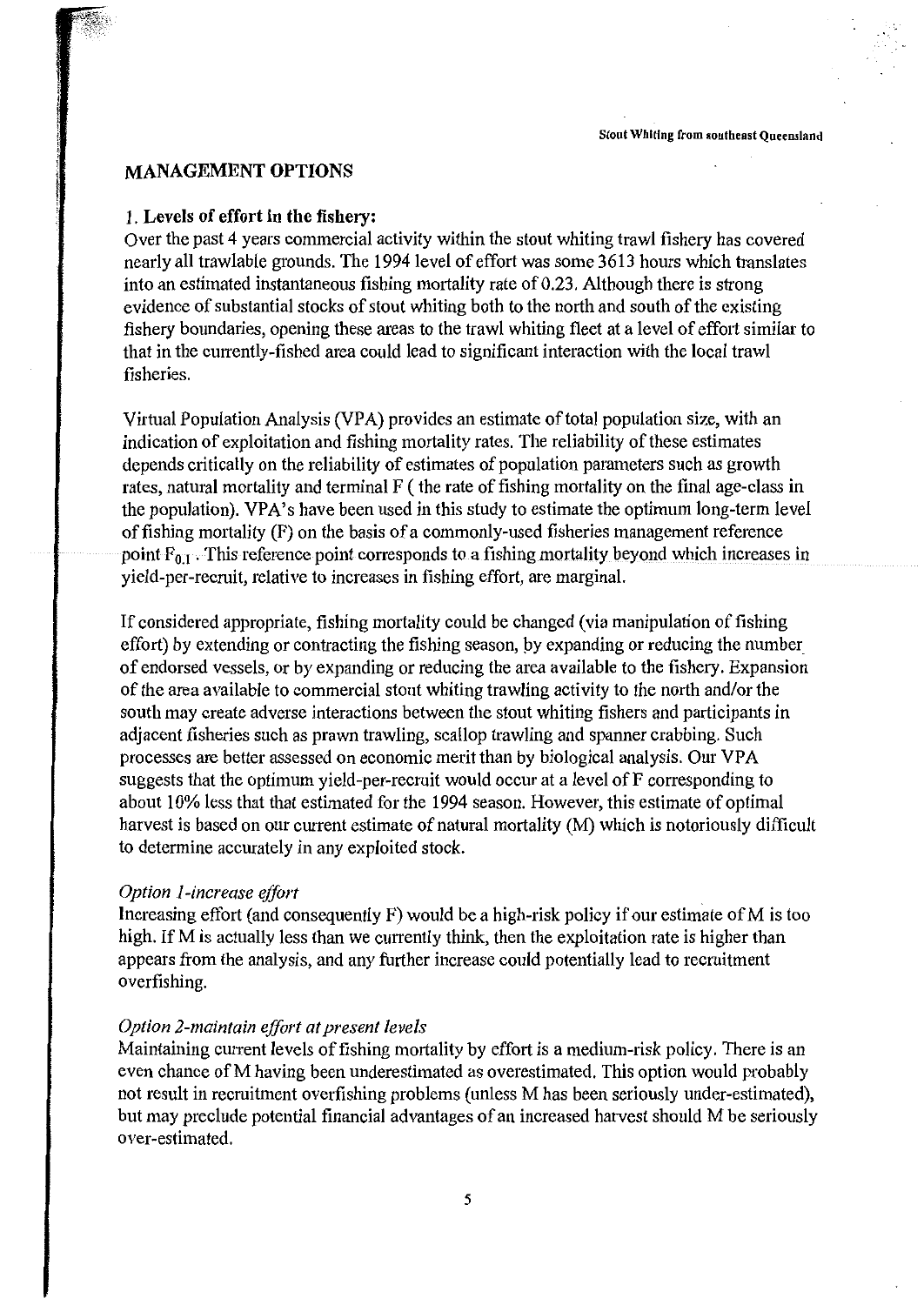# *Option 3-reduce effort*

Reducing effort represents a low risk policy consistent with results of our VPA analysis. A 10% reduction in F would translate to a yield reduction of about 250 tonnes catch which implies an overall revenue loss of between \$300,000 - \$400,00 (Aust.). Any further decrease in fishing mortality could push the fishery below the point of economic viability. Given the past record of commercial participants for self regulation based on scientific advice of stock exploitation levels, a 10% reduction in effort from the 1994 level represents the most easily achieved and sustainable option.

# 2. **Extension to the collection of scientific data**

Current VPA techniques provide a relevant starting point for estimated population parameters and biological reference points. However, these techniques do not account for the effects of gear size-selectivity, targeting by commercial fishers, bycatch of stout whiting taken in adjacent trawl fisheries, stock migration or schooling behaviour of stout whiting. These factors will have to be addressed before biomass estimates can be considered reliable.

The continuation of current fishery-dependant research includes collecting monthly commercial catch for age-length and reproductive analysis. These collections, coupled with annual logbook data analysis, will enable futiher refinement of estimated population parameters and reference points. In addition, commercial fishers have identified stock migration and spawning frequency as areas of interest. A knowledge of spawning frequency will benefit possible future research using fishery-independent methods such as the egg production method of estimating surplus stock biomass. It can be examined by a detailed histological analysis allied with existing sampling regimes. The question of migration is important because of its influence on estimates of total mortality, (Z) and thus natural mortality, (M). Migration is more difficult to assess because stout whiting physiology is not conducive to standard migration assessment techniques such as tag-recapture methods.

Over the past 5 years, funding for research into stout whiting in southeast Queensland has been made available from the appropriate Federal corporation and State management bodies. This funding was based on a large scale research application. The State contribution was funded by the endorsement premiums from commercial participants. All commercial stout whiting endorsed fishers have given a verbal commitment to maintain their endorsements and management will continue to receive the endorsement premiums.

#### *Option I-Increase research funding*

At this stage this option should be considered a medium to high risk policy. At present there does not appear to be a great need for long-term intensive research work in this fishery. Shortterm future research plans are directly associated with existing commercial activity and any increase in research funding would not have a favourable cost benefit ratio. Long-term future research programs may require increased funding, but these should be reviewed during their development.

#### *Option 2- maintain research funding*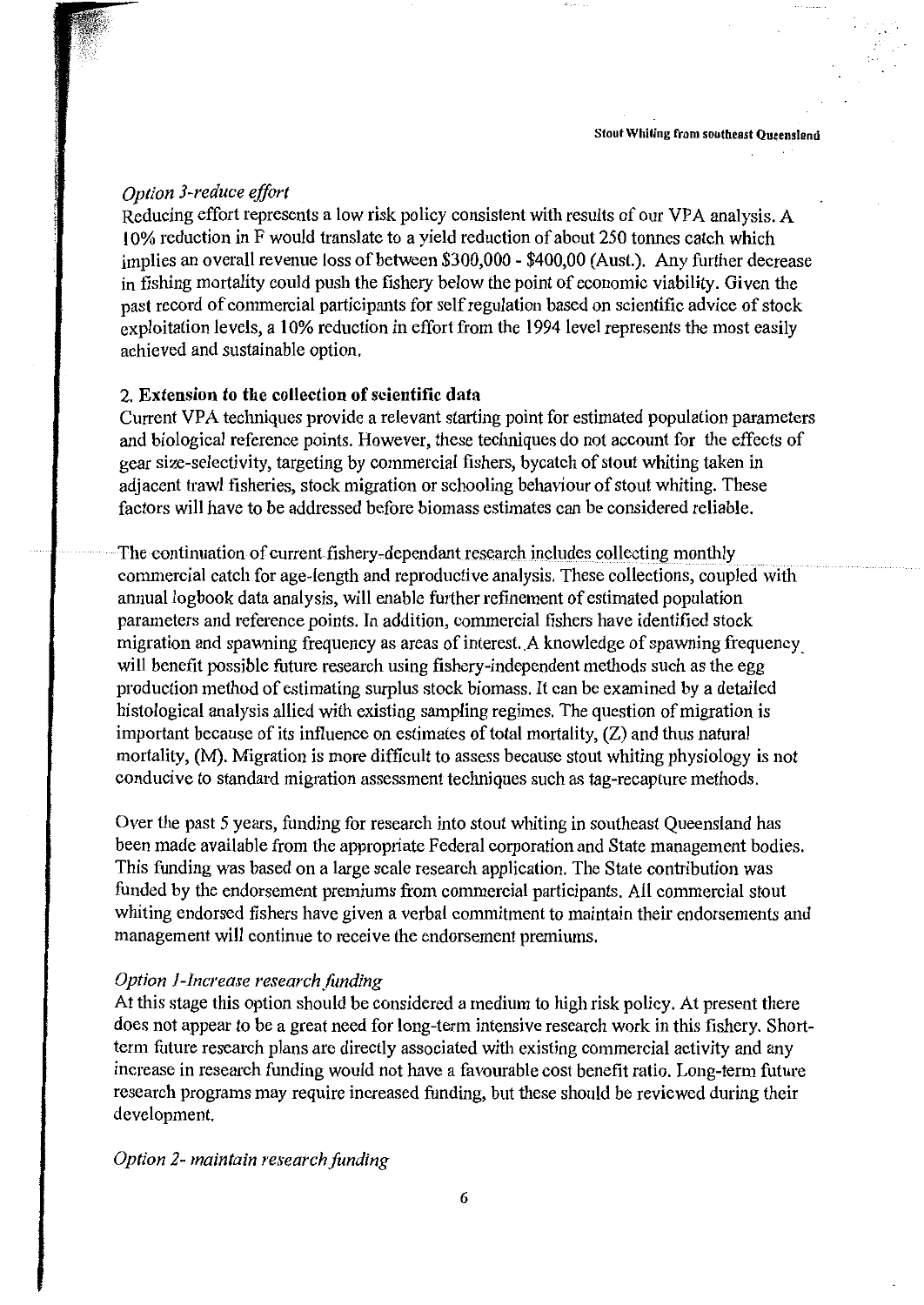**Stout Whiting from southeast Queensland** 

This option is a low risk strategy. Continuation of current fishery dependant research will be crucial in refining the population parameters such as age structure, natural and total mortality . estimates and will address the question of spawning frequency. Feedback to commercial participants gives this research a direct application. Commercial participants have given verbal endorsement for the continuation of current research.

# *Option 3- decrease current funding*

This is a medium to high risk policy. Current VPA techniques provide a relevant starting point for estimated population parameters and biological reference points. However, there is a risk in accepting these parameters and reference points without further refinement. All are sensitive to our estimates of M (which is difficult to estimate with so short a time series of data) and further research is necessary to increase the degree of confidence we can place in our estimates.

# **3. Protection of inshore waters< 20 fathom from commercial finfishing activity.**

There is a strong inverse relationship between stout whiting size and depth. Inshore shallow waters (<20 fm) are stout whiting spawning and nursery areas. Commercial finfish trawling activity in these waters may have a detrimental effect on spawning and pre-recruit stocks.

# *Option I-maintain current inshore boundary along the 20 fathom isobath*

This is a low risk policy. It will preserve identified nursery areas from fish trawling activity while still allowing commercial finfishers to satisfy market demand for smaller sized fish (<45g) from existing commercial finfish grounds.

*Option 2-decrease the current inshore boundmy to waters shallower than 20 fathoms*  This is a high risk policy as it will allow the fisher to access small fish below the identified size at which 50% of the stock will be sexually mature. Excessive fishing mortality on these stocks could lead to recruitment overfishing.

*Option 3-Increase the current inshore boundary to waters greater than 20 fathoms*  This is a medium risk policy. Current analysis indicates that the average size of the commercial catch is above that of the size at which 50% of the stock are sexually mature. If fishers are not able to access current stocks to satisfy the market demand for smaller sized fish ( <45g) there is a real risk of market collapse and the subsequent conversion of effort by fishers into adjacent trawl fisheries. There is no identifiable need for this policy.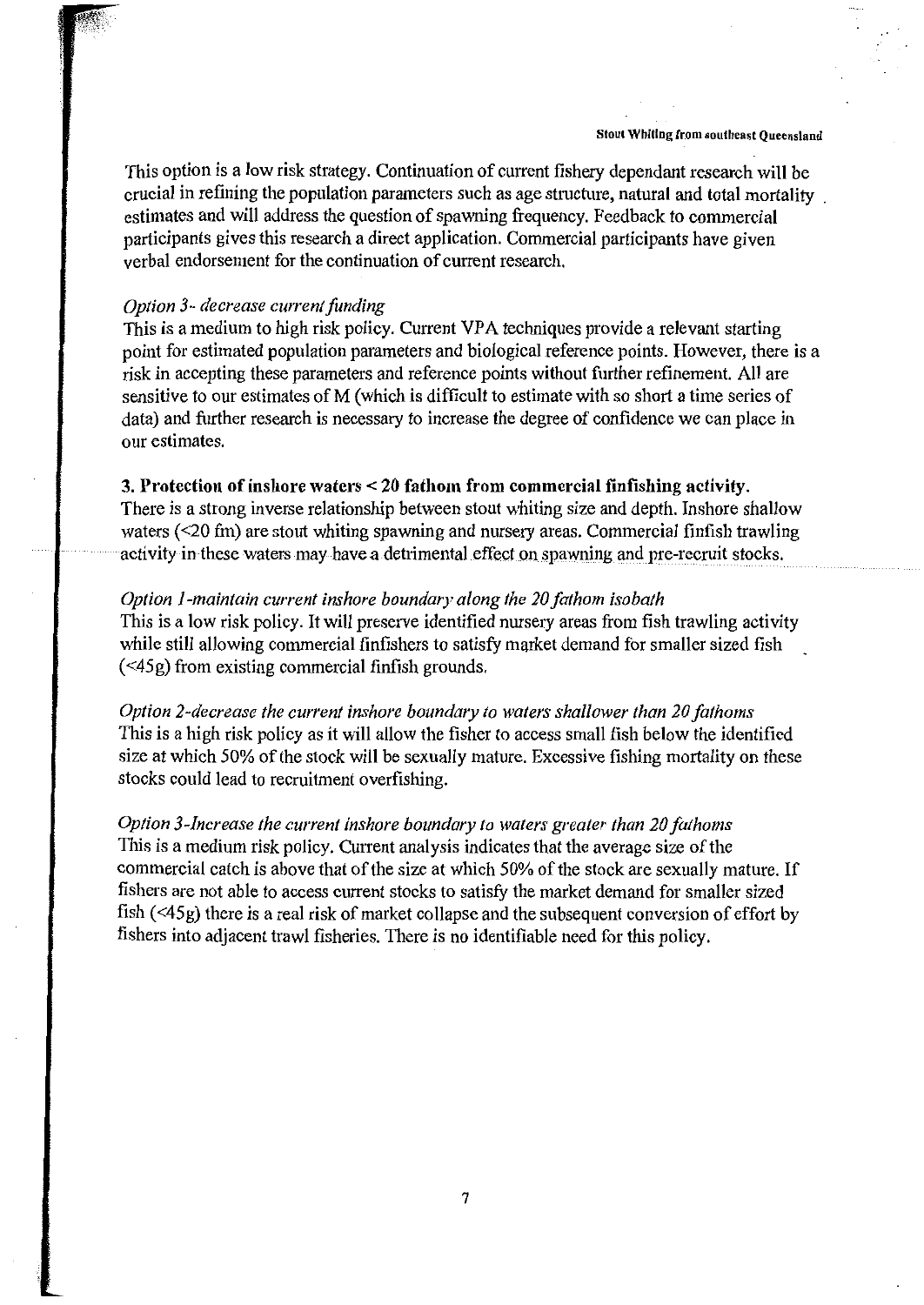#### **1. INTRODUCTION**

#### **Bac.kground**

Trawl caught seafoods account for approximately 70% of the total annual value of seafood production in Queensland. The trawl catch comprises four main target categories; prawns, scallop, bugs and finfish, as well as several lesser bycatch categories; crabs, squid, lobsters etc. In 1994, the Queensland East Coast Trawl fishery (ECT) had 851 endorsee's. A further thirty-four concessional zone endorsements allowed several northern New South Wales (Tweed Coast) fishers to access southern Queensland waters below the northern tip of Fraser Island. The Queensland Fish Management Authority (QFMA) is actively pursuing long-term management strategies that will reduce the size and effort of this large ECT fleet with minimal deleterious economic impact on the current endorsee's. The QFMA's policies include a 2-for-1 replacement policy for new entrants into the ECT, a non-split policy for joint ECT - Northern Prawn Fishery (NPF) endorsed vessels and ECT - Commonwealth fishery endorsed vessels, and diversification of the ECT fleet into other fisheries. Contemporary management strategies support the development of new fisheries as the most practical way of diversifying the existing fleet.

Stout whiting, *Si/lago robusta,* are one of the most abundant fish species occurring on trawl grounds between  $23^{\circ}$ S and  $30^{\circ}$ S. In the past, they have been taken both by prawn trawl fishermen (as marketable bycatch) and by fish trawlers targeting the species. However, the fishery for this resource has been irregular, with annual landings in Queensland varying between zero and 2700 tonnes during the past 10 years (Butcher, 1991). Variation in landings is closely linked to market conditions. They are a large volume, low priced marine commodity. In 1994 they accounted for approximately 30% of total Queensland trawl caught landings by weight, but only 5% by value (Lightowler, *pers. comm.).* Stout whiting are not marketed extensively in Australia; most of the catch is frozen (normally at sea) in 10 kg boxes and shipped to south-east Asian countries for further processing. Ultimately the end-product is sold in Japan. Given the complexities of this operation and the relatively low prices which fishermen can obtain for the unprocessed product, there is little room for market price variation before the fishery loses economic viability. Unfortunately for the local industry, south-east Asian fishing operations appear to take similar species of whiting, periodically glutting the Japanese market and depressing prices. When this occurs Australian fisheries cannot compete, and stop supplying their traditional market outlets. During the past decade, the fishery has been controlled by the fluctuating export market in Japan. The successful development of alternative export target markets and marketing strategies for the processed product is necessary to stabilise demand, provide participants with greater income security and allow participants to plan the future commercial development from a more secure economic base.

#### **Technical Background to the Research Need**

The targeting of whiting for the Japanese kisu market began in the very early 1980's. By mid 1984, there were up to 7 vessels supplying wholesalers with trawl caught whiting, but, few boats had the capacity or on-deck facilities to handle the volume of product adequately. Most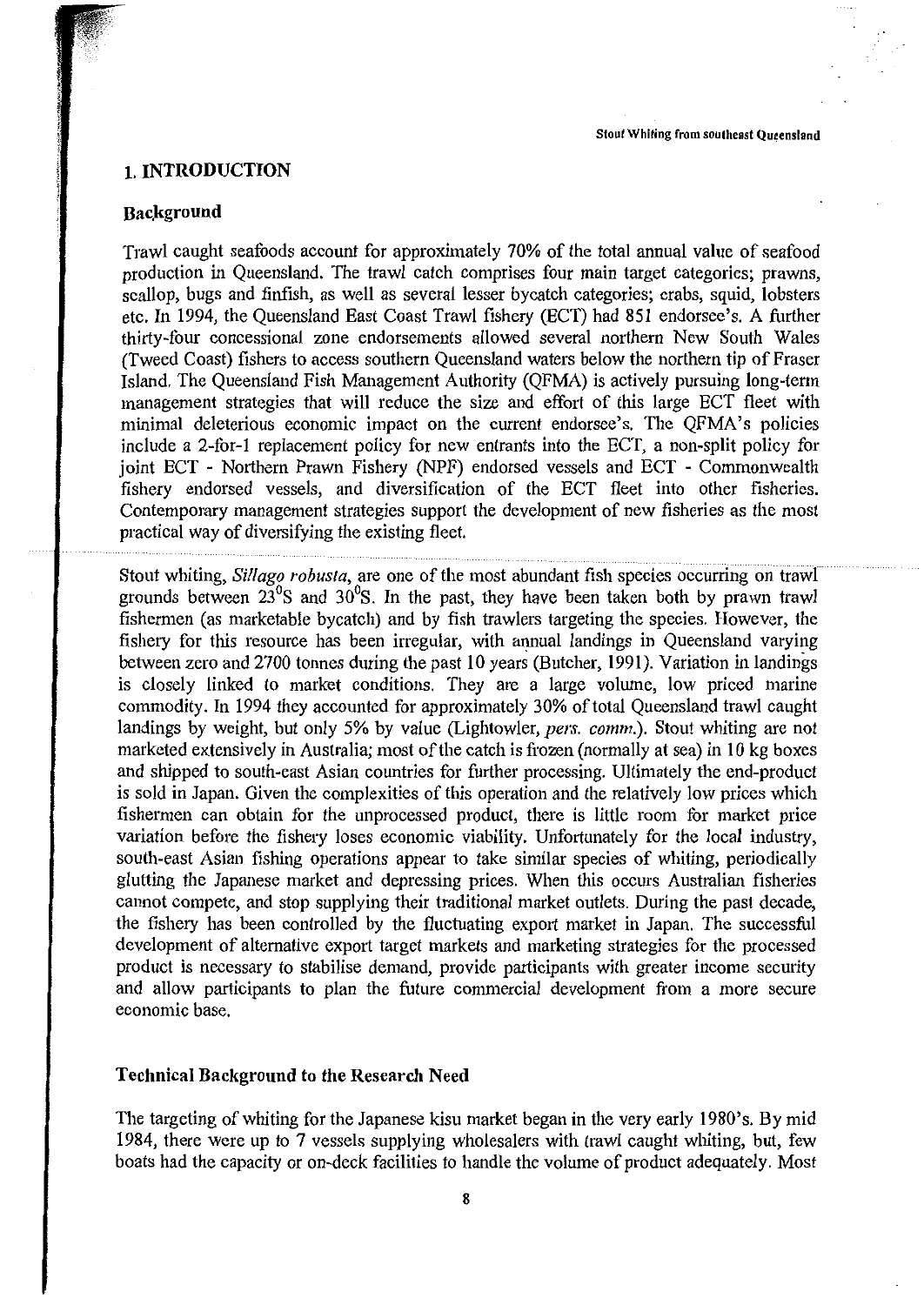$\ddotsc$ 

landed their catch fresh and it was sorted on-shore before being frozen and sent to Japan. Jn the mid 1980's, cheaper south-east Asian product flooded the Japanese market and the southeast Queensland fishery, unable to compete, stopped supplying the Asian markets. The market revived in 1986, when a purpose built fish trawler began targeting stout whiting exclusively. Access to the fishery remained effectively unrestricted in the '80s and by 1990 11 vessels were targeting stout whiting. Armual landings increased from 200 tonnes in 1986 to 1700 tonnes in 1990. In February 1991, the Queensland Fish Management Authority, taking a conservative approach, gazetted the stout whiting fishery as a limited entry, developmental fishery and restricted the number of endorsements to six. These vessels were permitted to use sweeps to fish between Sandy Cape and Caloundra in depths between 20 and 50 fathoms during the finfish season of April 1st to December 31st. The Authority also instituted a pilot study to examine and document the fishery's history, catch and effort status, by catch considerations and the basic biological parameters of the target species (Butcher 1991). In 1991 the Japanese market was again swamped by southeast Asian whiting. This coincided with a change in processing geography as Japanese wholesalers moved offshore to the cheaper southeast Asian labour markets in Thailand and China. The southeast Queensland market experienced its second recession in less than 10 years, but, as had previously occurred, the market revived within 18 months, in the latter half of 1992 (Butcher, 1992). Thus the prevailing situation in the early 1990's offered an almost unique opportunity to obtain age structure and abundance data on a relatively lightly-exploited stock. Hilborn and Walters (1992) have pointed out how valuable and important early age and stock abundance data is for future stock assessment, particularly in terms of obtaining estimates for natural mortality rates and virgin stock biomass. Jn the pilot study referred to above, indicative data on age composition of the fished stock was obtained. However, further data on age structure, distribution and catchability was required in order that changes in age composition and, if possible, stock abundance, could be followed during the development of the fishery and effective stock management can be implemented.

A principal concern in the maintenance of this fishery was the particularly sensitive export market. Japan has one of the highest consumption rates of fishery products, both in aggregate and per capita, of any country in the world (FAO, 1987). The Japanese have traditionally included considerable quantities of fishery products in their diets as a result of productive seas surrounding Japan and the restricted availability of arable land (Kingston et *al.,* 1990, Chapman, 1990). As with any commodity, successful marketing requires the ability to differentiate the commodity from competitors. This can be achieved through significant price differentials (the usual method in Asian markets due to cheaper labour costs) or through a real or perceived differences in the product (quality, freshness, value-adding). Target marketing to better satisfy consumer needs is another way of increasing demand for Australian seafood. Discussions with representatives of a Japanese supermarket supplier, regarding the problems of the south-east Queensland whiting trawl fishery, identified the need for test marketing of processed stout whiting direct to a supermarket chain. Such a test marketing trial would identify consumer requirements, relay these requirements to industry and allow industry to respond with the establishment of a niche market for Queensland producers. a niche market for Queensland producers.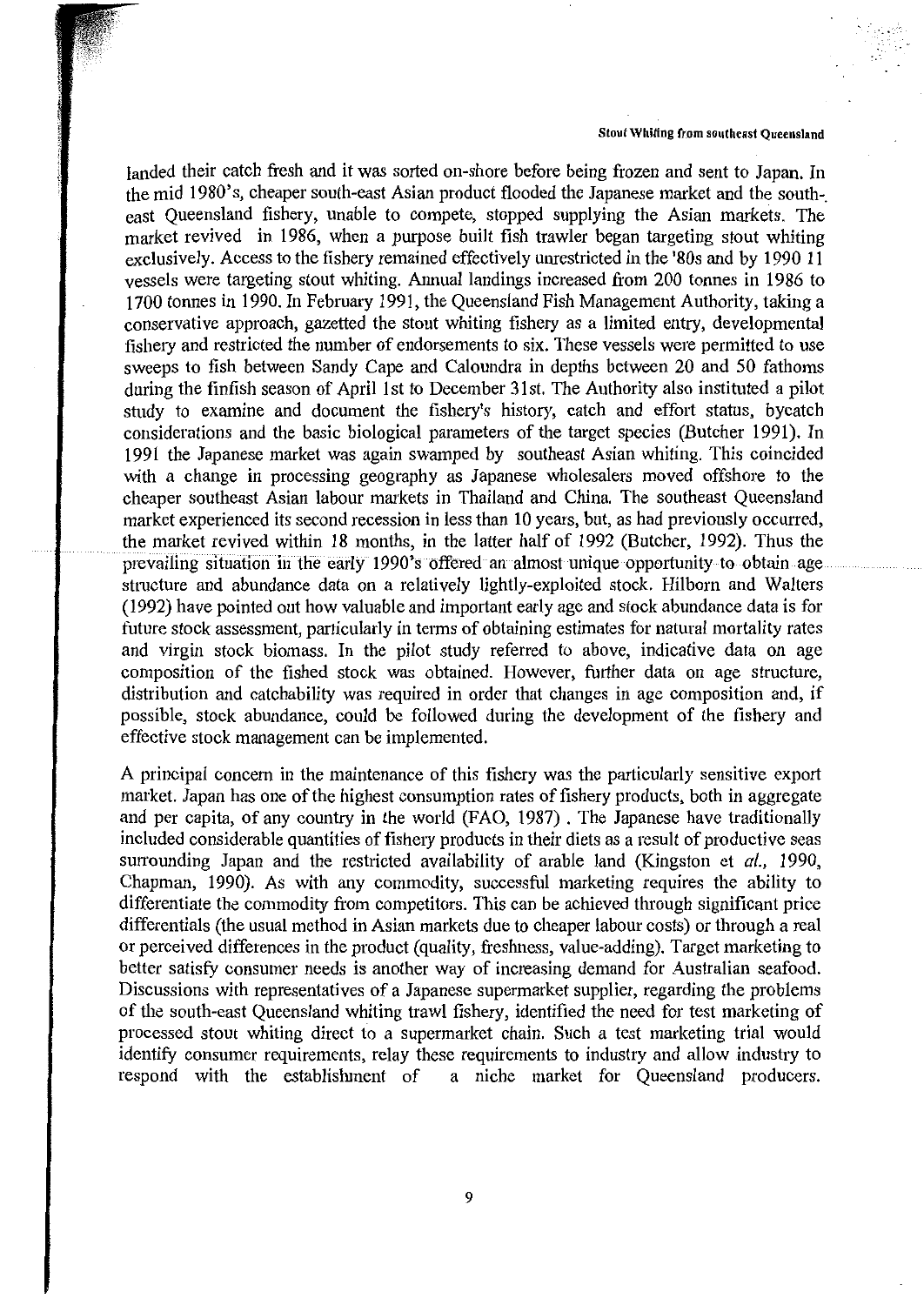#### Study Area

The results presented in this report are derived from commercial and research samples caught in southeast Queensland waters between Sandy Cape (24°42'S., 153°16'E.), and Cape Moreton  $(27^{0}02^{1}S_{1}, 153^{0}28^{1}E_{1})$ , in depths ranging from 8 - 50 fathoms (Fig. 1). Within this area, samples of stout whiting were collected from commercial finfish trawlers, at monthly intervals along with the location and time of fishing activity and total catch statistics. Most of these samples came from depths between 25 - 30 fm. These samples were collected between April and December of each fishing season. Further samples were collected between January and March, each year, from prawn trawlers to assist in the reproductive biology research. A bi-monthly stratified research survey was conducted in waters east of Yidney Rocks  $(25<sup>0</sup>21'S., 153<sup>0</sup>12'E),$  east of a point 7 miles south of Double Island Point  $(26<sup>0</sup>09'S.,$  $153<sup>0</sup>07'E$ .) and east of Pt Cartwright (26<sup>0</sup>41'S., 153<sup>0</sup>08'E.) in depths of 10, 20 and 30 fathoms.



Fig. 1: Site map of stout whiting, *Sillago robusta*, fishery in southeast Queensland.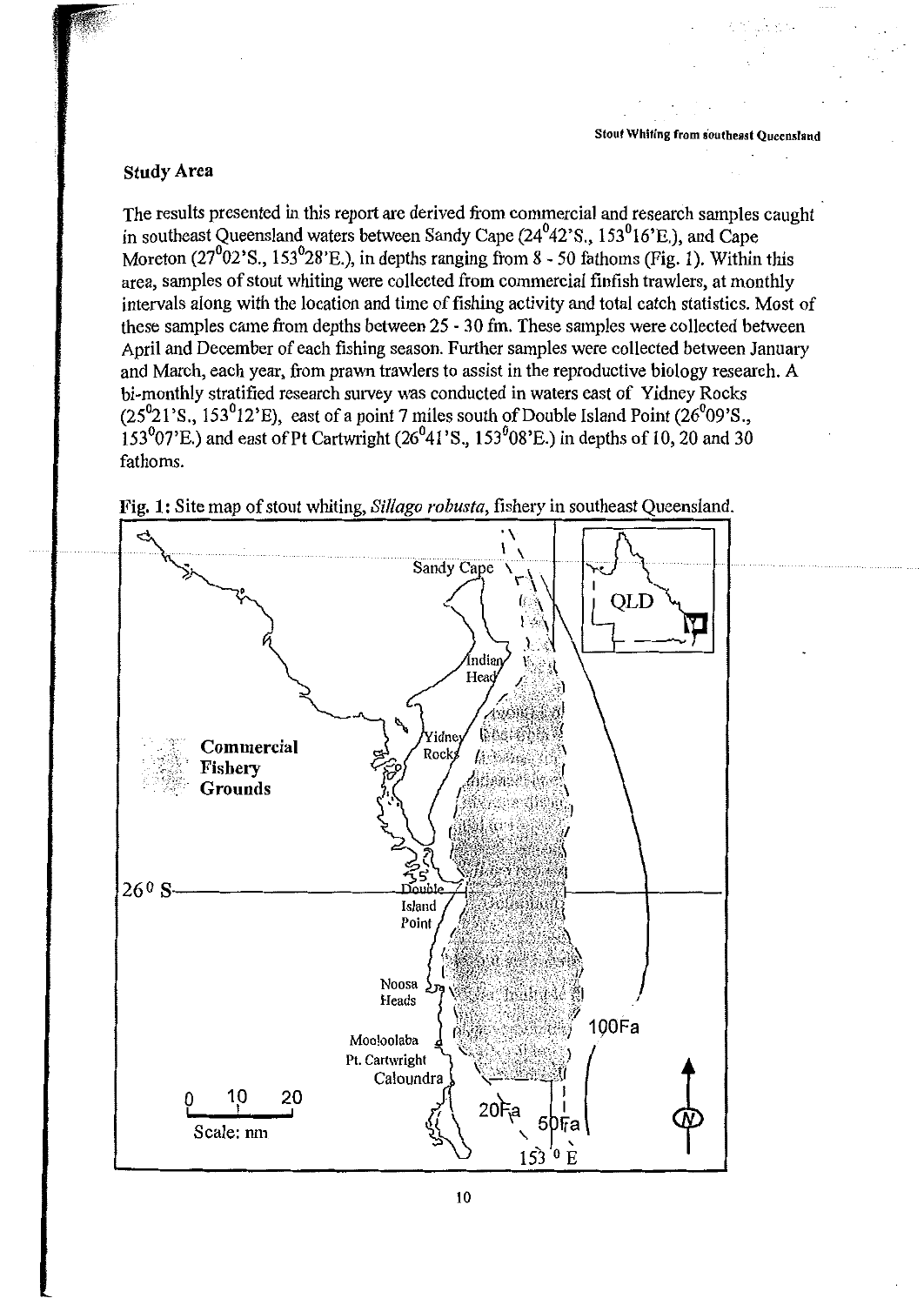# 2. Age and Growth Estimates

# Materials and Methods

Samples of S. *robusta* were collected from a fish trawl research survey carried out in 1993-4 in waters of Double Island Point, south-east Queensland. In the laboratory, each sample was thawed and length frequency measurements were taken. A sub-sample of 5 fish from each 0.5 cm size class was weighed  $(+ 0.01g)$  and measured  $(+1mm$  FL), and otoliths excised. Scales were collected from behind the ventral fins. All otoliths and scales were cleaned in alcohol and dried. Otoliths were individually weighed  $(+0.001g)$ and both scale and otoliths were stored dry in marked 5 ml vials.

# (a) Otolith Preparation and Reading

Preliminary investigations were conducted to determine the ageing method most applicable to stout whiting. These included the reading of whole otoliths and scales, heated cracked and whole otoliths and cut and polished transverse otolith sections. All of these otolith preparations were examined under low power  $(X15)$  microscope with either transmitted or reflected light. Whole otoliths were examined after immersion in a bath of vegetable oil. Scales were mounted on a microfiche reader (X5) for viewing. Each scale, whole otolith or otolith section was read once and assigned an age, according to the number of discernible growth checks, and an arbitrary readability value ranging from 1 to 5 (Table 2.1). All samples were read a second time, by the same reader, after an interval of 4-10 weeks. At each reading the reader was provided with no information other than the identification number of the sample.

To assess reader consistency, one-hundred otoliths of various age were selected from a sample collected in July 1993. The distance from nucleus to first growth check was measured in each otolith. The average distance for each age group was then plotted against age along with their 95% confidence intervals. If readings were consistent between different age groups, then the average distance to first annulus for each group would be in a straight line with slope equal to 1.

| Readability<br>Value | Definition                                                                                                |
|----------------------|-----------------------------------------------------------------------------------------------------------|
| 1                    | Internal structure visible, but not interpreted                                                           |
| 2                    | Internal structure visible, but multiple interpretations possible                                         |
| 3                    | Internal structure visible, several interpretations possible, but<br>confident that only one is plausible |
| 4                    | Internal structure visible, little chance of mis-interpretation                                           |
| 5                    | Internal structure visible, only one interpretation possible                                              |

| Table 2.1: Readability scale for ageing Sillago robusta otoliths. |  |  |  |  |  |  |  |  |  |
|-------------------------------------------------------------------|--|--|--|--|--|--|--|--|--|
|-------------------------------------------------------------------|--|--|--|--|--|--|--|--|--|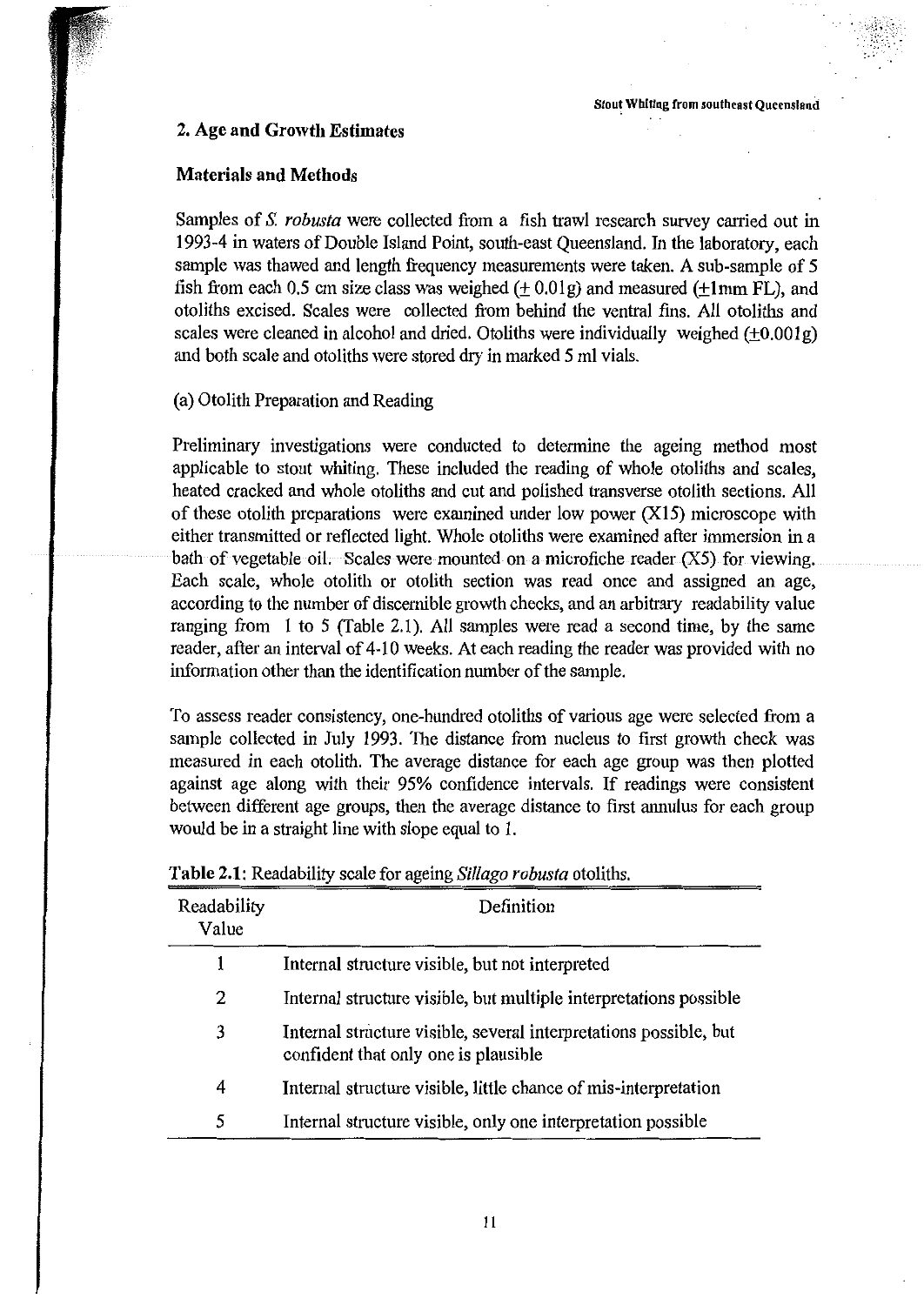#### (b) Validation

Marginal increment analysis was used to determine the periodicity of the growth checks (annuli). All whole otoliths which had a readability value of 3 or greater were examined. a third time under a dissecting microscope at low power (IOX) using image enhancing software (Optimas<sup>R</sup>). Measurements were taken from the otolith nucleus to each annulus and to the margin at a point adjacent to the rostrum (Morales-Nin, 1992). The method of Staples (1970) and Hobday and Wankowski (1986) was used to analyse the seasonal changes in marginal increment (MI). The relative marginal increment is given as;

$$
MI = \frac{r - r_n}{r_n - r_{n-1}}
$$

where  $R-r_n$  is the distance between the otolith margin and the last annular growth check, and  $r_n$  -  $r_{n-1}$  is the distance between the outermost annulus and the penultimate annulus. This method determines marginal increment as a proportion of otolith diameter irrespective of age, and thus  $1+$ ,  $2+$  and  $3+$  age groups could be pooled for analysis. The average monthly sea surface temperatures for waters off Double Island Point are provided on the same graph.

#### (c) Growth

Growth was estimated using the von Bertalanffy growth function (VBGF)

$$
L_t = l_{\infty} (1-\exp(-k(t-t_0)))
$$

where  $L_t$  is the fork length at age t,  $L_{\infty}$  is the asymptotic fork length, K is a parameter describing how rapidly  $L_{\infty}$  is achieved and  $t_0$  is the hypothetical age at length zero. The fork lengths of a sub-sample of 400 stout whiting were plotted against age and the VBGF was fitted using the FAO-ICLARM package Fisat.

#### **Results**

The preliminary investigations demonstrated that of all the techniques examined, reading whole otoliths with diffuse natural light (near a window), augmented by low power reflected light when necessaty, was the most consistently reliable technique for estimating age of *S. robusta* from south-east Queensland. Consequently, the otoliths from 879 fish were read and assigned an age and a readability value. Fish ranged from 10.7 to 22.4 cm in fork length and 11.48 to 108.70 gin weight. Otolith weights ranged from 0. 032 to 0.197 g. The otolith of stout whiting (Figure 2.1) is an oblong accretion of calcareous tissue. It has an identifiable nucleus which is surrounded by a large region of densely opaque material. In some otoliths irregular spaced growth checks are visible within this region. Several distinct opaque growth checks are visible on the translucent outer portion of the otolith.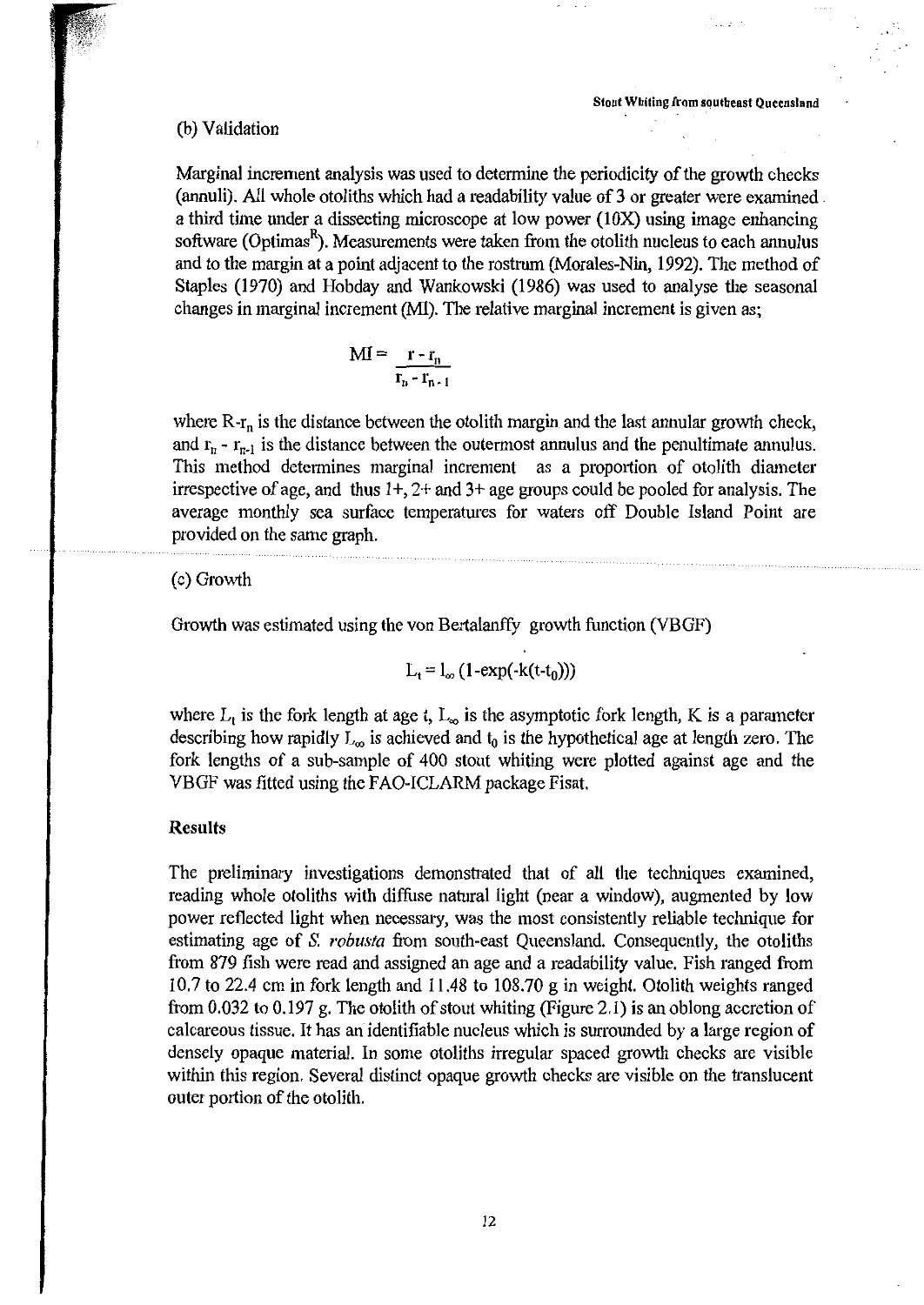

**Figure 2.1:** Photograph of otolith from a 4+ age group *Si/Iago robusta* (Fl: 20.7cm), showing the position (arrows) of the four growth checks. The line between N and E is the line used for MI analysis. E; otolith margin, N; otolith nucleus.  $bar = 2mm$ 

# (a) Age Estimation

Over 49% of all fish examined were confidently ageable, i.e. having a readability value of 3 or greater (Table 2.1 ). There was agreement between the two sets of readings in over 92% (396) of those fish with an initial readability value greater than 2 i.e. those otoliths that could be confidently interpreted during the first reading. There was only 68% agreement between successive readings of otoliths that had a readability value of less than 3 and there was no apparent relationship between size and readability.

S. *robusta* otoliths used in this study had a maximum of 4 annuli, with 37% having none and 32% having I annulus. The average distance from nucleus to each of the four annuli is given in Table 2.2. Approximately 30% of all otoliths examined displayed either opaque or translucent rings within the area bounded by the first annulus. However, the presence/absence and location of these spurious rings appeared to be random, and not interpretable.

| <b>Table 2.2:</b> Otolith annulus measurements of Sillago robusta                                                                                                                                                                                   |  |
|-----------------------------------------------------------------------------------------------------------------------------------------------------------------------------------------------------------------------------------------------------|--|
| from all samples.<br>the contract of the contract of the contract of the contract of the contract of the contract of the contract of the contract of the contract of the contract of the contract of the contract of the contract of the contract o |  |
|                                                                                                                                                                                                                                                     |  |

| Age  | Mean distance $(nm) \pm 95\%$ C.I. | n   |
|------|------------------------------------|-----|
|      | from nucleus to last growth check. |     |
| $1+$ | $2.659 \pm 0.175$                  | 127 |
| $2+$ | $3.121 \pm 0.196$                  | 77  |
| $3+$ | $3.382 + 0.162$                    | 41  |
|      | $3.548 \pm 0.117$                  | 8   |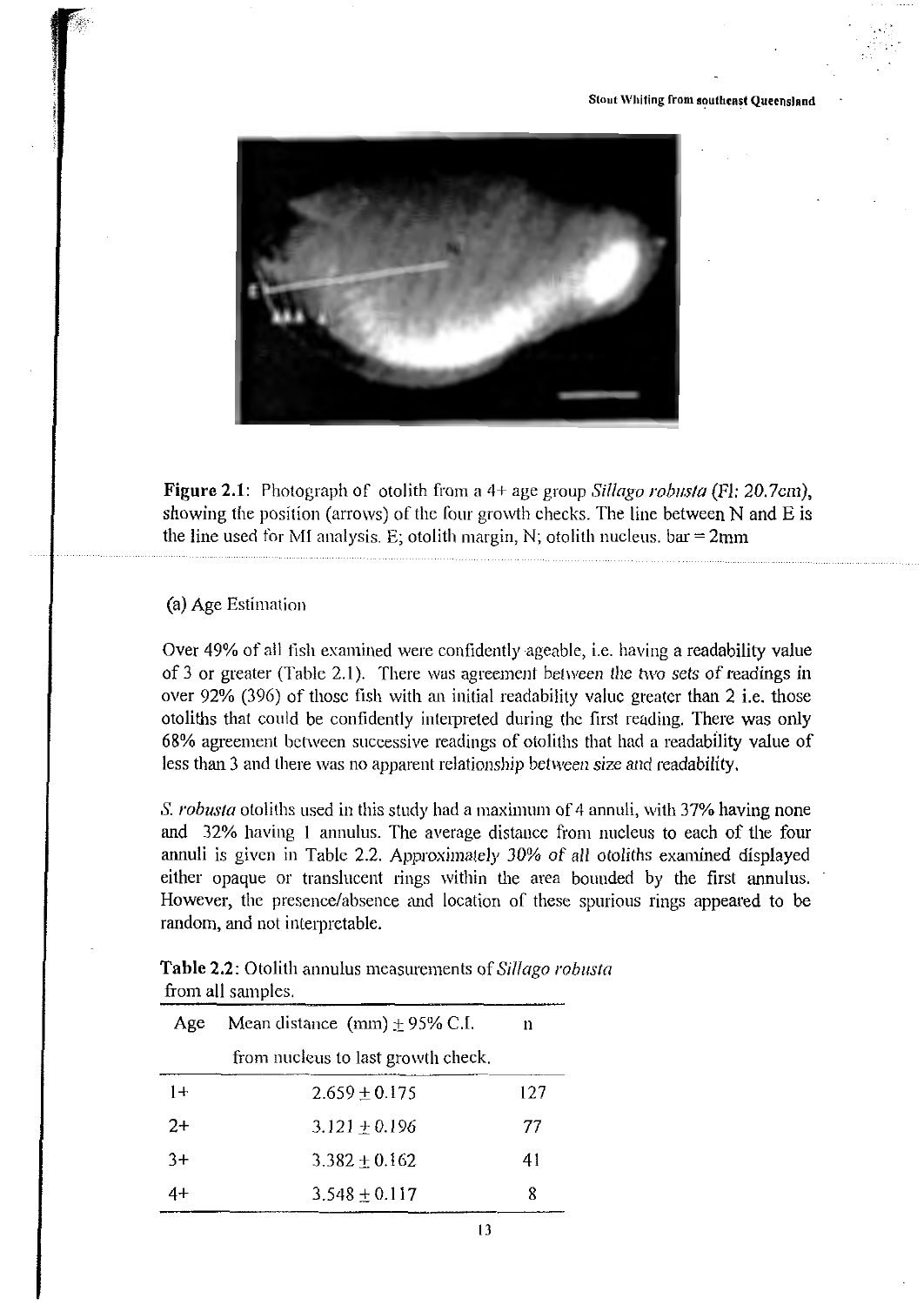The average distance to the first annulus for each age group is given in Figure 2.2. This distance ranged from 2.653  $\pm 0.023$  to 2.778  $\pm 0.004$  mm and no significant differences in variance of means of age groups  $1+ - 4+$  (F=0.356, d.f.=51, p=0.05). However, the sample size of the 4+ age group was small (4) and otoliths from this age group were not used in the marginal increment analysis. As analysis of variance in length at age indicated no significant differences between males and females  $(F=1.87, d.f.=379, d.f.=379)$ p=0.05 ), data for the two sexes were pooled for age validation and growth estimation.



Figure 2.2: Mean distance (mm) from otolith nucleus to first annulus for separate age groups of *Sillago robusta* collected in July 1993. Bars show 95% confidence intervals.  $n=23$  for age group  $1+$ , 17 for age group  $2+$ , 10 for age group  $3+$  and 4 for age group 4+.

(b) Validation of age estimate interpretations

Marginal increment indices for age classes 1 to 3 (Figure 2.3) indicate that a small proportion of the S. *robusta* stock begin laying down the opaque annulus on the margin of their otoliths by late June. This is shown by a decrease in the relative marginal increment between April and June. The proportion of otoliths with an opaque margin increases to a maximum in late August. Subsequently, there is translucent growth on the margin of the otoliths of an increasing number of fish and the marginal increment increases into December. The marginal increment analysis indicates that annulus formation is an annual event occurring in late winter and coinciding with a fall in average sea surface temperature.



Figure 2.3: Yearly cycle of marginal increment on the whole otolith of *Sil/ago robusta.* Bars represent 95% confidence intervals .

... O...; mean sea surface temperature  $({}^{0}C)$  (supplied by Met. Bureau, Darwin)  $---I---$ ; Marginal Increment index for combined age groups  $1+$  to  $3+.$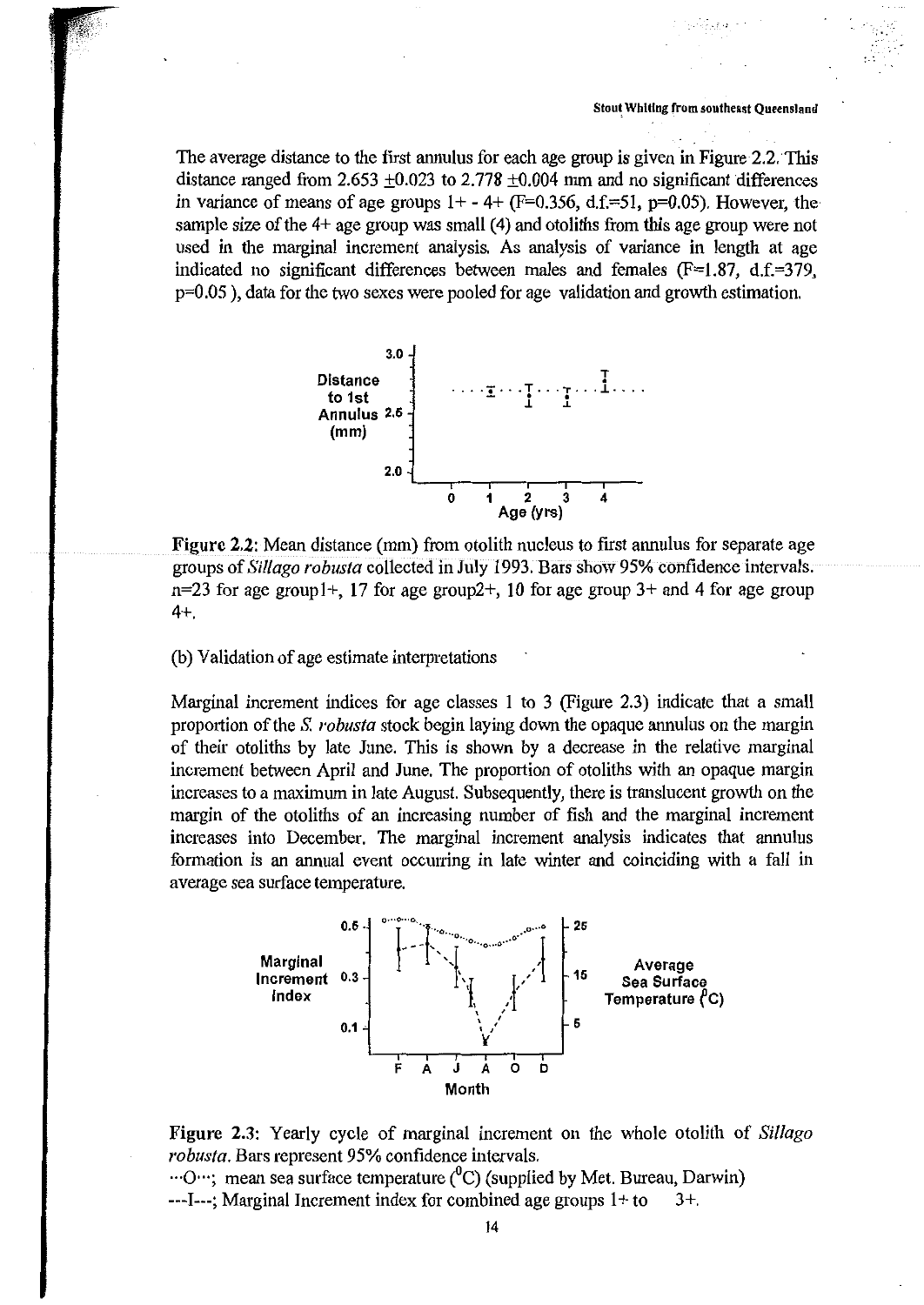#### (c) Growth

Estimates of the parameters of the von Bertalanffy growth equation ( $L_{\infty}$ , k and  $t_0$ ) were derived from the pooled length-at-age data for male and female stout whiting (Figure 2.4). Non-integer ages were obtained by adding the time interval (months) between annulus formation (late Winter) and time of capture, onto the estimated age. Such that;

non-integer age = no. of annuli + number of months between last annulus formation and capture

Von Bertalanffy growth estimates for stout whiting are;  $L_{\infty}$  = 22.29 cm, K = 0.459 and  $t_0$  = -1.03. The L<sub>max</sub> observed during this study was 22.6 cm which is a reasonable comparison with the estimated  $L_{\infty}$ .



Figure 2.4: Length at age data for combined sexes of *Sil/ago robusta.* Line represents von Bertalanffy Growth curve with the following parameters;  $L_{\infty} = 22.29$ cm,  $k = 0.459$ ,  $t_0 = -1.03$ .

#### Discussion

Maclean (1969) and Smith (pers. comm.) have remarked on the difficulty of interpreting whiting otoliths from eastern Australian waters. S. *robusta* otoliths have also proven to be difficult to interpret, especially in the inner region around the nucleus. To minimise reader bias, all otoliths were examined in random order in the absence of any auxiliary information. Although there was up to 92% agreement between multiple readings, less than half (45%) of the sample could be aged with confidence. This difficulty in interpreting stout whiting otoliths may be related to water temperatures in south-east Queensland. Gauldie *et al.* (1990) observed a seasonal variation in otolith mineral:protein ratio associated the opaque and translucent regions of the otolith and Kelley (1988) noted that unbroken growth can occur over winter in warmer environments resulting in no distinct annulus formation. The samples of S. *robusta* used in this research came from an area between Fraser Island and Caloundra where Bureau of Meteorology records show that seasonal mean monthly sea surface temperatures in this area vary by less than  $6C^0$  (26.5<sup>o</sup>C Jan 94, 21.2<sup>o</sup>C Aug 94). The juveniles occur in the shallow inshore waters (Butcher unpublished data) where ambient bottom temperature is more closely related to sea surface temperatures. Otolith annulus formation may be more strongly influenced by factors such as fluctuation in food resources and reproductive activity than seasonal temperature variation.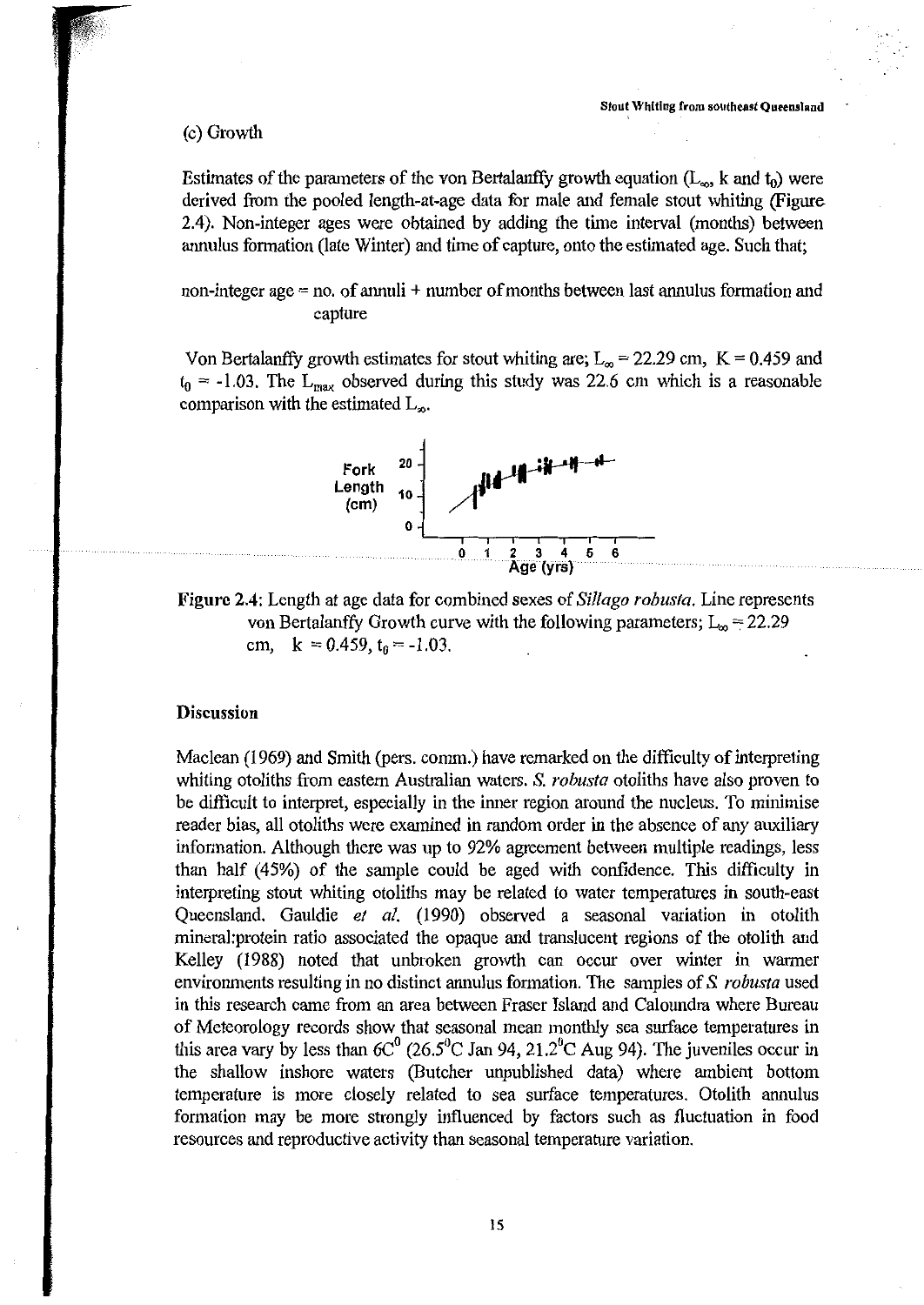The inner zone, preceding the first annulus is difficult to interpret in many stout whiting, often being clouded by one or several irregularly distributed thick opaque bands. Similar banding has been observed in snapper, *Pagrus auratus* (Gauldie, 1990), stock fish, *Merluccius capensis* (Morales-Nin, 1992) and winter whiting, *S. maculata·*  (MacLean, 1969). Gauldie (1990) attributed the banding to episodes of somatic growth which were not necessarily annual and MacLean (1969) attributed them to changes in feeding patterns and diet of the juveniles. Camp (1954) and Krishnayya (1968) noted that the annuli in otoliths of sand whiting (S. *sihama)* and the Gangetic whiting (S. *panijus)* were laid down during periods of stress associated with ecophysiological disturbances such as lack of food or spawning activity. Burchmore et al. (1988) reported differences in feeding strategies between juvenile and adult stout whiting which they attributed to habitat partitioning between the two age groups. In southeast Queensland, *S. robusta,* also have differences in prey selection between juveniles and adults (Butcher, unpublished data). If Maclean is correct in his assumptions on the origins of inner otolith marks in winter whiting, then this could also account for similar marks on the inner regions of otoliths from stout whiting.

Marginal increments were examined as a means of validating the ages of stout whiting. Annulus formation is an annual event occurring in mid to late winter, which coincides with the cooler months of the year. Although Krishnamurthy and Kaliyamurthy (1981). reported similar growth patterns in the otoliths of *S. sihama* from tropical Indian waters, this is earlier than was expected in stout whiting from south-east Queensland waters. One would not expect the annulus to become clearly visible until later in the year, when sea temperatures begin to increase and growth commences again. Such was the case for school whiting from eastern Victoria (Hobday and Wankowski, 1986) which lay down a annulus on the scale in spring or early summer. Either ambient water temperature has a stronger influence on the time of growth check formation than has been previously thought, or growth check formation occurs earlier in otoliths of stout whiting than in the scales.

Hobday and Wankowski (1986) used length-frequency analysis to validate their age estimates of school whiting from eastern Victoria, as did MacLean (1969) for *S. maculata* from Moreton Bay, Queensland. However, Maclean noted that *S. maculata*  spawn as many as four times per year, and lay down two annuli per annum, relating to periods of reproductive activity and slow somatic growth. He observed two distinct modal pulses in the annual length-frequency analysis which supported his age interpretation. Observations on the reproductive behaviour of *S. robusta* indicate that they have an extended spawning period which will probably mask modal pulses in the length-frequency data.

Stout whiting are relatively short-lived. Maximum observed age is *5* years (Butcher, unpublished data) and most fish are recruited into the fishery by the end of the first 12 months. Most of the fish aged in this study belonged to age classes 0 and 1. The VBGF estimated  $L_{\infty}$  value of 22.29 cm compares closely with the observed  $L_{\max}$  of 226 cm.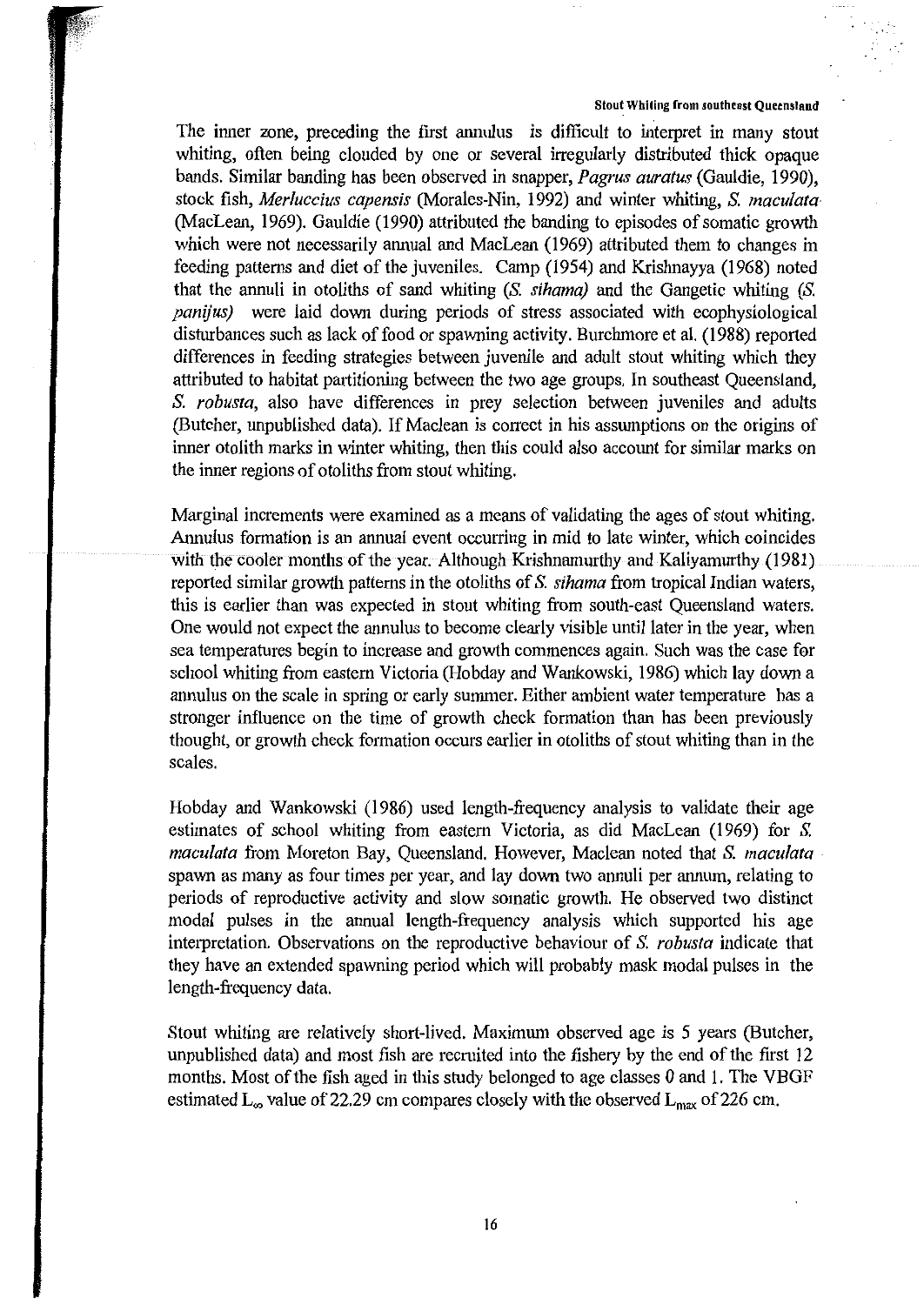#### **3. Reproduction**

#### **Methods**

#### General procedure

Samples of S. *robusta* were collected from commercial fish trawl catches between 1991-94, prawn trawl bycatch samples collected between 1991-93, and a finfish research survey carried out in 1993-4 in waters off Double Island Point, south-east Queensland. In the laboratory, each sample was thawed and length frequency measurements were taken. A sub-sample of 5 fish from each 0.5 cm size class was weighed  $(\pm 0.01g)$ , measured ( $\pm 1$ mm FL) and sexed.

#### (a) Determining spawning season

The gonads from all individually examined stout whiting were removed, washed and weighed  $(+0.01)$ . They were then classified by their macroscopic appearance according to a revised version (Table 3.1) of the staging criteria used by Morton (1985) and fixed in 50 ml jars containing Bouin's fluid. After a minimum fixation period of 48 hours, 30 samples from each macroscopic stage were prepared for histological examination. Thin sections (6µm) were cut from the anterior, medial and posterior regions of each gonad, stained with Mayers haematoxylin-eosin and mounted on slides for light microscopy. The microscopic characteristics present were compared against the macroscopic classification to ensure continuity between macroscopic and microscopic classification.

A gonosomatic index (GSI) was determined for each fish using a modified version of the method of Hobday and Wankowski (1987) where Gonosomatic Index = Gonad weight  $\ell$  (total weight - gonad weight). The sample average OSI, using females only, was then plotted against time to ascertain the peaks in spawning activity over the past 4 years. After size at first maturity had been determined (see below), the average OSI was re-calculated using those females of length greater than the estimated size at first maturity.

#### (b) Size at first maturity

Size at first maturity was resolved after the peak spawning periods had been determined (see 3a, above). During the months of peak spawning activity, ovaries were removed from individual females, washed, weighed  $(\pm 0.01g)$  and macroscopically staged according to the criteria in Table 3a. All females with macroscopically determined ovaries later than stage 2 (ripe or approaching ripe) were deemed to be sexually mature for the season. Any fish with ovaries at stage 2 or less were described as sexually immature. All the fish were grouped into 0.5 cm size classes and the percent of sexually mature fish was plotted against size class to find the lowest size at which 50 % of the females would be sexually mature.

#### (c) Fecundity estimates

The ovaries from 29 ripe females were collected during the peak spawning period. The ovaries from each fish were washed, dried and then weighed  $(\pm 0.001g)$ . A small sample was dissected from the middle of each ovary, weighed and then placed in a petri dish of seawater. The ova were gently teased from the connective tissue. The ova were counted three times. The sampling of each ovary was repeated 5 times. The total number of eggs in each ovary was then extrapolated from the average count using the formula developed by Moe (1969) where total number of eggs in ovary = average number of eggs in sample mean / weight of sample mean X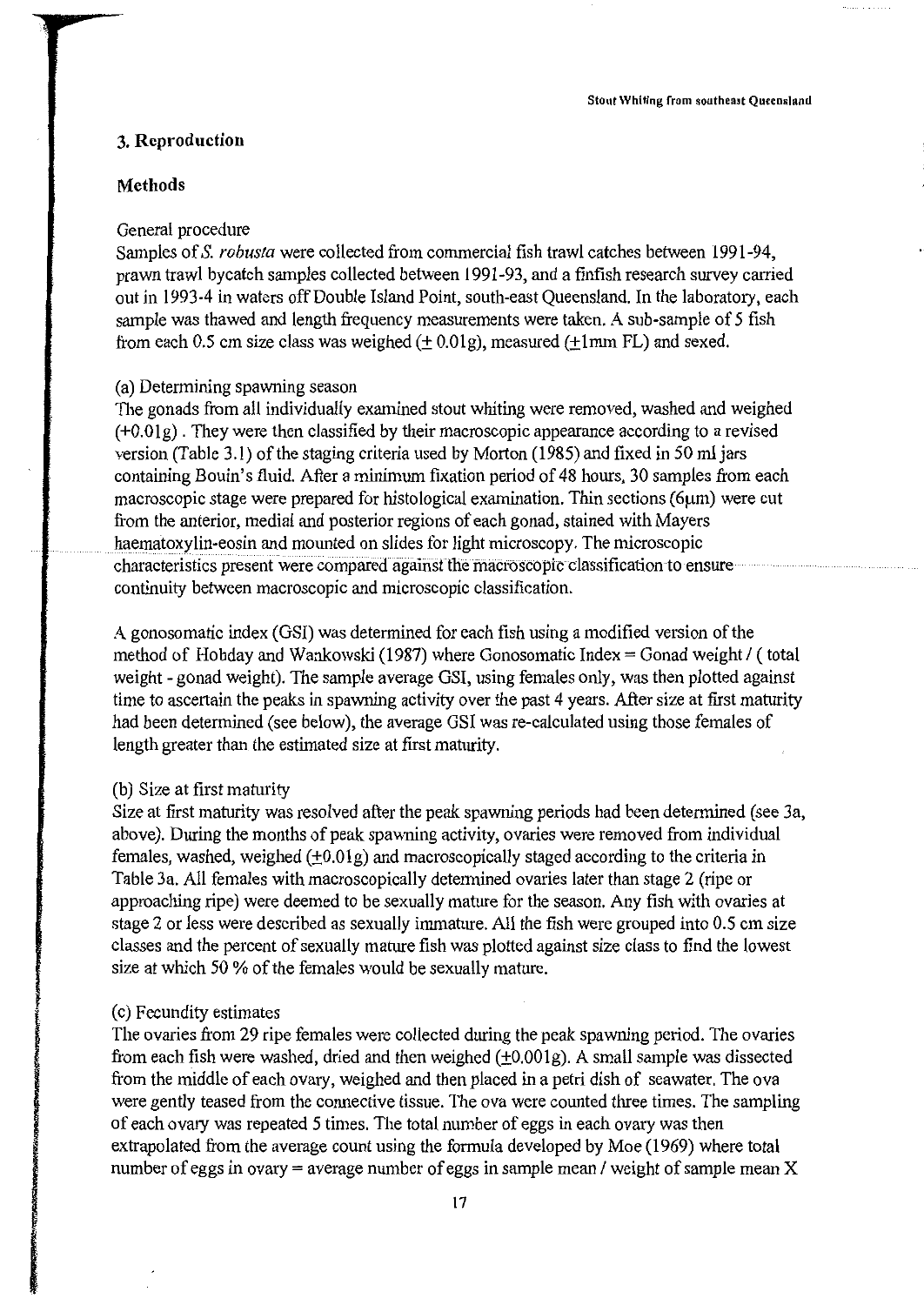total ovary weight. The resulting estimates were plotted against fork length, weight and gonad weight to establish if any relationship exists between the parameters.

|              | Testes             | Macroscopic features                    | Microscopic features             |
|--------------|--------------------|-----------------------------------------|----------------------------------|
| Stage        |                    |                                         |                                  |
| 1            | Immature virgins   | testes in thin grey strip               | Lobules poorly defined           |
|              |                    |                                         | Spermatogonia predominate        |
| $\mathbf{2}$ | Developing virgins | grey-white triangular in                | Primary and secondary            |
|              | & resting adults   | cross section, extend $\frac{1}{2}$     | spermatocytes predominate,       |
|              |                    | -way along body cavity                  | spermatids present               |
|              |                    |                                         |                                  |
| 3            | Ripe               | White, occupy $\frac{3}{4}$ of body     | Spermatozoa predominant          |
|              |                    | cavity, milt extruded by                |                                  |
|              |                    | abdominal pressure                      |                                  |
|              |                    |                                         |                                  |
| 4            | Spent              | not observed                            | not observed                     |
|              |                    |                                         |                                  |
|              | Ovary              |                                         |                                  |
| $\mathbf{1}$ | Immature virgins   | ovaries appear as thin                  | Type A and B oocytes, mostly     |
|              |                    | translucent strips, sex                 | type A. Ovary wall thin and      |
|              |                    | difficult to determine                  | folded                           |
|              |                    |                                         |                                  |
| $\mathbf{2}$ | Developing virgins | Pale yellow colour, small               | Type $A \& B$ and a few type $C$ |
|              | & resting adults   | whitish ova visible, gonads             | oocytes present.                 |
|              |                    | extend $\frac{1}{2}$ -way along body    |                                  |
|              |                    | cavity                                  |                                  |
|              |                    |                                         |                                  |
| 3            | Ripe               | Pale yellow colour, gonad               | All types oocytes present, types |
|              |                    | fills $\frac{3}{4}$ of abdominal cavity | D & E predominate.               |
|              |                    | giving fish swollen                     |                                  |
|              |                    | appearance                              |                                  |
| 4            | Running ripe       | As above but eggs extruded              | All types present, type E        |
|              |                    | abdominal pressure.                     | predominates                     |
|              |                    |                                         |                                  |
| 5            | Spent              | not observed                            | not observed                     |

**Table 3.1.** Distinguishing features of the various stages of development in *Sillago robusta*  gonads

#### **Results**

Overall, some 5500 fish were individually examined. The sex ratio was 1.19:1 males to females. Externally, the stout whiting sexes are indistinguishable, unless running ripe. They both have a gonopore located just posterior to the anus on the ventral surface. In juvenile male stout whiting the testes are paired fine silver-black tube-like organs (<Imm dia.) that lie dorsally in the coelom beneath the swim bladder and kidneys. They are connected to the anterior wall of the coelom by individual mesentery sheathed blood vessels and posteriorly by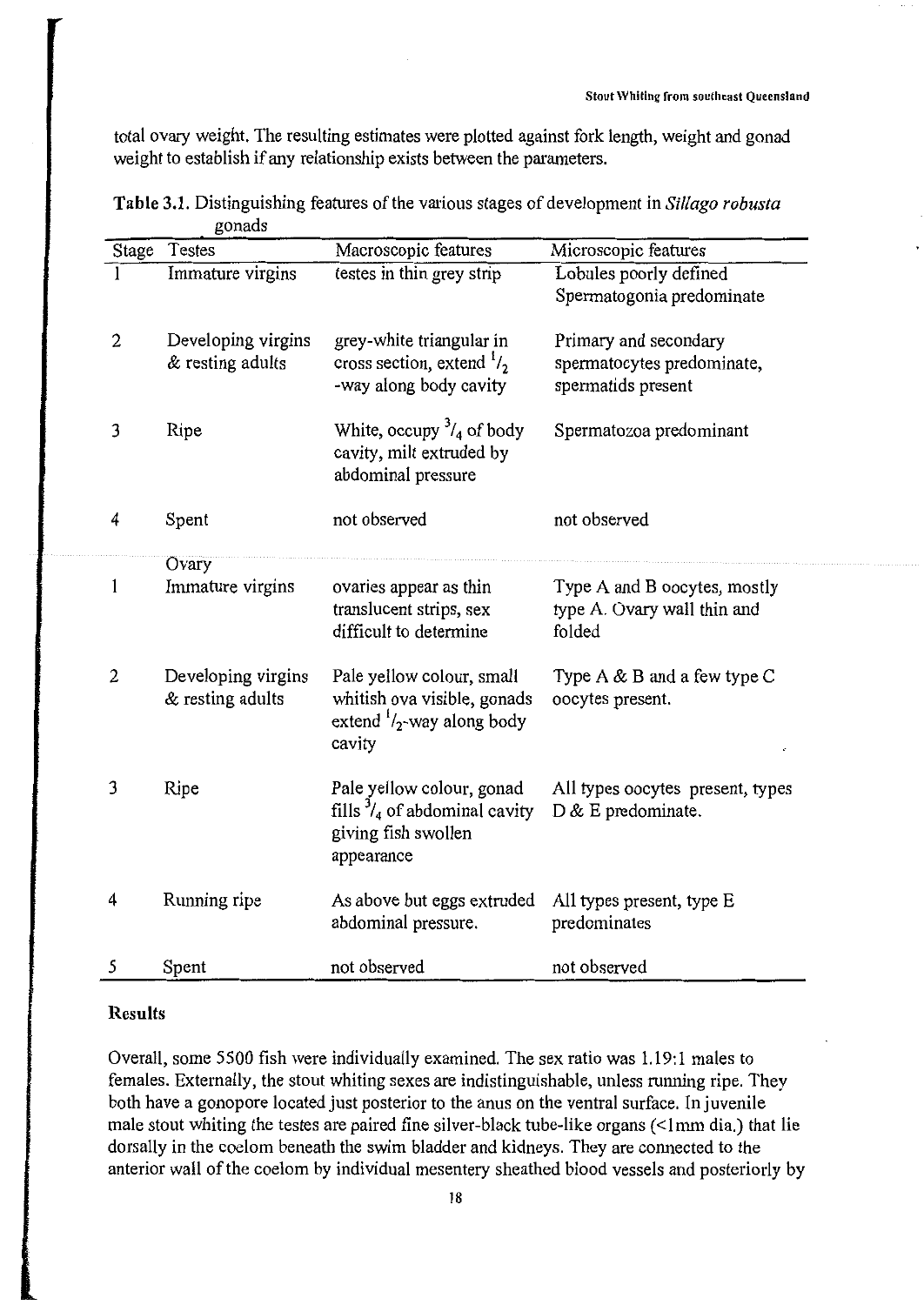mesentery sheathed ducts and blood vessels that fuse together anterior to the gonopore. The gonad rarely extends more than 1/3 the length of the coelom in virgin males. As the male fish mature, the gonads change colour to a pale cream-white, thicken and elongate to 415 the length of the coelom when ripe. In cross section, the testes become triangular with the onset of maturity. Both testes remain similar in size throughout maturation. When fish are running ripe, milt may be freely expressed from the gonopore by applying abdominal pressure by hand.

Juvenile female stout whiting have a dull orange-grey pair of ovaries (<Imm dia.) that lie dorsally in the coelom. They are joined to the anterior coelom wall by a pair of mesentery sheathed blood vessels and posteriorly by a pair of mesentery sheathed ducts and blood vessels that fuse together just anterior to the gonopore. In virgin female juveniles, the gonads extend less than 1/3 the length of the coelom. As the females mature, the gonads change colour to a orange-yellow, expand and elongate to 3/4 the length of the coelom. Throughout the maturation process they retain their cylindrical shape and the servicing blood vessels dilate. Individual oocytes become visible through the ovary wall. As with the males, gametes are freely expressed from the gonopore of running ripe females by applying abdominal pressure by hand.

#### (a) Determining the spawning season

Microscopic examination of the sections of female gonads made throughout the year indicated that ova at various stages of development, as defined by Treasurer and Holliday (1981 ), are present in the developing ovary throughout the year and that the observed densities of each stage correspond to initial macroscopic assessments of gonad staging as defined by Morton(l985). Subsequently, the GSI was determined for all females based on macroscopic assessment of their gonads. The average GSI from each sample was obtained, along with its 90% c.i., and plotted against time from May 1991 to May 1993. GSI was very irregular in its distribution over time except that it was highest during the summer months and lowest during early winter. After the size at first maturity had been determined (see section c, below), the average GSI was re-calculated using females greater than estimated size at first maturity (Figure 3a). Again the distribution was very irregular. In 1991 there are definite depression in spawning activity during the months of late May and early June, after which there is a suggestion of a rise up to January-February 1992. The spawning activity then falls away to a minimum in June-July of 1992, but rises again sharply by September of that year. It again falls slowly until July of 1993 and does not seem to rise substantially until December 1994.



Fig. 3a: Average GSI of female S. *robusta,* >size at first maturity (14.5 cm), from April 1991 to December 1994. Bars represent 95% c.i.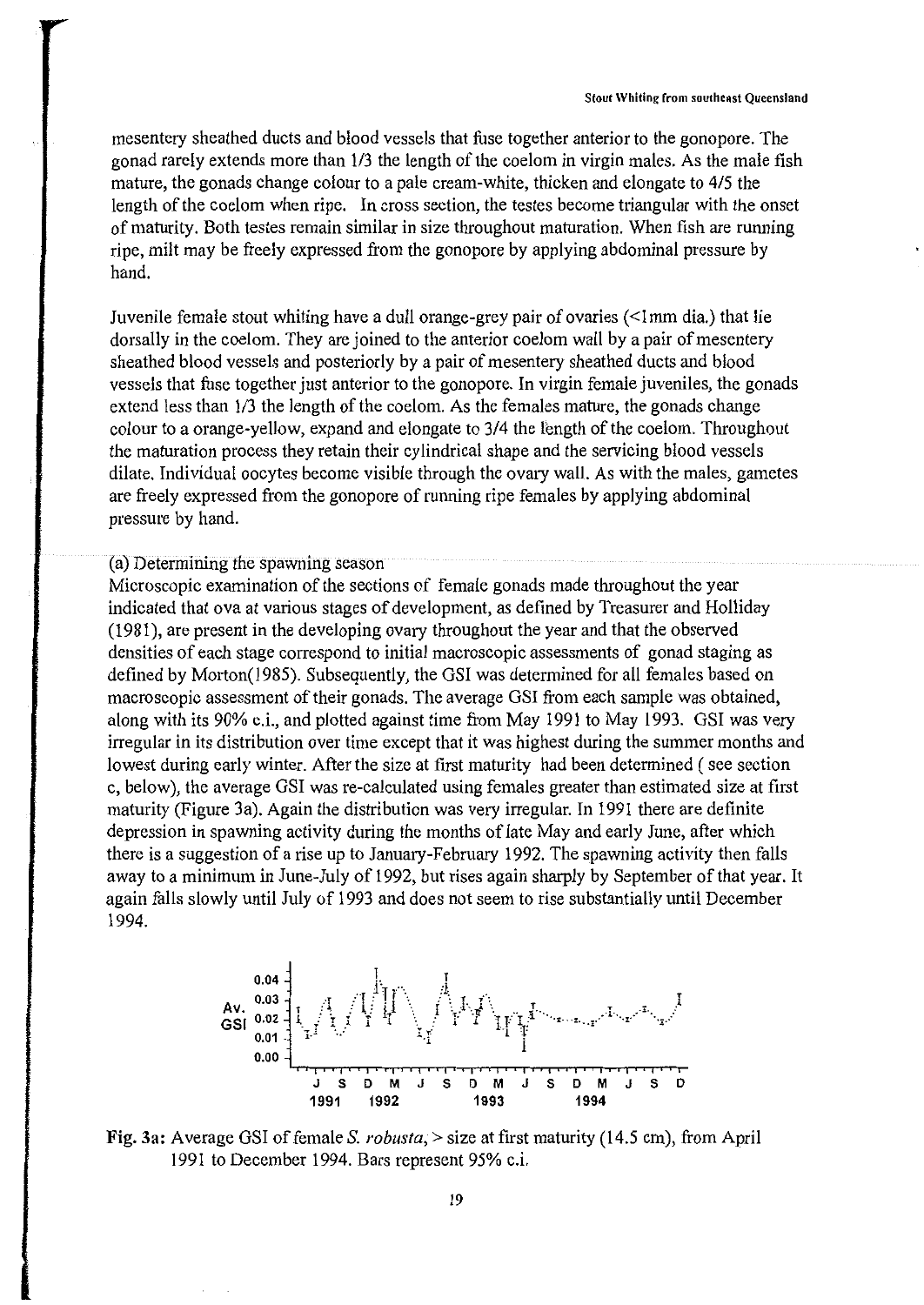# (b) Size at first maturity

Peak spawning activity was recorded in the early to late summer months. Consequently the gonads from some 540 female stout whiting caught during that time period in 1992-93 were examined and staged macroscopically. The smallest female observed with ripe ovaries was 12.1 cm in fork length (FL). However, most fish of this size or smaller were very difficult to sex or stage. The smallest fish that could be sexually differentiated was 10.4 cm FL. The size at which 50 % of the female population was sexually mature was determined as 14.5 cm FL (Figure 3b).



Fig 3b: Size at which S. *robusta* are first sexually mature.

# (c) Fecundity estimates

The 29 fish examined ranged in size from 12.8 - 20.9 cm (FL) and from 28.37 - 90.91 g respectively. The ovaries examined ranged in weight from 0.2686 - 3.0407g from fish of 14.4 to 19.8 cm FL respectively. The minimum estimated number of mature oocytes for any ovary· was  $4890 + 562$  (FL 15.2 cm) while the maximum was  $48,822 + 4669$  (19.8 cm). There is a distinct linear relationship between fork-length and estimated fecundity (Figure 3c). This relationship is expressed as;

the estimated fecundity = 4581 X FL (cm) - 58918. 
$$
(r^2 = 0.72)
$$



Fig. 3c: Relationship between fork length (cm) and estimated fecundity in sexually mature S. *robusta.*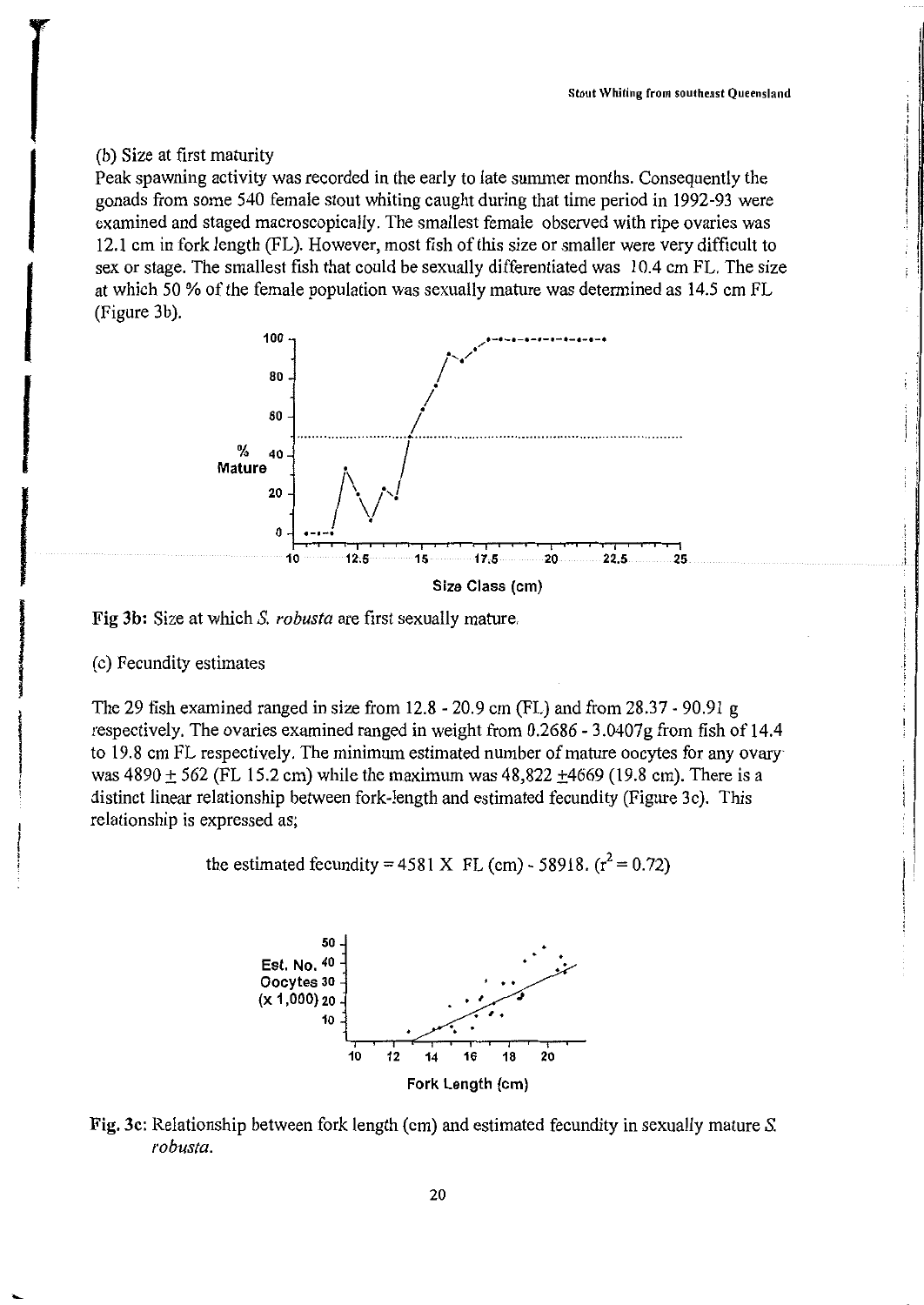The strength of this relationship is supported by the linear nature of the regression of total weight (Figure 3d) and gonad weight (Figure 3e) against estimated fecundity. The relationship between total weight and estimated fecundity is expressed as;

estimated fecundity of the mature ovary = 648 x total weight  $(g)$  - 12,826  $(r^2 = 0.73)$ 



# Fig. 3d: Relationship between total weight (g) and estimated fecundity of sexually mature S. *robusta.*

The relationship between gonad weight and estimated fecundity in ripe S. *robusta* is strongly linear  $(r^2 = 0.91)$  and may be expressed as;

estimated fecundity of the mature ovary = 15,989 x gonad weight + 2171  $(r^2 = 0.91)$ 



Fig. 3d: Relationship between gonad weight (g) and estimated fecundity of sexually mature S. *robusta.* 

However, the strength of this relationship is only apparent in ripe fish during the spawning season. At any other time this relationship will be obscured by somatic growth.

#### Discussion

As with most sillaginids, the stout whiting gonads are paired structures within the coelom which, when resting or mature, may be sexually differentiated by their colour. They are symmetrical in size and shape as has been observed in S. *sihama* (Palekar and Bal, 1960) although asymmetry is not uncommon in this species. S. *robusta* have an extended spawning period between August and March with a peak in reproductive activity in December through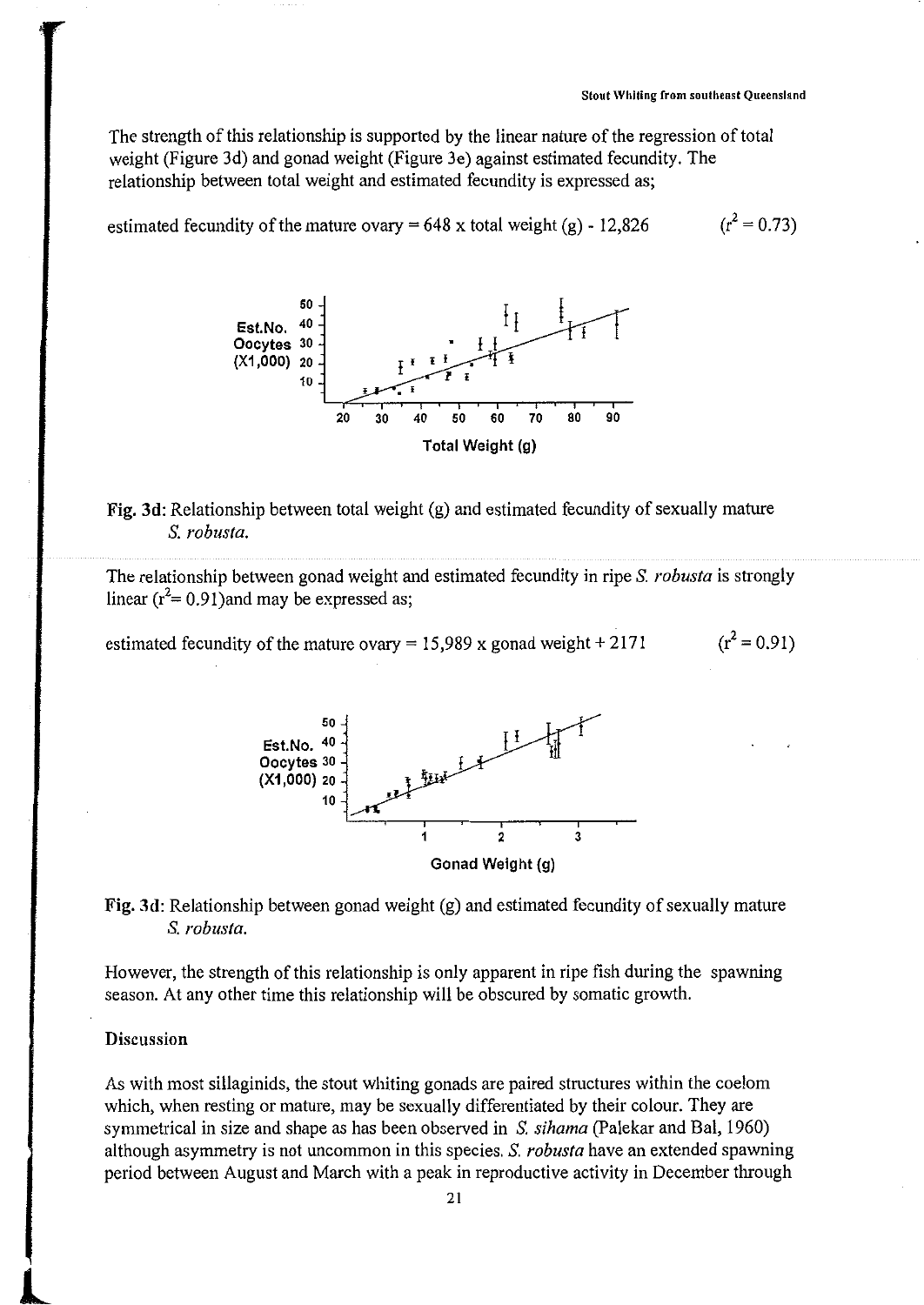to February. Cockrum and Jones (1992) have reported *Sillaginodes punctata* from South Australia to be serial batch spawners with a spawning period from March to June. Morton (1985) reported a September to March spawning period for S. *ciliata* from Moreton Bay and both Cleland (1947) and Morton (1985) reported 2 spawnings per year by S. *ciliata.* Morton postulated that 2 spawnings per year would reduce inter and intra-specific competition of larvae for limited food resources. Maclean (1969) also observed 2 spawnings per year by S. *macu/ata* in Moreton Bay and came to a similar conclusion. However, these observations were based on size-frequency distributions of oocytes in selected ovaries, a method which West (1990) has disputed. Hobday and Wankowski (1987) reported a single extended spawning period, between October to March, for S. *bassensis jlindersi* from Bass Strait. They noted that ovarian development began in June. Palekar and Bal (1960) observed a narrow spawning period in S. *sihama* between August and October, coinciding with the monsoonal period in India, although the active developing period began in April. Kashiwagi et al. ( 1987) reported that favourable temperatures strongly influenced the viable hatch rate of S. *japonica*  eggs. The peak spawning period of S. *robusta* coincides with periods of warmer sea surface temperatures.

The smallest reproductively mature female S. *robusta* observed was 12.1 cm, but the size at which 50% of females observed were reproductively mature was 14.5 cm. The largest reproductively mature female observed was 20.9 cm. Palekar and Bal (1960) reported the size of 50% sexual maturity for S. *sihama* as being 23.5 cm. They observed sexually mature females in the size range of 12.9 - 35.4 cm. Cockrum and Jones (1992) reported the size at first sexually maturity in S. *punctata* as 31 cm (total length) from a range of 31 - 55 cm (ti). As has been observed in growth rates of stout whiting, clearly some individuals are developing towards sexual maturity at an earlier age than others. Cockrum and Jones (1992) postulated that increased fishing effort would produce selective pressure for fish to spawn at a smaller size. However, the stout whiting fishery has existed for less than 10 years and intense fishing pressure has been restricted to the last 2 years. Whether the variation in size at first . reproductive maturity is related to endogenous factors such as individual fish genotype or exogenous factors such as feeding or temperature is not clear.

The estimated fecundity of S. *robusta* has a strong linear relationship with both fork length (r<sup>2</sup>)  $= 0.72$ ) and weight ( $r^2 = 0.73$ ). A small female around 14.5 cm (FL) may produce approximately 10,000 eggs while a larger female of around 20.5 cm (FL) may produce about 35,000 eggs. Similar relationships between estimated fecundity and length or weight have been found in other sillaginids such as S. *ci/iata* (Cleland, 1947, Morton, 1985), S. *sihama*  (Palekar and Bal, 1960), S. *macu/ata* (Maclean, 1969), S. *punctata* (Cockrum and Jones, 1992) and S. *bassensisjlindersi* (Hobday and Wankowski, 1987). However, Hoque and Patra (1987) reported that estimated fecundity was not totally dependant on body weight or length in S. *domina* from Bangladesh, rather it was best described as a function of gonad weight. The relationship between gonad size and estimated fecundity is also stronger in S. *robusta* (r<sup>2</sup>)  $= 0.91$ ) and probably many other sillaginids during the peak spawning season. However, the gonad size-fecundity relationship is only accurate during the spawning season when the gonad is ripe and as such, is not a good parameter for estimating fecundity during other parts of the reproductive cycle.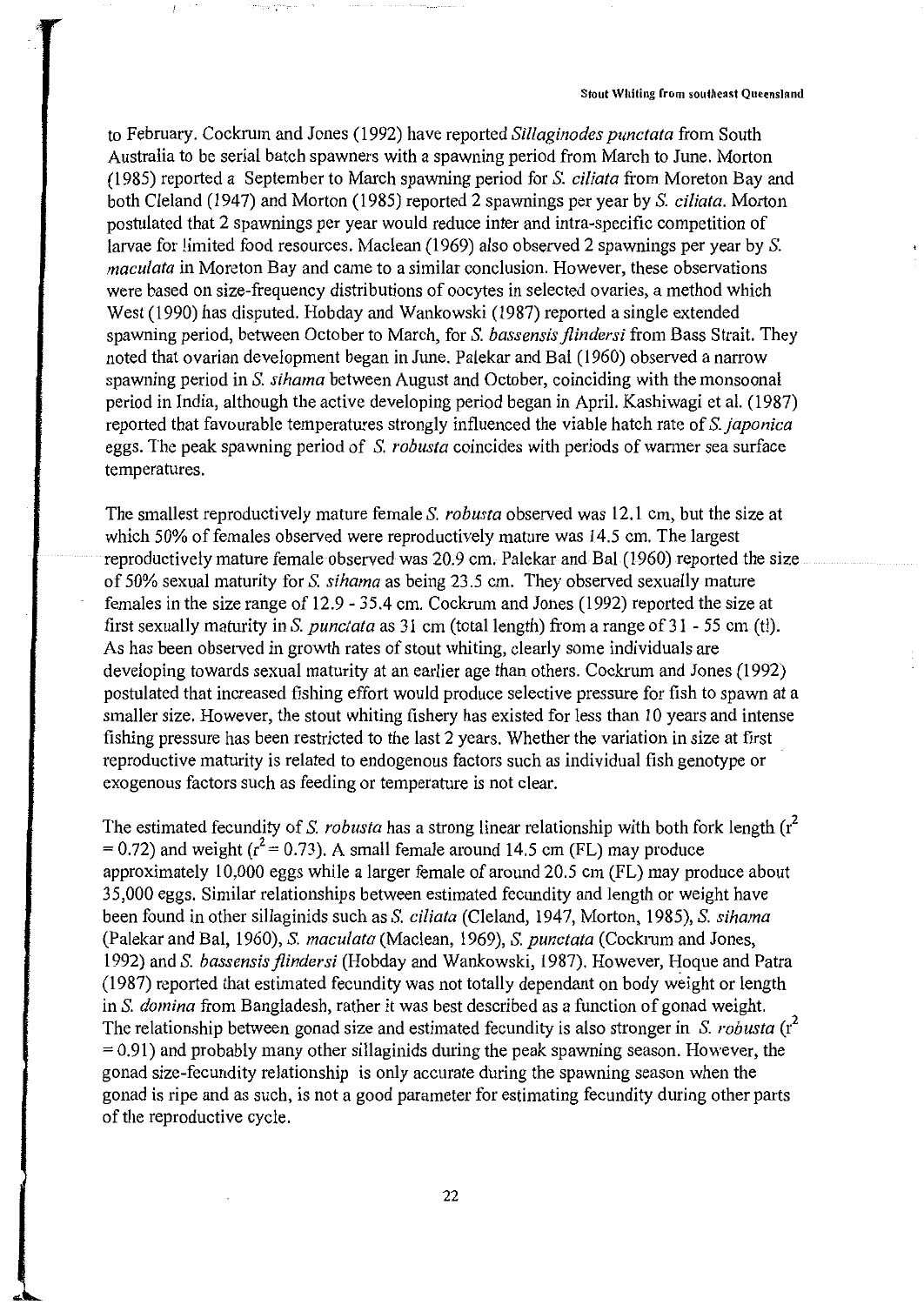The fishery for S. *robusta* is entirely export market driven and the market requires a small sized fish (less than 45 g). However, as long as the average size of the commercial catch remains above the size at which 50% of S. *robusta* are first mature (14.5 cm), the chance of recruitment overfishing occurring can be diminished.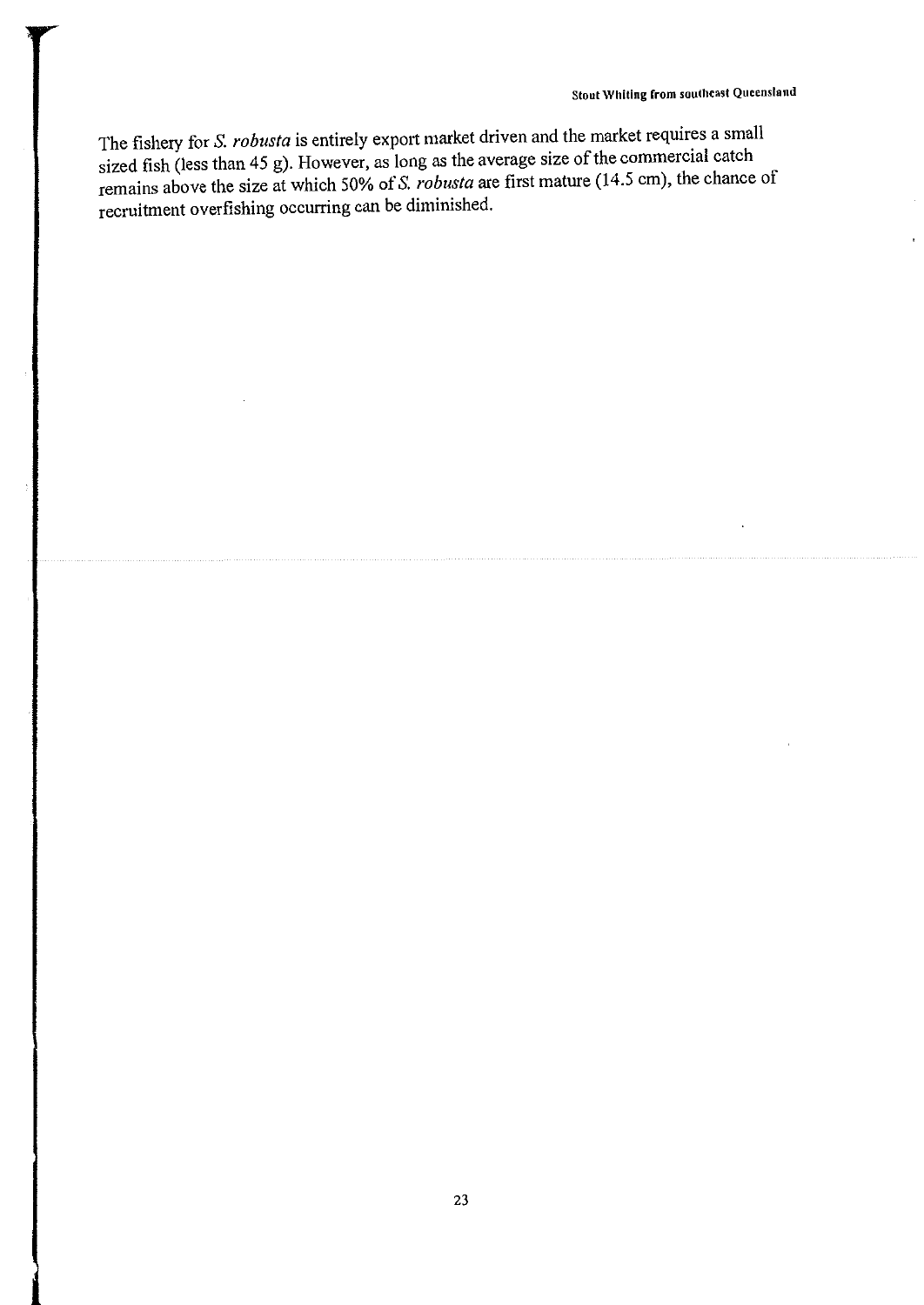# **4. Population Parameters - Virtual Population Analysis**

# **Methods**

The commercial catch of S. *robusta* in south-east Queensland was examined monthly during the 1991 - 1994 fishing seasons. Length-frequency data were obtained from random samples of the catch. Further data were obtained by laboratory analysis of sub-samples taken from these catches. At the end of each season the logbook data from each vessel in the fishery were analysed to obtain total catch (kg), effort (hrs bottom time trawling), CPUE (kg/hr) and area trawled. A further analysis of CPUE was also undertaken using only the areas fished during all of the past 4 seasons (1991 - 94).

A Length Cohort Analysis, or LCA (Jones, 1984), was applied for each commercial season: 1991, 1992, 1993, and 1994 using the fisheries analysis program VIT (Leonart and Salat, 1992). Results are based on total landing length frequencies, weights, growth parameters, natural mortality estimate and a terminal fishing mortality value. The analysis estimates numbers, mortalities and weights by length class for the stock at sea. For each season, a set of M and K values were seeded in order to assess the variability of the population biomass estimates. Natural mortality (M) was estimated using a variety of methods including; regressing Beverton and Holt's (1956) Z estimates on effort (f), regressing Beverton and Holt's Z estimates over an area modified effort  $(f_A)$ , Pauly's (1980) empirical formula relating to average annual sea surface temperature and Rikhter and Efanov's (1976)  $T_{m50}$ equation. The average of all four methods was used as the seed value for M and varied within a 0.1 interval for modelling estimates of biomass. Terminal fishing mortality  $(F_t)$  was estimated by assuming that the pattern of fishing mortality, as a function of size, follows a sigmoid curve. The estimated value for  $F_t$  corresponds to the asymptote of that curve. K, the growth rate constant from the von Bertalanffy growth curve (section II), was seeded within its 95% confidence interval of the calculated mean. Population inputs (growth and recruitment) and outputs (death and catch) as well as turnover rates were provided as a percentage of estimated mean total population biomass to provide an indication of the condition of the fishery.

Finally, a yield per recruit analysis was applied to the 1994 data using the Ricker (1975) model of calculated mean weights. The results are graphically presented for the calculated average natural mortality (M) and its 95% confidence intervals. The yield-per-recruit is compared with the mean biomass-per-recruit on the same figure  $(4.10)$  to give an indication of expected biomass for the predicted maximum yield-per-recruit fishing-effort level. A conservative exploitation level for 1995 is predicted using the  $F_{0,1}$  harvesting strategy. This strategy is a constant exploitation rate strategy set at 10% (0.1) of the initial exploitation rate on the virgin stock,  $F<sub>o</sub>$  (Deriso, 1987) and is more economically efficient than maximum sustainable yield strategies,  $F_{\text{msy}}$  (Hilborn and Walters, 1992). This strategy has been applied extensively to fish stocks in the Canadian Atlantic region (Doubleday et al., 1984) to provide a conservative harvest strategy which achieves close to the maximum yield per recruit. The  $F_{0,1}$  exploitation levels for the stout whiting fishery are tabulated to show the sensitivity of the analysis to the value of estimated natural mortality.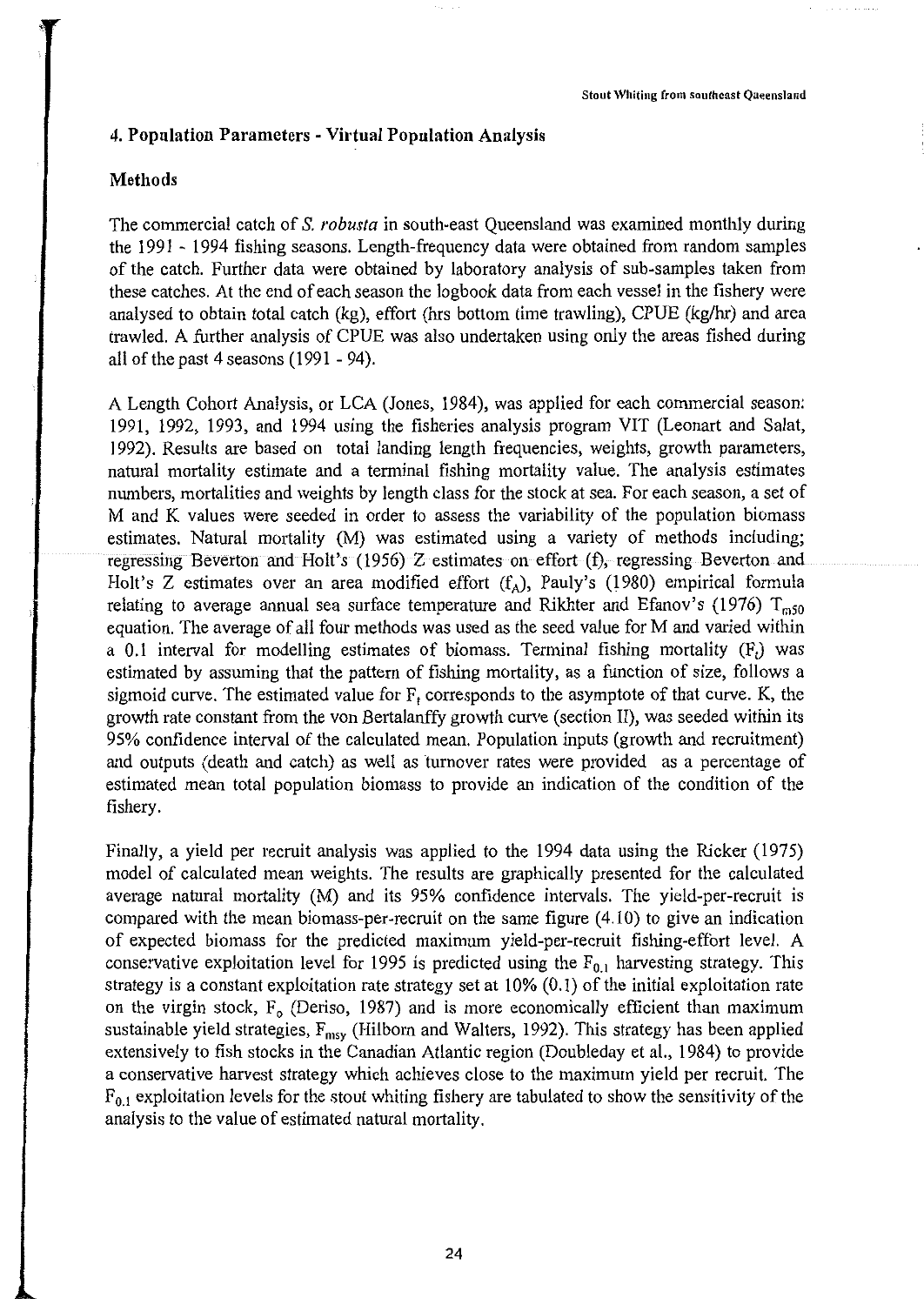#### **Results**

# Commercial Catch; 1991 - 1994

The commercial catch, effort, CPUE and average length are given below in Table 4.1, along with the area fished and a modified CPUE. The modified CPUE is based on the catch and effort data from an area within the designated fishery that was fished in all 4 years.

|                            | 1991    | 1992    | 1993     | 1994     |
|----------------------------|---------|---------|----------|----------|
| Catch (tonnes)             | 526.072 | 925.951 | 1002.266 | 2414.015 |
| Effort (hours)             | 3744    | 5217    | 5346     | 12458    |
| CPUE (kg/hrs)              | 140.5   | 177.5   | 187.5    | 194      |
| average Fork Length (cm)   | 17.32   | 16.70   | 16.28    | 16.70    |
| No. Sites Fished $(6nm^2)$ | 54      | 63      | 81       | 105      |
| Area Swept $(nm^2)$        | 1086    | 1513    | 1550     | 3613     |
| modified CPUE (kg/hr)      | 142     | 189     | 202      | 173      |
|                            |         |         |          |          |

**Table 4.1:** Catch, Effort and CPUE of S. *robusta* fishery in south-east Queensland

The growth parameters were calculated from the von Bertalanffy growth curve as per section II. The seeded parameters were; L $\infty$  = 22.29 cm, k = 0.459  $\pm$  0.64 (CI) year<sup>-1</sup> and t<sub>0</sub> = -1.03 year<sup>-1</sup>. For the estimation of total population biomass, the minimum and maximum k values seeded were 0.395 and 0.523 respectively.

The Length-Weight relationship was expressed as: W (gr) =  $0.01382$  L(cm)<sup>2.879</sup>

The natural mortality estimates ranged from 0.48 (Rikhter and Efanov, 1976) to 0.87 (Pauly, 1980). The estimates of Z provided by Beverton and Holt's Z-equation based on length at first capture are given below in Table 4.2. The estimated value of  $M$  from the regression was 0.65. For modelling purposes the seeded values of M ranged from 0.5 to 0.8. The seeded terminal fishing mortality was adjusted for each parameter and year combination until the pattern approached a sigmoid curve.  $F_t$  values for the "best estimates" of K and M can be seen in Tables 4.3, 4.5, 4.7 and 4.9.

**Table 4.2:** Annual estimates of Z derived from Beverton-Holt's length based Z-equation

| Year | No. Sites Fished | effort (hrs) | effort/Area | Lc    | $\mathop{\hbox{\rm Lc}}\nolimits_{50\%}$ | 7    |
|------|------------------|--------------|-------------|-------|------------------------------------------|------|
| 1991 | 54               | 2480         | 459.31      | 17.36 | 16.0                                     | 1.67 |
| 1992 | 63               | 5339         | 847.52      | 16.71 | 14.0                                     | 0.95 |
| 1993 | 81               | 5346         | 663.60      | 16.28 | 14.5                                     | 1.55 |
| 1994 | 05)              | 12458        | 1186.48     | 16.70 | 15.5                                     | 2.14 |

Best estimate of M (regression of Z estimates over effort/area) =  $0.65$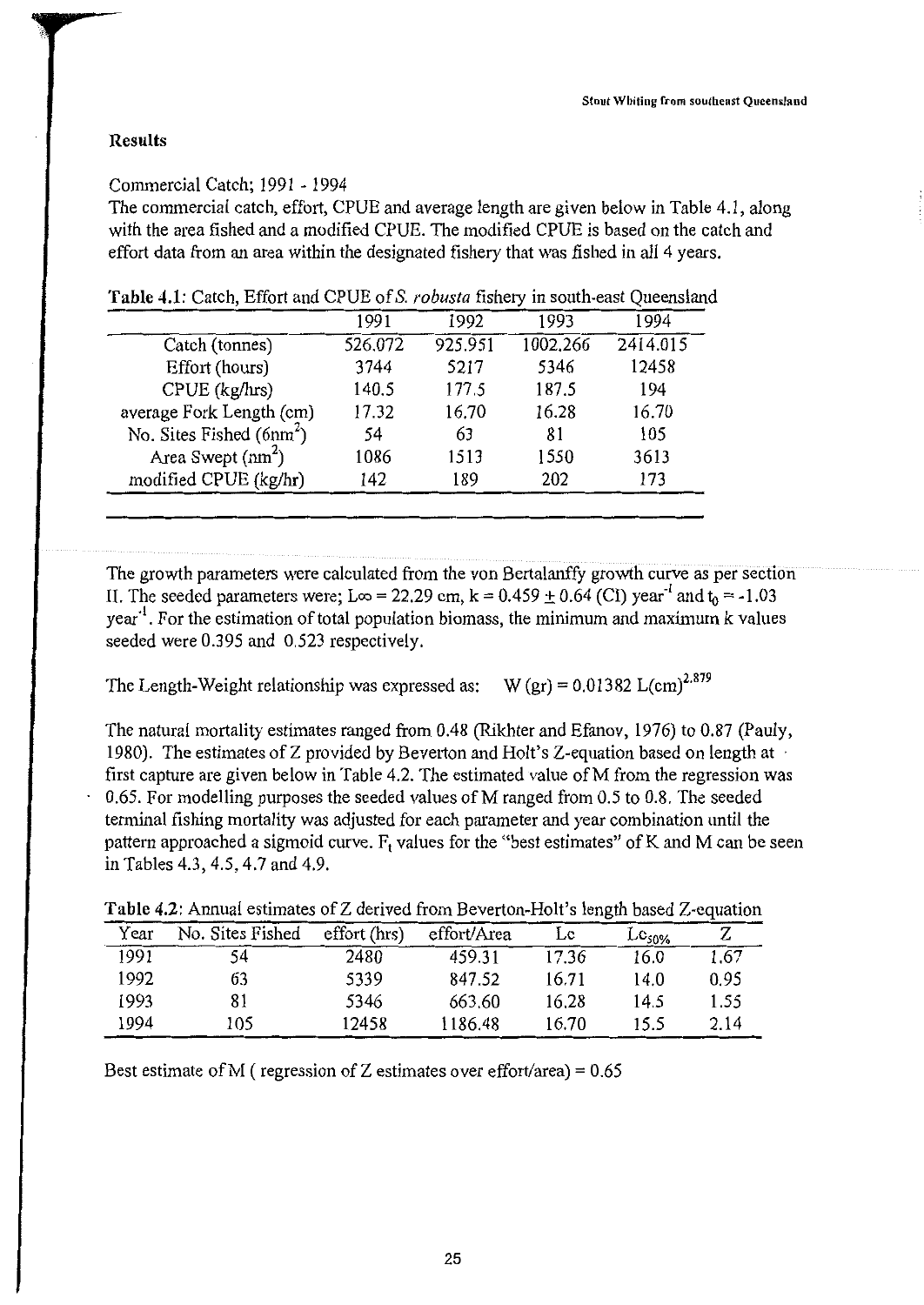# 1991 SEASON

#### Catch Description

Total landing length-frequency for the 1991 fishing season was obtained from 6 commercial samples. Total catch for the season was 526.072 tonnes. The size frequency of the catch, is given below in Figure 4.1 and the commercial catch by weight is presented in Figure 4.2. The VPA derived average age of the 1991 catch was 2.35 years and the average fork length was 17.32 cm.



Figure 4.1: % frequency of individual size classes in the 1991 commercial catch of S. *robusta*  from south-east Queensland



Figure 4.2: Estimated yield (tonnes) of each size class in 1991 commercial catch of S. *robusta* from south-east Queensland.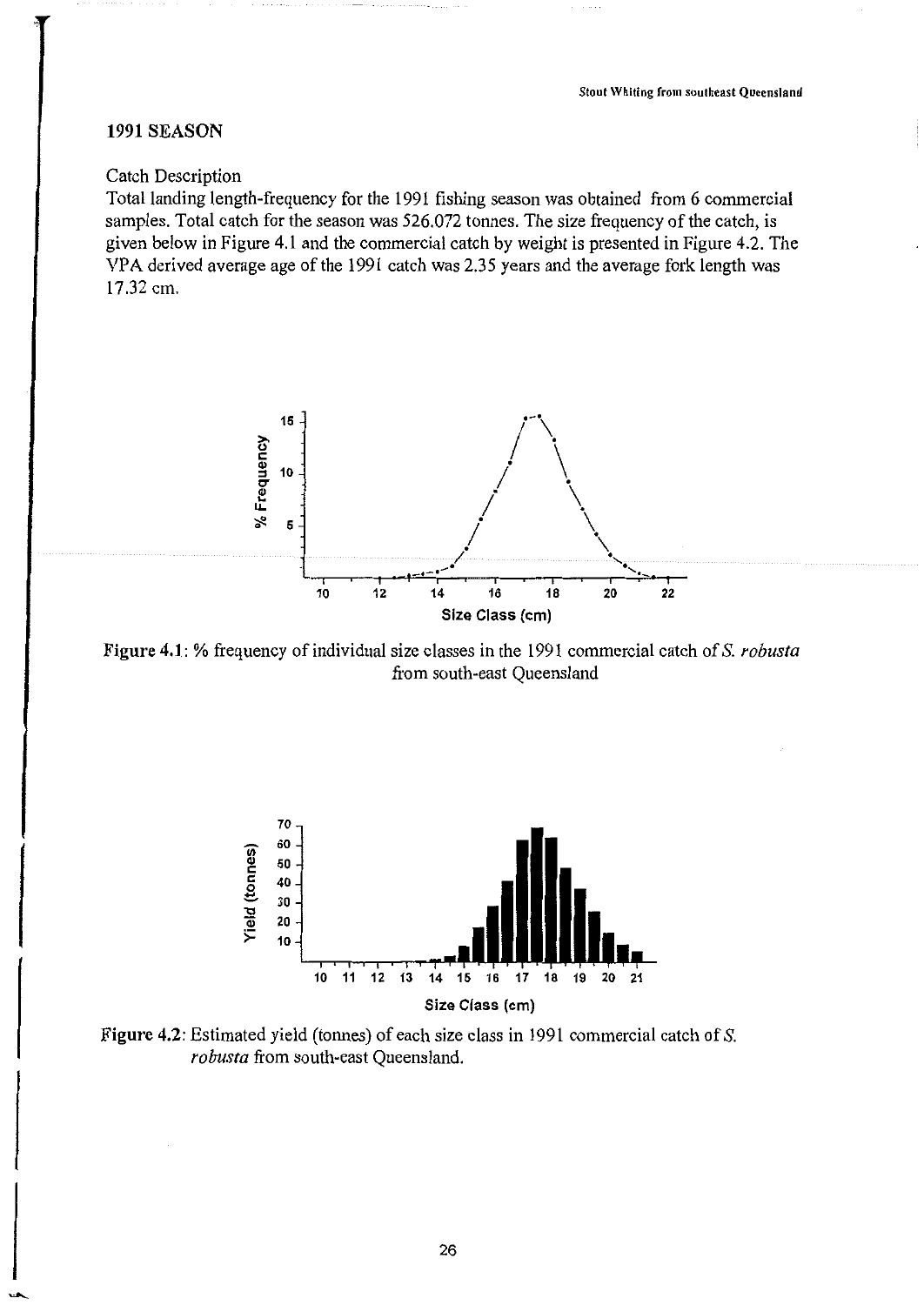# Length-cohort Analysis

Final estimates of the population total numbers, weights and mortalities for S. *robusta* in the south-east Queensland stout whiting fishery for 1991 appear in Table 4.3 using an averaged natural mortality value and k growth parameter estimates of 0.65 year<sup>-1</sup> and 0.459 year <sup>-1</sup> respectively. Optimal seeded F, was 1.

**Table 4.3:** LCA estimates of total numbers, mortalities and weights (g) of S. *robusta* in the south-east Queensland fishery in 1991 for best estimates of  $M = 0.65$  and  $K =$ 0.459.

| Class   | Numbers     |          |       | Mortalities |          | Weights (g) |
|---------|-------------|----------|-------|-------------|----------|-------------|
| FL (mm) | Initial no. | Mean no. | Z     | F(total)    | Initial  | Mean        |
| 95      | 4607835     | 396926.2 | 0.65  | 0           | 44899270 | 4161735     |
| 100     | 4349825     | 390121   | 0.65  | 0           | 48951210 | 4707224     |
| 105     | 4096181     | 383140.6 | 0.65  | 0           | 52873780 | 5285524     |
| 110     | 3847033     | 375974.5 | 0.65  | 0           | 56604120 | 5894783     |
| 115     | 3602533     | 368582   | 0.652 | 0.002       | 60078350 | 6532171     |
| 120     | 3362276     | 360934   | 0.653 | 0.003       | 63221460 | 7194389     |
| 125     | 3126751     | 352928.3 | 0.658 | 0.008       | 65972060 | 7875737     |
| 130     | 2894483     | 344459.1 | 0.663 | 0.013       | 68225780 | 8569012     |
| 135     | 2666176     | 335435.1 | 0.671 | 0.021       | 69918930 | 9265563     |
| 140     | 2441056     | 325553.1 | 0.688 | $0.038 -$   | 70950790 | 9948441     |
| 145     | 2217137     | 313711.7 | 0.742 | 0.092       | 71171260 | 10568810    |
| 150     | 1984375     | 297865.6 | 0.844 | 0.194       | 70118170 | 11027040    |
| 155     | 1732945     | 276726.7 | 0.956 | 0.306       | 67195650 | 11223270    |
| 160     | 1468433     | 249695.5 | 1.1   | 0.45        | 62301540 | 11062660    |
| 165     | 1193764     | 214156   | 1.378 | 0.728       | 55267090 | 10335060    |
| 170     | 898617.1    | 171981.3 | 1.57  | 0.92        | 45280540 | 9018668     |
| 175     | 628543.4    | 129910.5 | 1.689 | 1.039       | 34388220 | 7385581     |
| 180     | 409175.5    | 93639.7  | 1.659 | 1.009       | 24250940 | 5759667     |
| 185     | 253788.3    | 64221.49 | 1.713 | 1.063       | 16259080 | 4263860     |
| 190     | 143757.5    | 40939.67 | 1.722 | 1.072       | 9935060  | 2928027     |
| 195     | 73253.87    | 24289.42 | 1.634 | 0.984       | 5450574  | 1867991     |
| 200     | 33571.42    | 12851.11 | 1.677 | 1.027       | 2684425  | 1060136     |
| 205     | 12015.12    | 7281.89  | 1.65  | 1           | 1030663  | 654958      |

Exploited Population Mean F: 0.182 Mean Length: 13.68 Mean Age: 1.16 Y/R: 9.5136 Biomass estimates (in tonnes): Table 4.4 provides the best estimates of biomass from the

range of natural mortality  $(0.5 - 0.8)$  and k values  $(0.395 - 0.523)$ . **Table 4.4:** Biomass estimates of S. *robusta* from south-east Queensland in 1991 from

various seeded natural mortality (M) and growth (k) values

|                                 |  | $\frac{1}{2}$ . The state of $\frac{1}{2}$ is the state of $\frac{1}{2}$ |  |
|---------------------------------|--|--------------------------------------------------------------------------|--|
| $M =$                           |  | $0.5$ 0.6 0.7 0.8                                                        |  |
| $k = 0.523$ 1025 1149 1302 1484 |  |                                                                          |  |
| $k = 0.459$ 1262 1452 1689 1992 |  |                                                                          |  |
| $k = 0.395$ 1642 1995 2371 2941 |  |                                                                          |  |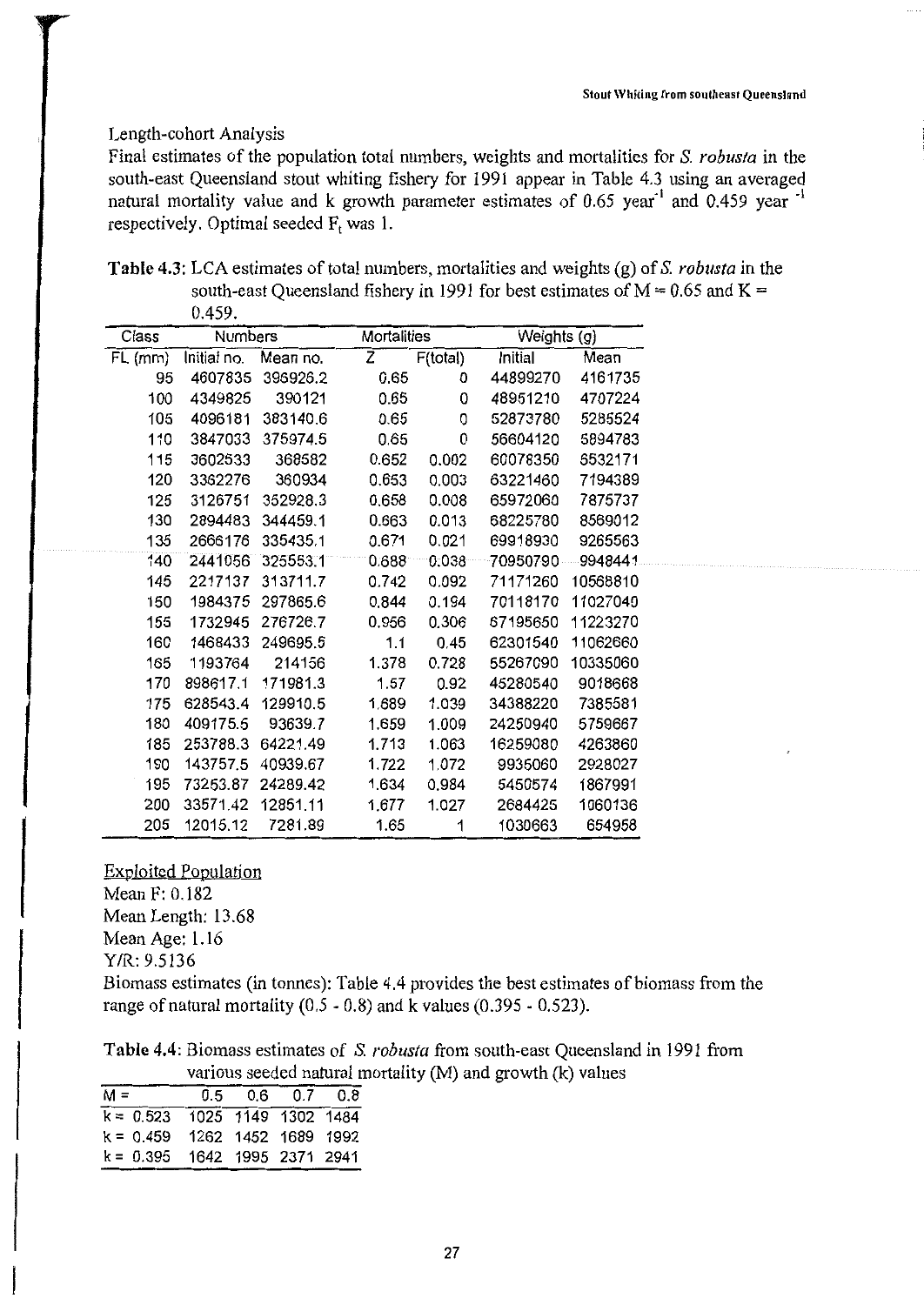Best estimate of mean biomass for the 1991 season is 1452 tonnes but ranges from 1025 to 2941 tonnes.

| Inputs;                                          | Recruitment 29 % |      | Outputs; | Natural Death  | 65.8%  |
|--------------------------------------------------|------------------|------|----------|----------------|--------|
|                                                  | Growth           | 71 % |          | Biomass caught | 34.2 % |
| Turnover (outputs/mean biomass estimate); 98.8 % |                  |      |          |                |        |

#### 1992SEASON

#### Catch Description

Total landing length-frequency for the 1992 fishing season was obtained from 6 commercial samples. The total catch for 1992 was 925.951 tonnes taken within the fishery during the season and a further 124 tonnes taken in prawn trawl nets as bycatch outside the season. The size frequency of the total catch, is given below in Figure 4.3 and the commercial catch by weight is presented in Figure 4.4. The VPA derived average age for the 1992 catch was 2.18 years and the average length was 16.70 cm.



Fig. 4.3: % frequency of individual size classes in the 1992 commercial catch of S. *robusta*  from south-east Queensland



Fig. 4.4: Estimated yield (tonnes) of each size class in 1992 commercial catch of S. *robusta*  from south-east Queensland.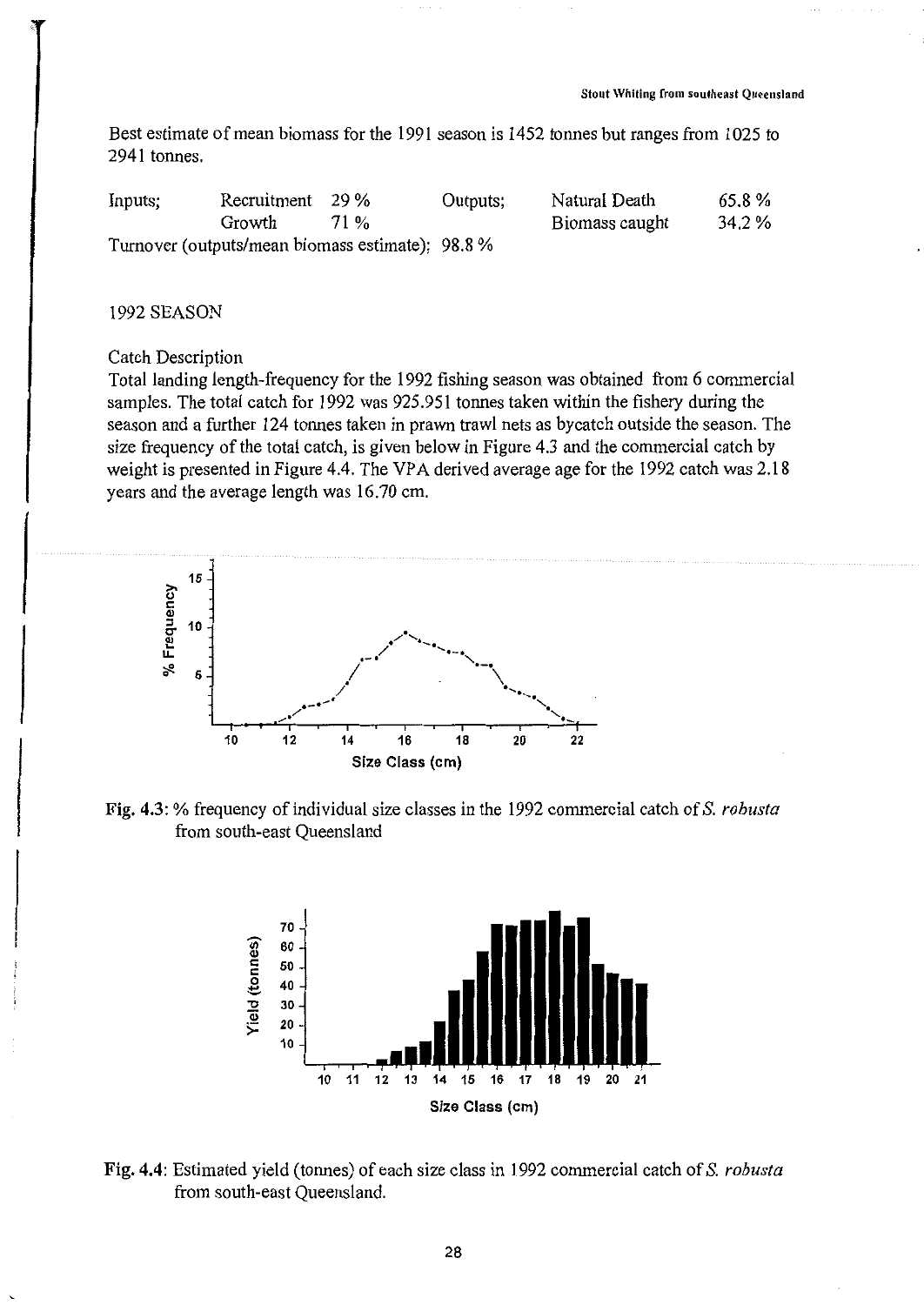#### Length-cohort Analysis of 1992 data

Final estimates of the population total numbers, weights and mortalities for the S. *robusta* in the south-east Queensland stout whiting fishery for 1992 appear in Table 4.5 using an averaged natural mortality value and k growth parameter estimates of 0.65 year<sup>-1</sup> and 0.459 year<sup>-1</sup> respectively. Optimal seeded  $F_t$  was 0.4.

**Table 4.5:** LCA estimates of total numbers, mortalities and weights (g) of S. *robusta* in the south-east Queensland fishery in 1992 for best estimates of  $M = 0.65$  and  $k =$ 0.459.

| Class     | Numbers  |         | Mortalities |          | Weights (g) |           |
|-----------|----------|---------|-------------|----------|-------------|-----------|
| $FL$ (mm) | Initial  | Mean    | Ż           | F(total) | Initial     | Mean      |
| 105       | 90493810 | 8464405 | 0.65        | 0        | 1168100000  | 116768600 |
| 110       | 84988960 | 8304427 | 0.654       | 0.004    | 1250503000  | 130201900 |
| 115       | 79555800 | 8132103 | 0.669       | 0.019    | 1326728000  | 144118000 |
| 120       | 74113570 | 7937171 | 0.696       | 0.046    | 1393570000  | 158202000 |
| 125       | 68592820 | 7722298 | 0.703       | 0.053    | 1447256000  | 172317900 |
| 130       | 63164860 | 7492028 | 0.717       | 0.067    | 1488857000  | 186365900 |
| 135       | 57791770 | 7226646 | 0.765       | 0.115    | 1515556000  | 199597000 |
| 140       | 52260360 | 6898122 | 0.838       | 0.188    | 1518979000  | 210760200 |
| 145       | 46478660 | 6522136 | 0.855       | 0.205    | 1491989000  | 219698100 |
| 150       | 40901080 | 6104218 | 0.918       | 0.268    | 1445245000  | 225958600 |
| 155       | 35299840 | 5627136 | 0.976       | 0.326    | 1368765000  | 228215100 |
| 160       | 29805460 | 5125976 | 0.976       | 0.326    | 1264563000  | 227143100 |
| 165       | 24805030 | 4621867 | 0.995       | 0.345    | 1148387000  | 223173100 |
| 170       | 20208060 | 4111220 | 1.006       | 0.356    | 1018267000  | 215781200 |
| 175       | 16072640 | 3585908 | 1.05        | 0.4      | 879349800   | 204083200 |
| 180       | 12306880 | 3060699 | 1.042       | 0.392    | 729401800   | 188476100 |
| 185       | 9118959  | 2527694 | 1.118       | 0.468    | 584210900   | 168029200 |
| 190       | 6294139  | 2032567 | 1.017       | 0.367    | 434987100   | 145614800 |
| 195       | 4226510  | 1587037 | 1.051       | 0.401    | 314480400   | 122252800 |
| 200       | 2558471  | 1124811 | 1.15        | 0.5      | 204579400   | 92960500  |
| 205       | 1264681  | 1204458 | 1.05        | 0.4      | 108484900   | 110291300 |

Exploited Population Mean F: 0.177 Mean Length: 14.57 Mean Age: 1.46 Y/R: 9.2537 Biomass estimates (in tonnes): Table 4.6 provides the best estimates of biomass from the range of natural mortality  $(0.5 - 0.8)$  and K values  $(0.395 - 0.523)$ .

Natural Mortality: 0.65

| Table 4.6: Biomass estimates of S. robusta from south-east Queensland in 1992 from |
|------------------------------------------------------------------------------------|
| various seeded natural mortality (M) and growth (k) values                         |

| $M =$                            | $0.5$ 0.6 0.7 | 0.8 |
|----------------------------------|---------------|-----|
| $k = 0.523$ 2044 2422 2951 3744  |               |     |
| $k = 0.459$ 2655 3334 4250 6035  |               |     |
| $k = 0.395$ 3623 5187 7481 11800 |               |     |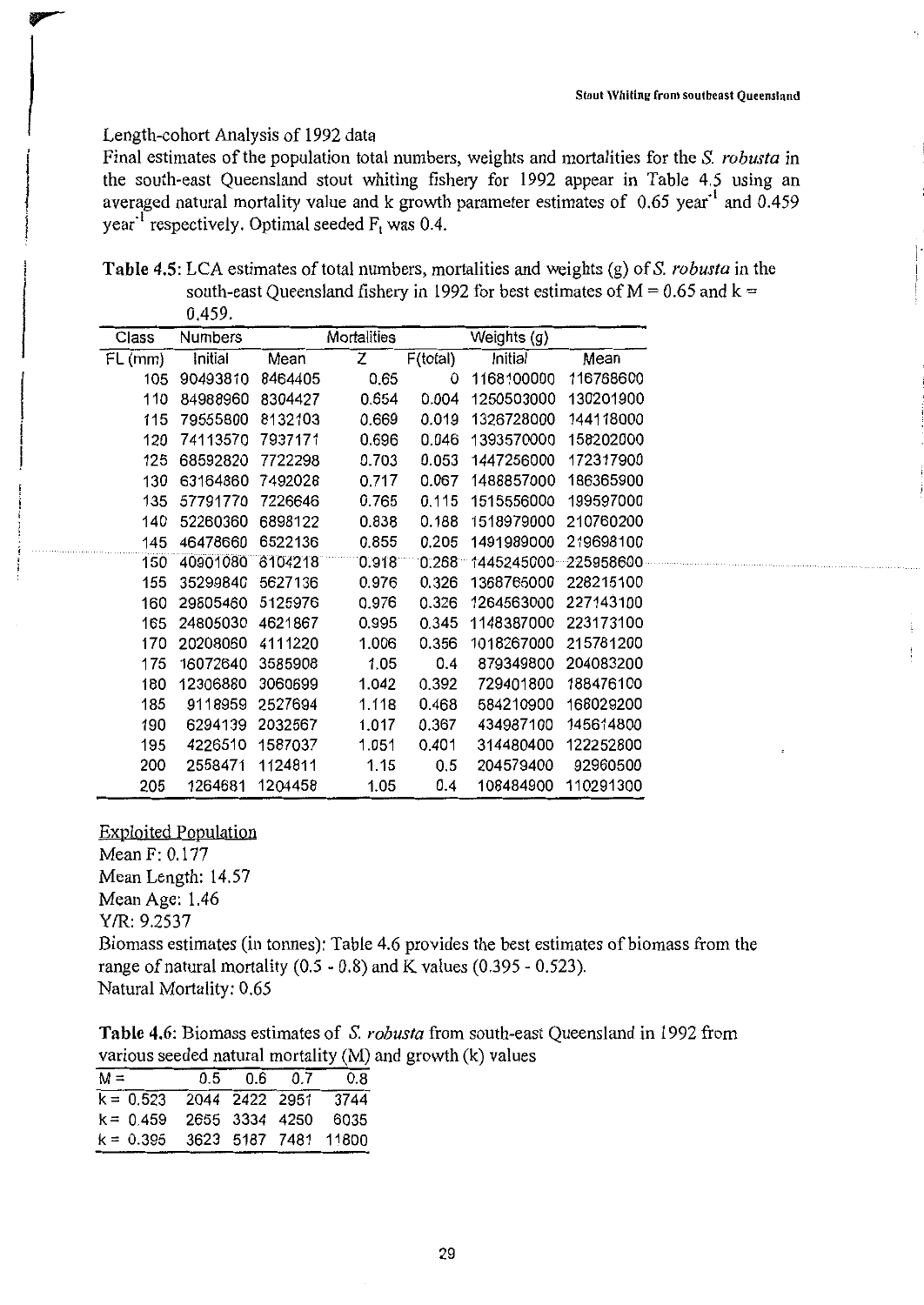Best estimate of mean biomass for the 1992 season is 3334 tonnes but ranges from 2044 to 11800 tonnes.

| Inputs; | Recruitment $36.7\%$                             |        | Outputs; | Natural Death  | 73.7 % |
|---------|--------------------------------------------------|--------|----------|----------------|--------|
|         | Growth                                           | 63.3 % |          | Biomass caught | 26.3 % |
|         | Turnover (outputs/mean biomass estimate); 98.5 % |        |          |                |        |

#### 1993 SEASON

# Catch Description

Total landing length-frequency for the 1993 fishing season was obtained from 7 commercial samples. The total catch for 1993 was 1002.266 tonnes taken within the fishery during the season and a further 198 tonnes taken in prawn trawl nets as bycatch outside the season. The size-frequency of the total catch, is given below in Figure 4.5 and the commercial catch by weight is presented in Figure 4.6. The VPA derived average age for the 1993 catch was 1.92 years and the average length was 16.28 cm.



Fig. 4.5: % frequency of individual size classes in the 1993 commercial catch of S. *robusta*  from south-east Queensland



Fig. 4.6: Estimated yield (tonnes) of each size class in 1993 commercial catch of S. *robusta*  from south-east Queensland.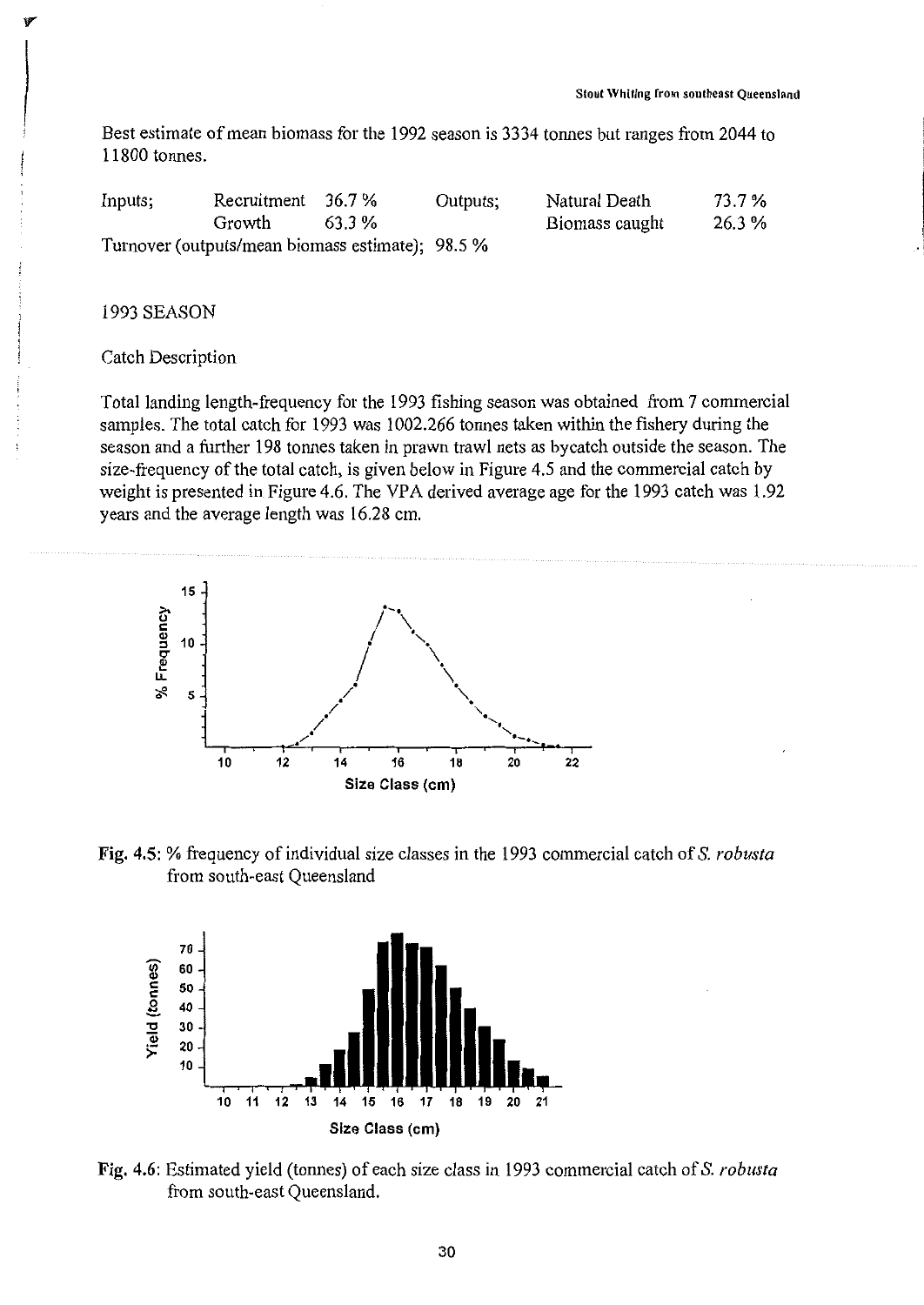#### Length-cohort Analysis of 1993 data

Final estimates of the population total numbers, weights and mortalities for S. *robusta* in the south-east Queensland stout whiting fishery in 1993 appear in Table 4.7 using an averaged natural mortality value and k growth parameter estimate of 0.65 year<sup>-1</sup> and 0.459 year<sup>-1</sup> respectively. Optimal seeded  $F_t$  was 0.95.

**Table** 4.7: LCA estimates of total numbers, mortalities and weights (g) of S. *robusta* in the south-east Queensland fishery in 1993 for best estimates of  $M = 0.65$  and  $k =$ 0.459.

| Class  | Numbers  |          | Mortalities |          | Weights (g) |           |
|--------|----------|----------|-------------|----------|-------------|-----------|
| FL(mm) | initial  | Mean     | Z           | F(total) | Initial     | Mean      |
| 110    | 66258040 | 6475461  | 0.65        | 0        | 974901500   | 101526600 |
| 115    | 62046850 | 6347587  | 0.653       | 0.003    | 1034737000  | 112494500 |
| 120    | 57898830 | 6210996  | 0.665       | 0.015    | 1088682000  | 123800200 |
| 125    | 53767050 | 6053040  | 0.703       | 0.053    | 1134444000  | 135069400 |
| 130    | 49509840 | 5852988  | 0.771       | 0.121    | 1166995000  | 145585700 |
| 135    | 44994720 | 5600536  | 0.837       | 0.187    | 1179961000  | 154672000 |
| 140    | 40307970 | 5291987  | 0.916       | 0.266    | 1171576000  | 161672800 |
| 145    | 35457950 | 4879459  | 1.123       | 0.473    | 1138219000  | 164311900 |
| 150    | 29978500 | 4318774  | 1.372       | 0.722    | 1059295000  | 159777000 |
| 155    | 24054120 | 3679342  | 1:47        | 0.82     | 932708000   | 149124300 |
| 160    | 18643690 | 3060419  | 1.49        | 0.84     | 791000200   | 135518400 |
| 165    | 14082690 | 2477977  | 1.576       | 0.926    | 651979500   | 119551600 |
| 170    | 10177590 | 1942347  | 1.597       | 0.947    | 512839800   | 101852200 |
| 175    | 7076202  | 1480488  | 1.586       | 0.936    | 387145800   | 84182260  |
| 180    | 4728821  | 1094045  | 1.577       | 0.927    | 280266900   | 67303620  |
| 185    | 3003117  | 775317.6 | 1.581       | 0.931    | 192396200   | 51489850  |
| 190    | 1777714  | 510384.2 | 1.676       | 1.026    | 122857600   | 36506960  |
| 195    | 922519.8 | 315168.5 | 1.491       | 0.841    | 68641590    | 24247910  |
| 200    | 452610.4 | 173032.9 | 1.683       | 1.033    | 36191450    | 14273870  |
| 205    | 161480.3 | 100925.2 | 1.6         | 0.95     | 13851850    | 9087434   |

Mean F: 0.343 Mean Length: 14.26 Mean Age: 1.27 Y!R: 13.2323 Biomass estimates (in tonnes): Table 4.8 provides the best estimates of biomass from the range of natural mortality  $(0.5 - 0.8)$  and k values  $(0.395 - 0.523)$ .

**Table 4.8:** Biomass estimates of S. *robusta* from south-east Queensland in 1993 from various seeded natural mortality (M) and growth  $(k)$  values

| $M =$                           |                     | $0.5$ 0.6 0.7 0.8 |  |
|---------------------------------|---------------------|-------------------|--|
| $k = 0.523$ 1405 1558 1722 1931 |                     |                   |  |
| $k = 0.459$                     | 1712 1927 2192 2528 |                   |  |
| $k = 0.395$ 2190 2542 3006 3613 |                     |                   |  |

Best estimate of mean biomass for the 1993 season is 1927 tonnes but ranges from 1405 - 3613 tonnes.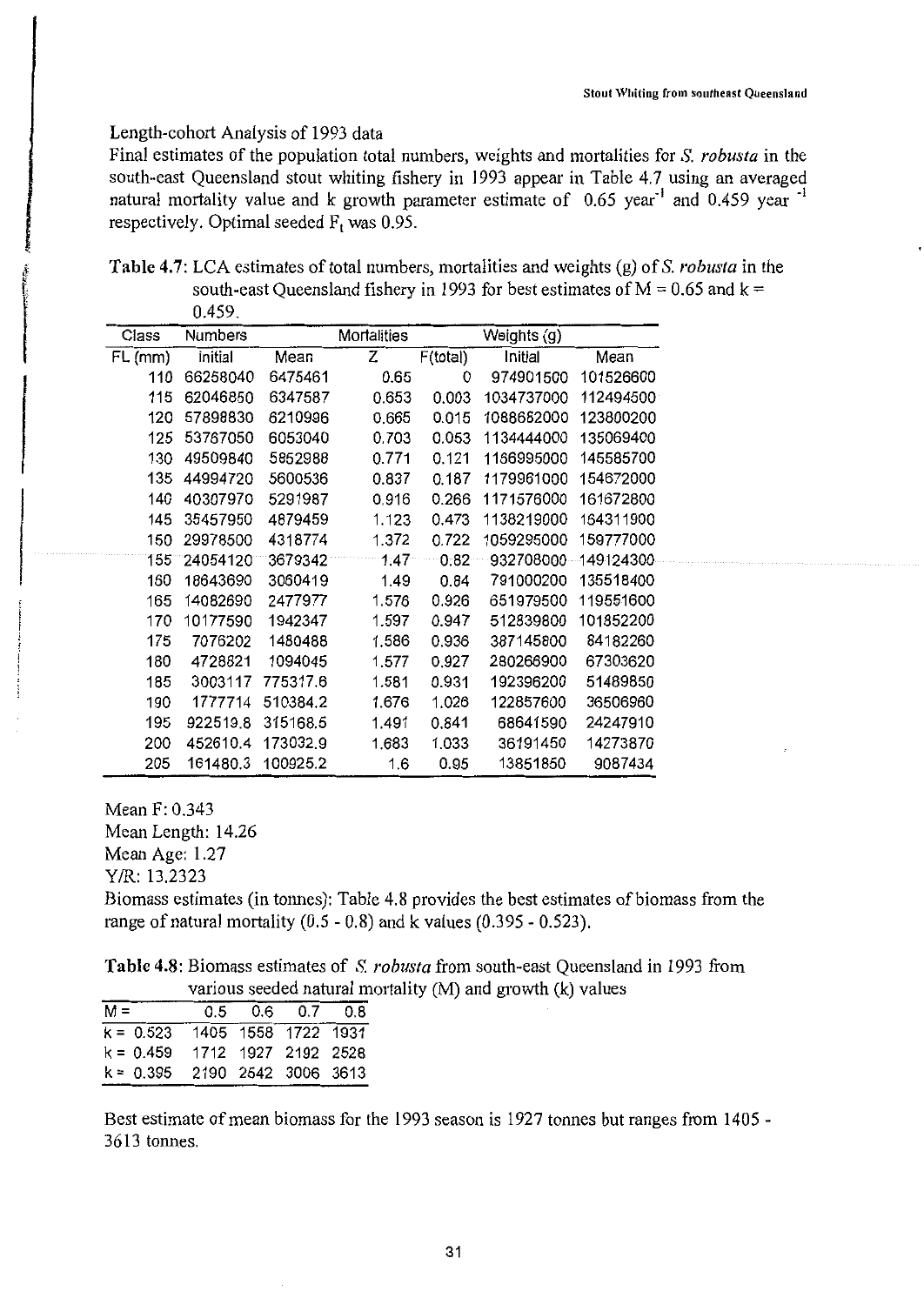|         |                                                 |        |          | Stout Whiting from southeast Queensland |      |  |
|---------|-------------------------------------------------|--------|----------|-----------------------------------------|------|--|
| Inputs; | Recruitment                                     | 41.7 % | Outputs; | Natural Death                           | 57 % |  |
|         | Growth.                                         | 58.3%  |          | Biomass caught                          | 43 % |  |
|         | Turnover (outputs/mean biomass estimate); 114 % |        |          |                                         |      |  |

#### 1994 SEASON

#### Catch Description

Total landing length-frequency for the 1994 fishing season was obtained from 6 commercial samples. The total catch for 1994 was 2414.015 tonnes taken within the fishery during the season and a further 120 tonnes taken in prawn trawl nets as bycatch outside the season. The size-frequency the total catch, is given below in Figure 4.7 and the commercial catch by weight is presented in Figure 4.8. The VPA derived average age for the 1994 catch was 2.12 years and the average length was 16.70 cm.



Fig. 4. 7: % frequency of individual size classes in the 1994 commercial catch of S. *robusta*  from south-east Queensland



Fig. 4.8: Estimated yield (tonnes) of each size class in 1993 commercial catch of S. *robusta*  from south-east Queensland.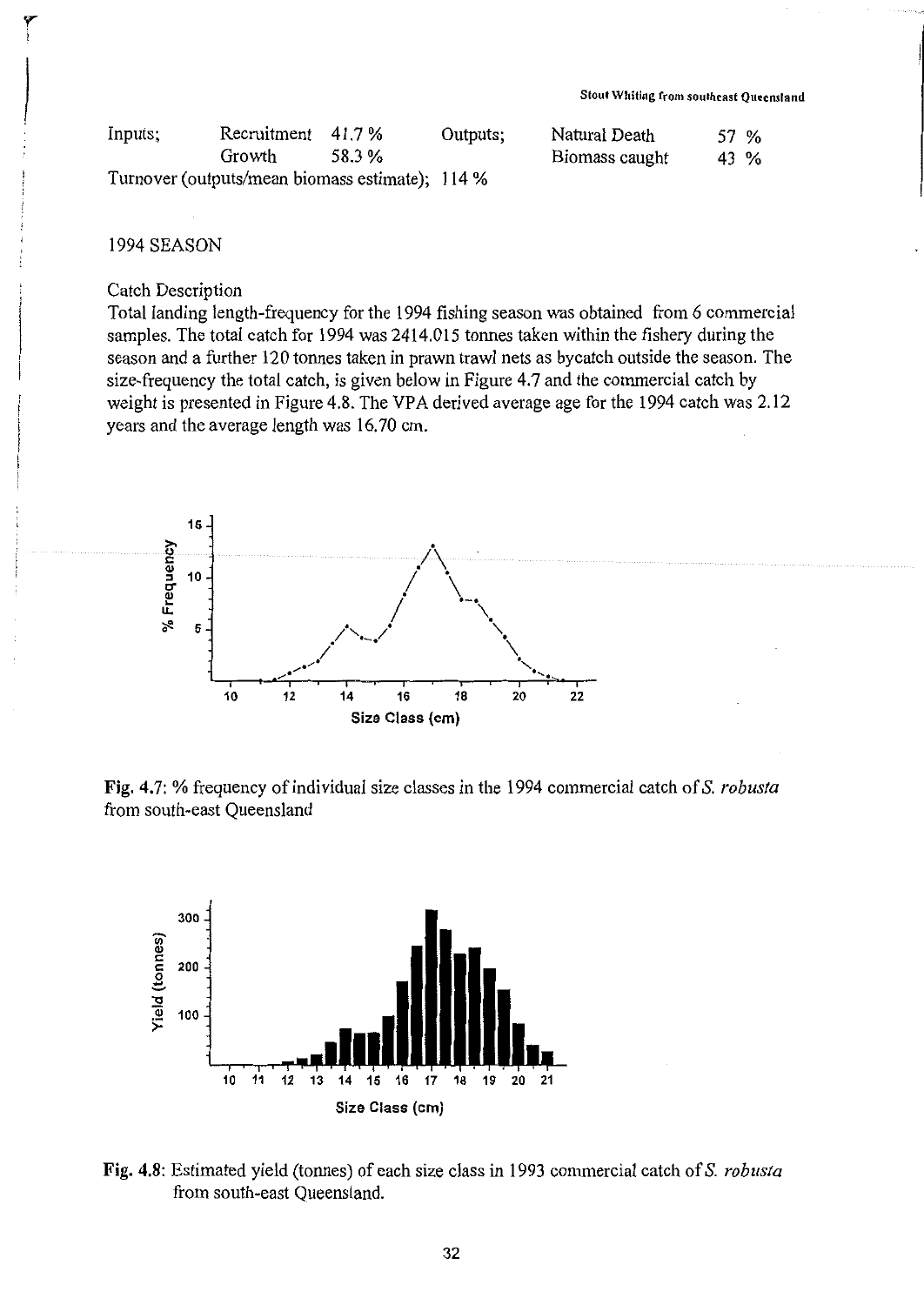#### Length-cohort Analysis of 1994 data

Final estimates of the population total numbers, weights and mortalities of S. *robusta* in the south-east Queensland stout whiting fishery for 1994 appear in Table 4.9 using an averaged natural mortality value and k growth parameter estimate of  $0.65$  year<sup>-1</sup> and  $0.459$  year<sup>-1</sup> respectively. Optimal seeded  $\overline{F}_t$  was 0.95.

**Table 4.9:** LCA estimates of total numbers, mortalities and weights (g) of S. *robusta* in the south-east Queensland fishery in 1994 for best estimates of  $M = 0.65$  and  $k =$ 0.459.

| Class     | <b>Numbers</b> |          | Mortalities |          | Weights (g) |           |
|-----------|----------------|----------|-------------|----------|-------------|-----------|
| $FL$ (mm) | Initial        | Mean     | z           | F(total) | Initial     | Mean      |
| 100       | 1.96E+08       | 17619510 | 0.65        | 0        | 2210849000  | 212598000 |
| 105       | 1.85E+08       | 17302950 | 0.652       | 0.002    | 2387996000  | 238698200 |
| 110       | 1.74E+08       | 16973510 | 0.656       | 0.006    | 2556101000  | 266120600 |
| 115       | 1.63E+08       | 16615180 | 0.675       | 0.025    | 2711513000  | 294454300 |
| 120       | 1.51E+08       | 16211880 | 0.696       | 0.046    | 2846429000  | 323131600 |
| 125       | 1.4E+08        | 15762970 | 0.714       | 0.064    | 2956034000  | 351736000 |
| 130       | 1.29E+08       | 15230300 | 0.774       | 0.124    | 3037139000  | 378833600 |
| 135       | 1.17E+08       | 14570980 | 0.837       | 0.187    | 3069952000  | 402412000 |
| 140       | 1.05E+08       | 13873580 | 0.805       | 0.155    | 3048067000  | 423899500 |
| 145       | 93699010       | 13200480 | 0.801       | 0.151    | 3007787000  | 444686800 |
| 150       | 83123850       | 12450580 | 0.871       | 0.221    | 2937193000  | 460906800 |
| 155       | 72273240       | 11474480 | 1.025       | 0.375    | 2802424000  | 465331900 |
| 160       | 60517030       | 10199120 | 1.198       | 0.548    | 2567569000  | 451807400 |
| 165       | 48295820       | 8625446  | 1.424       | 0.774    | 2235928000  | 416232000 |
| 170       | 36015550       | 7009142  | 1.415       | 0.765    | 1814793000  | 367647200 |
| 175       | 26101040       | 5600894  | 1.373       | 0.723    | 1428013000  | 318587400 |
| 180       | 18410540       | 4254143  | 1.587       | 0.937    | 1091153000  | 261702500 |
| 185       | 11660690       | 2966210  | 1.679       | 1.029    | 747048400   | 196949900 |
| 190       | 6681708        | 1864864  | 1.839       | 1.189.   | 461772000   | 133339300 |
| 195       | 3253112        | 1057908  | 1.728       | 1.078    | 242053100   | 81337640  |
| 200       | 1425570        | 560038   | 1.576       | 0.926    | 113990900   | 46215740  |
| 205       | 542825.8       | 339266.1 | 1.6         | 0.95     | 46563850    | 30547970  |

**Exploited Population** Mean F: 0.227 Mean Length: 13.91 Mean Age: 1.21 Y/R: 10.4466

Biomass estimates (in tonnes): Table 4.10 provides the best estimates of biomass from the range of natural mortality (0.5 - 0.8) and k values (0.395 - 0.523).

| Table 4.10: Biomass estimates of S. robusta from south-east Queensland in 1994 from |  |
|-------------------------------------------------------------------------------------|--|
| various seeded natural mortality (M) and growth (k) values                          |  |

| $M =$       | 0.5  | 0.6  | 0 Z  | 0.8   |
|-------------|------|------|------|-------|
| $k = 0.523$ | 4314 | 4838 | 5472 | 6248  |
| $k = 0.459$ | 5318 | 6103 | 7090 | 8355  |
| $k = 0.395$ | 6899 | 8193 | 9917 | 12290 |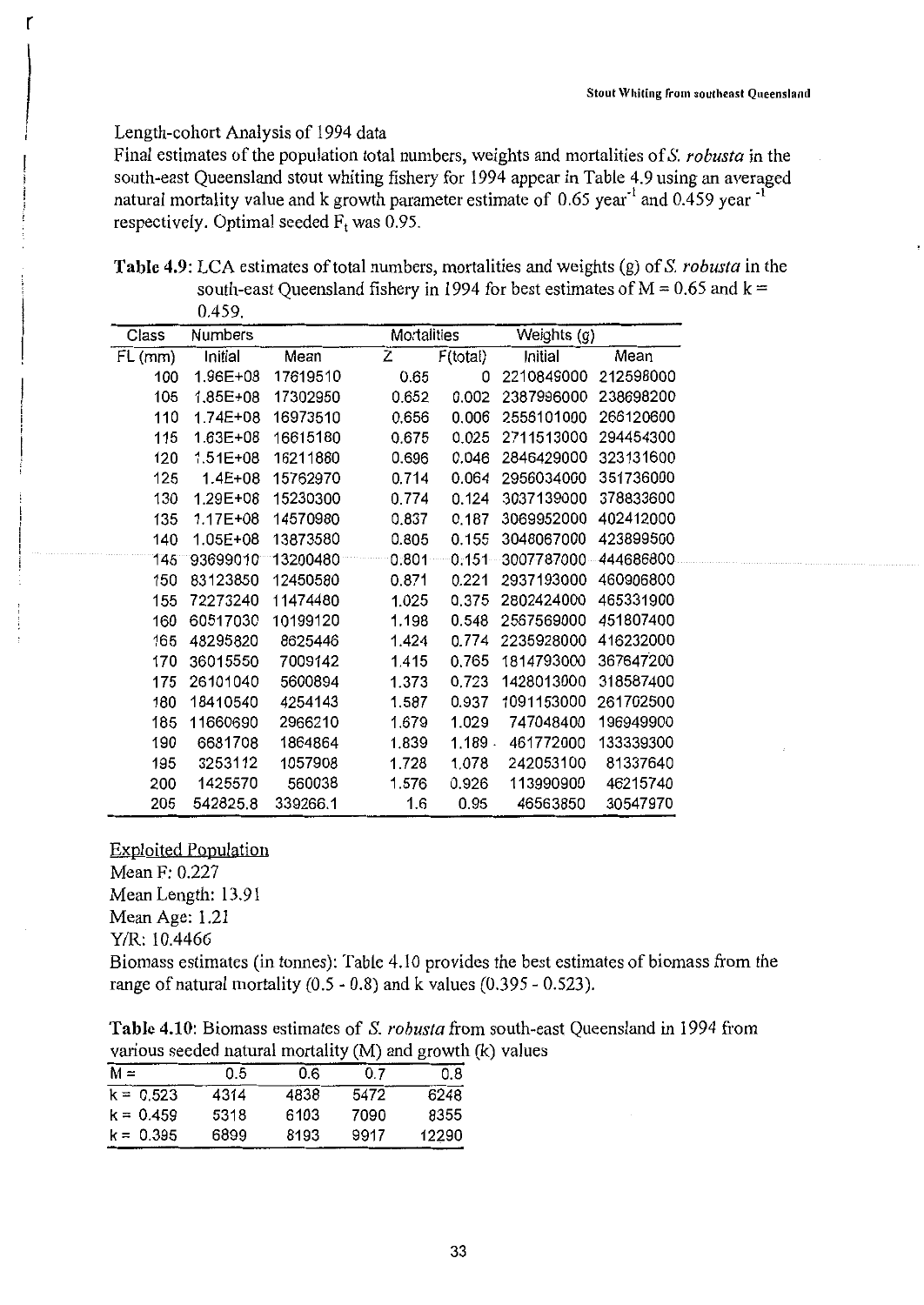Best estimate of mean biomass for the 1994 season is 6103 tonnes but ranges from 4314 - 12290 tonnes.

| Inputs: | Recruitment 33 %                                  |      | Outputs; | Natural Death  | 63.8%    |
|---------|---------------------------------------------------|------|----------|----------------|----------|
|         | Growth                                            | 67 % |          | Biomass caught | $36.2\%$ |
|         | Turnover (outputs/mean biomass estimate); 101.9 % |      |          |                |          |

# Yield-per-recruit Analysis

The seeded natural mortality (M) used in this analysis was 0.65. The results are based on the 1994 data set and parameters because this is the last year of data available and it represents the largest exploitation area within the fishery and as such, is most representative of actual stock levels within the total fishery area. Yield-per-recruit analysis was carried out for a possible 200 different fishery effort levels beginning at no fishing effort (0) and extended to 2X the 1994 effort level (Figure 4.9). The 3 plots represent the 3 levels of natural mortality as estimated by the 3 different techniques (Beverton and Holt, Pauly and Rikhter and Efanov).



# Fig. 4.9: Yield-per-Recruit and Biomass-per-recruit analysis of *S. robusta* stocks for various levels of estimated natural mortality and calculated from the 1994 commercial catch data.

None of the above mortality estimates provide a yield-per-recruit plot which has reached an asymptote, ie.  $F_{\text{max}}$ , thus implying that to obtain the maximum yield-per-recruit from the fishery, effort should be increased more than 100% above the 1994 level. However, from a comparison of the biomass-per-recruit (the biomass remaining after the Yield has been removed from the stock) for the average estimate of mortality (Figure 4.9), it is apparent that the corresponding biomass for  $F_{\text{max}}$  is less than 7% of the original virgin biomass, a situation which potentially could lead to severe recruitment overfishing.

Using the more conservative  $F_{0,1}$  harvesting strategy and applying the full range of possible values for estimated natural mortality, varied by a factor of 0.05, the yield per recruit analysis gave a variety of possible  $F_{0,1}$  strategy exploitation levels as presented below in Table 4.10.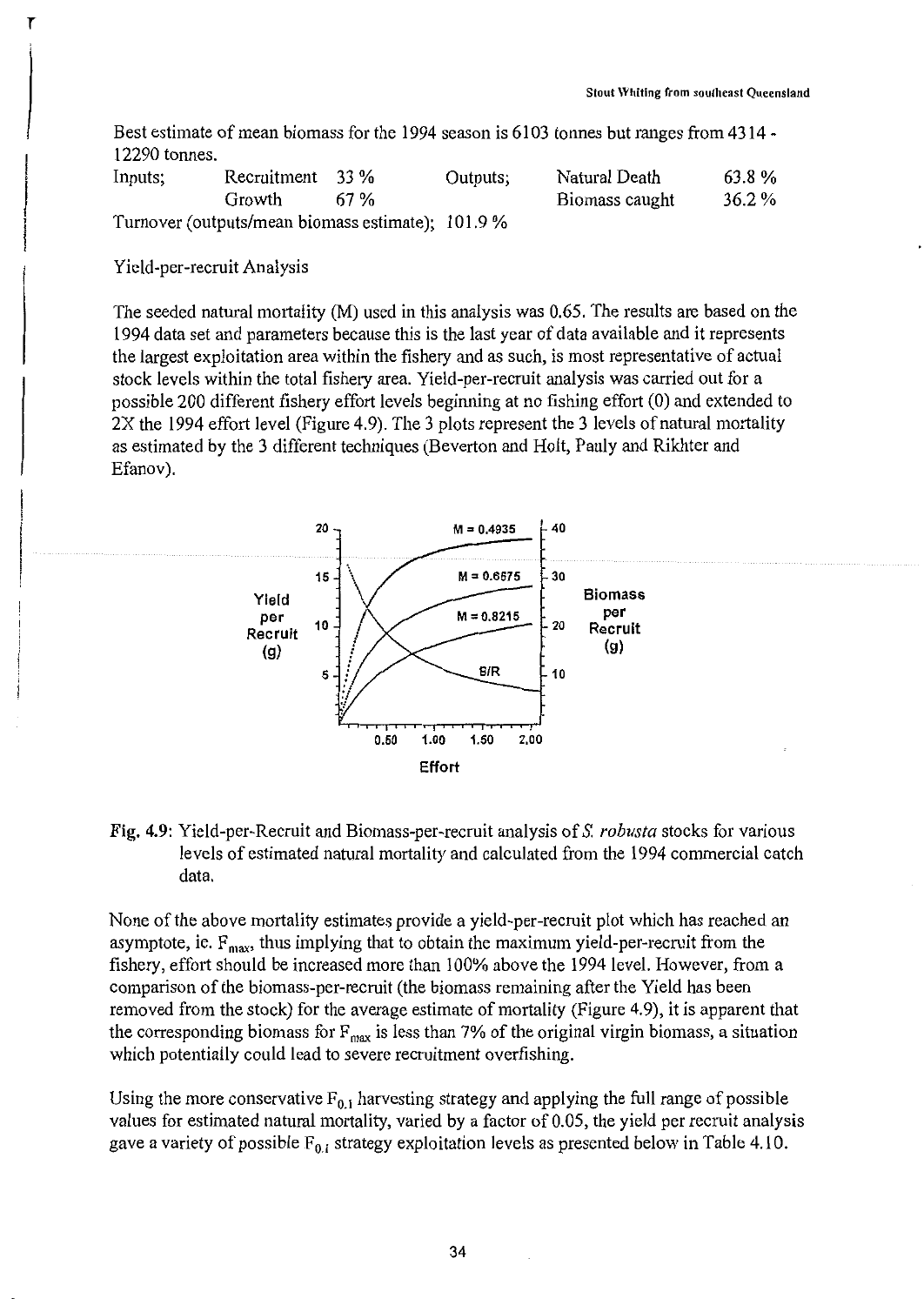| <b>Estimated M</b> | $F_{0,1}$ harvesting strategy estimate of future Effort | Y/R    |
|--------------------|---------------------------------------------------------|--------|
| $0.8$ (max)        | 1.42                                                    | 9.7594 |
| 0.75               | 1.23                                                    | 10.466 |
| 0.7                | 1.06                                                    | 11.239 |
| $0.65$ (av)        | 0.92                                                    | 12.134 |
| 0.6                | 0.79                                                    | 13.106 |
| 0.55               | 0.69                                                    | 14.289 |
| $0.5$ (min)        | 0.59                                                    | 15.559 |

Table 4.10: F<sub>0.1</sub> harvesting strategy from the 1994 S. *robusta* commercial catch data and a variety of seeded natural mortality (M) estimates.

Table 4.10 shows just how sensitive the  $F_{0,i}$  harvesting strategy is to estimates of natural mortality. Assuming that natural mortality estimates and thus biomass estimates are accurate, the model shows that fishing mortality post 1994 should be reduced slightly. However, if natural mortality and thus biomass are overestimated, fishing effort should be reduced by up to 46%. Likewise, if natural mortality and thus biomass are underestimated, fishing effort could be increased by up to 51%.

# **Discussion**

#### Commercial Catch

The stout whiting fishery in south-east Queensland has undergone a rapid development between 1991 and 1994 both in terms of effort and catch. In 1991 the market was severely depressed and fishers were only able to sell catch at levels considered to be below the economic threshold. As a consequence, the effort put into the fishery, and subsequent catch, were relatively small with most fishers opting out of the whiting trawl fishery in favour of more viable alternative trawl fisheries. The distribution of size classes in the 1991 commercial catch (Figure 4.1) is strongly unimodal around the 17.0-17.5 cm size classes, a result which is strongly reflected in the size class yield of the 1991 commercial catch (Figure 4.2). The stock had been lightly exploited during the previous 5 years and although it can not be considered to have been in a truly virgin state, 1991 represents the first year when fishing effort was directed solely at S. *robusta* as the target species by a number of specialised fishers endorsed to fish trawl in Queensland waters. The average size of catch (Table 4.1) and average age are the first measures obtained for this resource. The average size of the commercial catch is influenced by several factors such as gear selectivity of the 2" mesh and oscillating market demand for small (<45g), medium (45-55g) or large (>55g) fish.

By mid 1992 the market demand for S. *robusta* was increasing. This is reflected in the near 40% increase in effort and the subsequent 70% increase in catch. The total area fished has increased also by about 40% as fishers moved further afield to locate their catch. Both total and modified CPUE had increased in 1992 (Table 4.1) reflecting the increased effort over 1991 and indicating that the commercial activity in 1991 appeared to have had little effect on the total standing biomass, although there was a slight decline in average fork length and age in the 1992 commercial catch. Whether this was an early indication of fishing impact on the standing stock or a reflection of the market demand for a smaller sized fish was indeterminable from preliminary logbook data. However, an examination of the frequency of size classes from the commercial catch (Figure 4.3) shows a smaller peak percentage around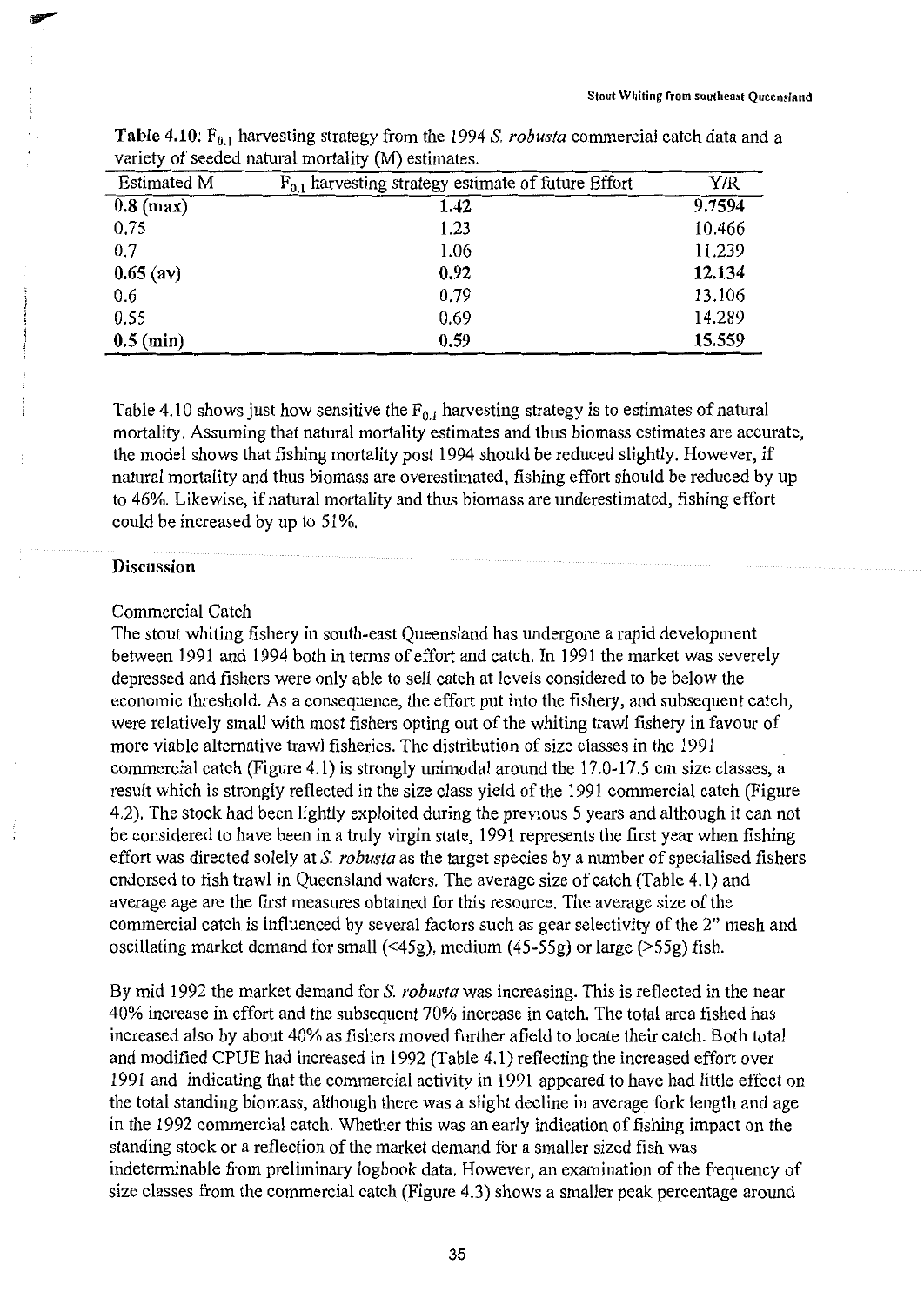the average (16 cm) size class and the overall distribution is spread over a much larger size range indicative of an ill defined market selectivity. The majority of the 1992 commercial yield (Figure 4.4) is obtained from size classes equal to or greater than the critical size class.

In 1993 there was a small increase in catch, effort, CPUE and total area fished (Table 4.1 ). The small increase in these parameters had occurred despite the absence of 20% of the fishing fleet in both 1992 and 1993. The total area fished in 1993 increased by 2.5% from 1992, however, the number of sites fished in 1993 increased by some 30%, indicating that fishers were moving further afield to locate more fish. Both CPUE and modified CPUE increased in 1993 reflecting resurging market demand. Average age of catch declined below 2 years of age for the first time in 1993 and average fork length was also marginally smaller. The peak size class of the commercial catch had declined for the second year running to 15.5 cm (Figure 4.5) and a smaller percentage of the commercial catch was taken from fish larger than the mean fork length (Figure 4.6). The distribution of the catch size class was much tighter in 1993, similar to that in 1991, possibly reflecting the exploitation of new fish stocks within the designated fishery area. In late 1993 several of the fishers began negotiating directly with south-east Asian processors and the resulting success, in the form of increased market demand, is reflected in the large by catch of S. *robusta* taken outside the fishing season.

By 1994, the market could be considered to be fully recovered. All endorsed vessels were actively fishing during the full season and the dramatic increase in effort ( 133%) and catch (141%) reflects the strong market demand. Although overall CPUE has increased marginally in 1994 (Figure 4.1 ), the modified CPUE, based on an area fished during all 4 years, shows a 14% decline. Although some might like to interpret this as a sign of declining fishery yield, Sparre et al. (1989) emphasise that decreasing CPUE is a sign of increased fishing effort, not necessarily overfishing. Both the average age and average fork length of the 1994 catch increased. However, an examination of the 1994 % frequency distribution of each size class in the commercial catch (Figure 4.7) shows a poly-modal distribution with peaks at 17 and 14 cm size classes. This is reflected' in the size class yield in the commercial catch (Figure 4.8) and is a possible indication of either an excessively heavy exploitation rate, or market driven targeting of large and small sized catch. Future catches should be closely monitored for similar trends.

# Length-Cohort Analysis

Stout whiting are a short lived species (5 years maximum). An arbitrary decision was made at the start of this analysis to conduct the VPA based on a length-frequency series rather than age structured series because length based analysis would have a greater number of classes to analyse and thus give a more robust interpretation of the population dynamics (more degrees of freedom). Research into the S. *robusta* stocks off south-east Queensland has only been carried out for the last 4 years. Thus, there is a limited amount of time series data on which to base a population analysis. Any virtual population analysis on such a short time series of data will, by necessity, be based on the restrictive hypothesis of the stock being at equilibrium (Leonart and Salat, 1992). The program used for the length-cohort analysis in this research project, VIT, falls into this category, but was specifically developed to analyse fisheries with a limited amount of data for input. While the results may not explain the exact status of stocks of S. *robusta* in south-east Queensland waters, they do give a good indication.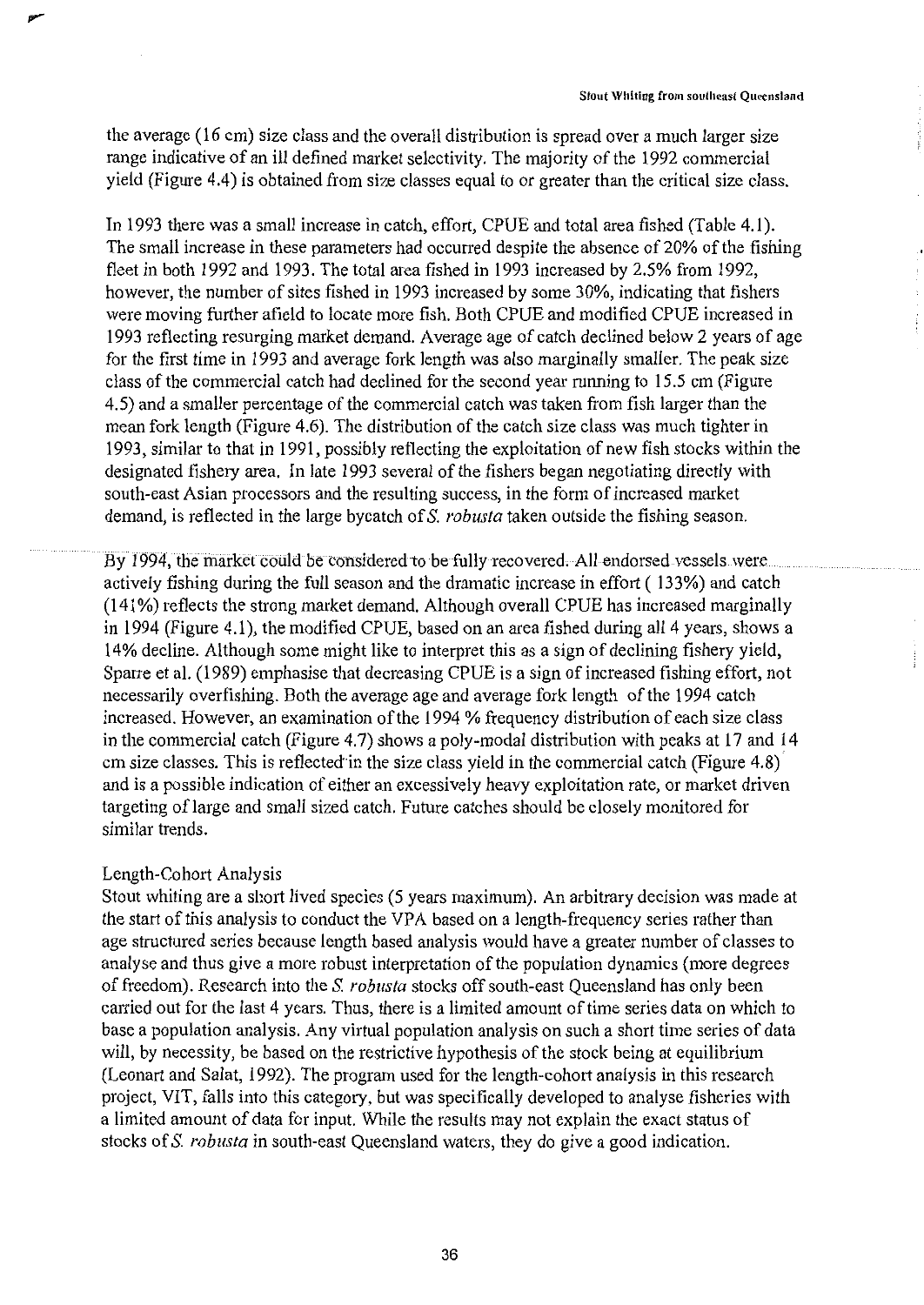Estimates of natural mortality were achieved using a variety of methods. At best they may be considered to be educated guesses (Sparre et al., 1989). None of the methods available account for the degree of targeting by fishers of the various size ranges. Beverton and Holt's (1956) Z based regression method assumes that effort is always proportional to fishing mortality, an assumption that does not take into account the improvements in gear technology through time, nor migration of target species. Modifying this formula by analysing the effort spent in subsections of the whole fishery does account for some of the variability in effort observed in the developing fishery. Pauly's (1980) empirical formula of natural mortality, based on the relationship between annual sea surface temperatures and growth parameters, does not really account for reproductive , ecosystem or behavioural changes such as schooling. Rikhter and Efanov's (1976) relationship between size at first maturity and natural mortality has been found to be more appropriate for species from higher latitudes. Clearly no one method stands out from the others, rather a combination of several provides a suitable starting point for modelling purposes.

In the stout whiting fishery both effort and area fished have increased during the past 4 years. The overall increase mean fishing mortality (mean F) over the past 4 years has been less than 0.05. This is a very small overall increase compared with the increase in effort over the same period. Fishing mortality should increase as the fishery progresses from "virgin" status (Hilborn and Walters 1992) and, considering the increase in effort over the past 4 years, is much smaller than expected. Given the increase in area fished over the past 4 years, the most obvious conclusion is that, essentially, the fishery was still developing.

Length cohort analysis of the past 4 years data highlight growth as the major input into *S. robusta* stocks in south-east Queensland and natural death as the major output. This is to be expected in a stock where several age cohorts are exposed to fishing pressure (Leonart and Salat. 1992). However, between 1991 - 93 there was a gradual decline in input by growth and a greater input by recruitment. A large or increasing recruitment input is a good indication of heavy exploitation of fish stocks (Leonart and Salat, 1992). The 1994 inputs and outputs are similar to that observed in 1992, supporting the theory that in 1994, the developing fishery was still in an expansionist phase. The increasing biomass estimates from 91- 94 also support this conclusion. Analysis of the 1995 commercial catch data will give a very good indication as to whether the fishery is still expanding or not.

One of the problems with the length cohort analysis used in the project, and many other VPA models, is the problem in estimating natural motiality and fishing mortality and their effect on the predicted total biomass estimates. None of the yearly LCA have taken account of the bycatch of stout whiting outside the fishing season or the mortality of juvenile stout whiting taken as trash by the prawn trawl fishery. In 1991 the commercial catch was about 30% of the estimated total biomass. In 1992 it was the same. However, if we include the bycatch of stout whiting taken outside the fishing season, but inside the fishery area, the commercial catch represents 34% of the total estimated biomass. In 1993 the commercial catch was equivalent to about 45% of the estimated biomass and including the bycatch component raises it to 53% of the estimated biomass. The 1994 results are very similar to those of 1992, reflecting the increased area fished in that season. The overall trend is that the fishery has taken out a larger percentage of the estimated biomass than is generally accepted as a conservative yield and that if we consider the bycatch, then it is higher still. Such an increase will affect our estimates of CPUE and natural mortality. There are surplus production models that can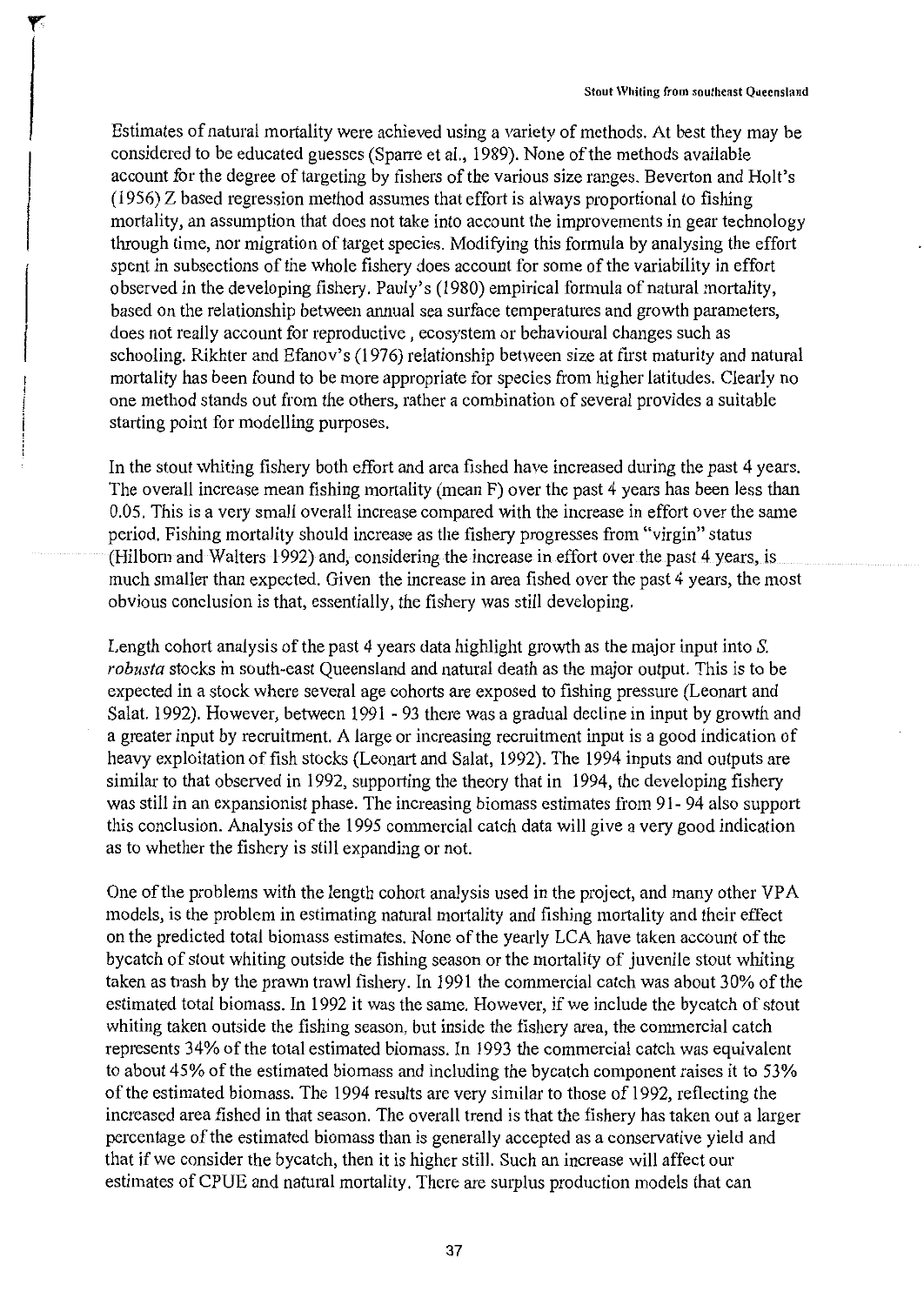predict the optimal yield, however, given such a short time series of data as available from the stout whiting fishery, these models would be based on the assumption that the stock was at equilibrium, an assumption that Hilborn and Walters (1992) warn against because it leads to overestimation of the available surplus production. One alternative is to fish an amount considered to be a conservative representation of the surplus standing stock. This is generally in the range of 20 - 30 % of the spawning stock biomass per recruit (Goodyear, 1993). Another alternative is to use the  $F_{0,1}$  strategy from yield per recruit analysis.

The Ricker (1975) yield-per-recruit analysis used in this LCA is based on the 2 parameters, fishing effort (F) and age at first capture (Tc) which are both easily controlled by fishery managers (Sparre et al., 1989). Although a range of fishing effort was examined, the analysis has failed to reach the asymptotic  $F_{\text{max}}$  for any of the estimated natural mortality values seeded. Gulland (1988) has linked the absence of an asymptotic yield-per-recruit curve in situations where stock density-dependant mortality is not linked to density-dependant growth. The implication from this is that there is little chance of growth overfishing at current levels of exploitation, assuming that natural mortality estimates are accurate. However, it would be very wrong to conclude that fishing effort could be safely increased. Sparre et al. (1989) recommend that biomass-per-recruit be examined in such cases. An analysis of biomass-perrecruit for the same data, but using only the average estimated natural mortality (0.65), shows that if effort is increased anywhere near the predicted  $F_{\text{max}}$ , the predicted stock biomass will be less than 7% of the original virgin biomass, a situation that would probably lead to recruitment overfishing.

Considering the errors in estimating the total biomass with such a short term data set, the outcome is obvious that if the biomass is underestimated, then the future stock size may be affected by current exploitation levels. One of the more acceptable conservative management techniques in such a situation is to use the widely accepted  $F_{0,1}$  strategy(Doubleday et al., 1984, Andrew and Butterworth, 1987, Hilborn and Walters, 1992). This analysis, although considered to be very robust to various alternative stock-recruitment relationships (Hilborn and Walters, 1992), is still very sensitive to natural mortality estimates. The estimated natural mortality rate is the most accurate available and the  $F_{0,1}$  strategy for this rate predicts that effort should be reduced to a level that is 92% of the existing 1994 rate. However, given the real potential for error in the estimate of natural mortality, and the fact that the resulting biomass estimate is a reference point rather than a target management level of fishing yield (Jakobsen, 1993), a more conservative approach should be considered.

# Summary of Population Analysis

The overall picture from these analyses is that in 1991 the stocks of S. *robusta* in south-east Queensland were lightly exploited within the area fished. In 1992, the fishery increased in area. The size-distribution of the catch increased and, as expected, average length and age decreased along with increasing fishing mortality. However, overall the fishery was still expanding. In 1993, there was little expansion in the fishing area and the resulting decline in average length, average age and increase in fishing mortality indicated a fishery under increasingly heavy exploitation. The 1994 results do not highlight a major decline in the quality of the above reference points, probably due to the significant increase in fishing area. However, the size-frequency of fishing catch is polymodal and very broad, indicating either the possibility of heavy exploitation of the stock or market driven targeting of different sizes of fish. A yield-per recruit analysis indicates that effort should be reduced. The biggest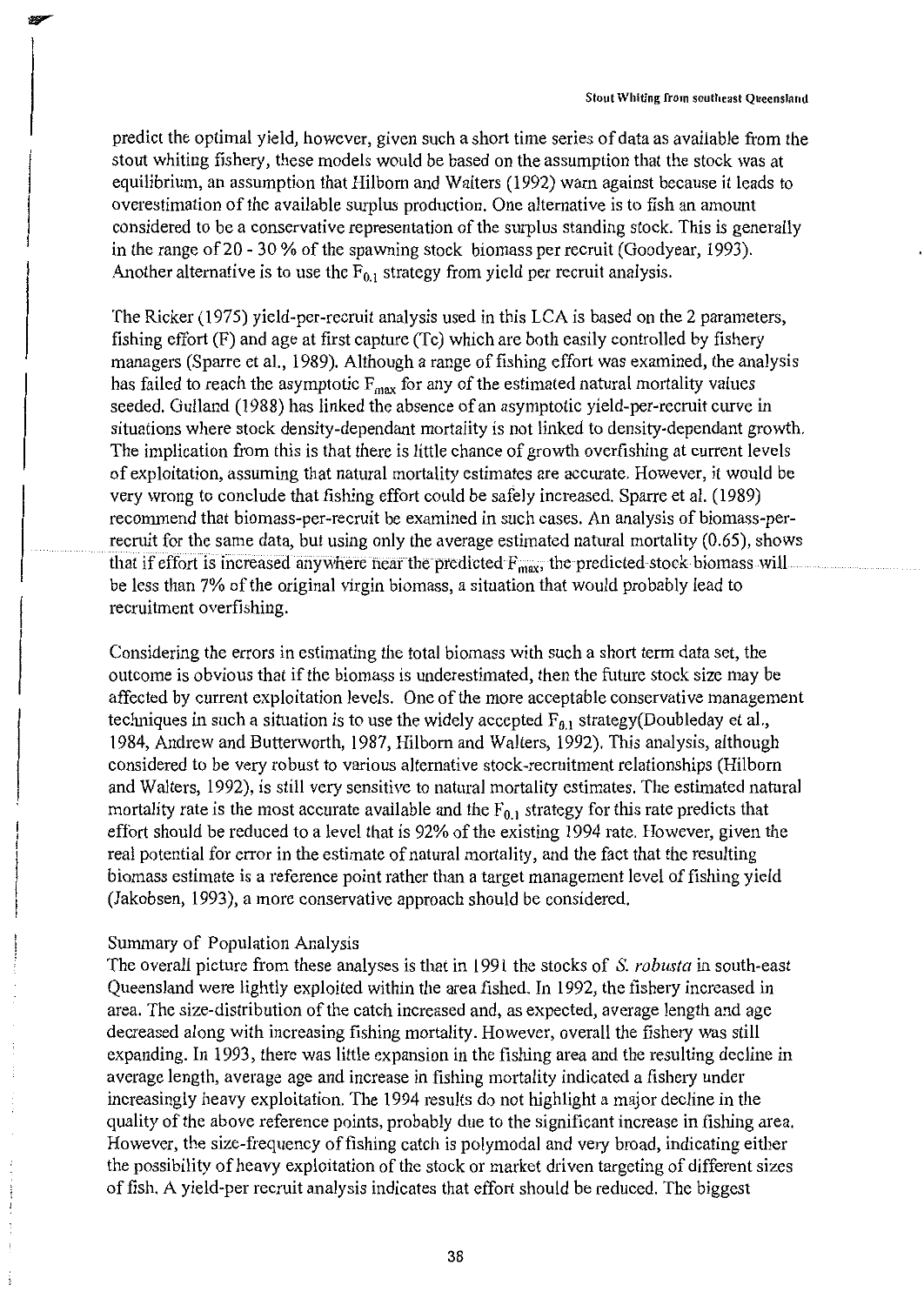÷,

J.

problem with these analyses is the short duration of data available for analysis. The monitoring of future catch and effort will be imperative to establishing an ecologically sustainable management strategy for the fishery.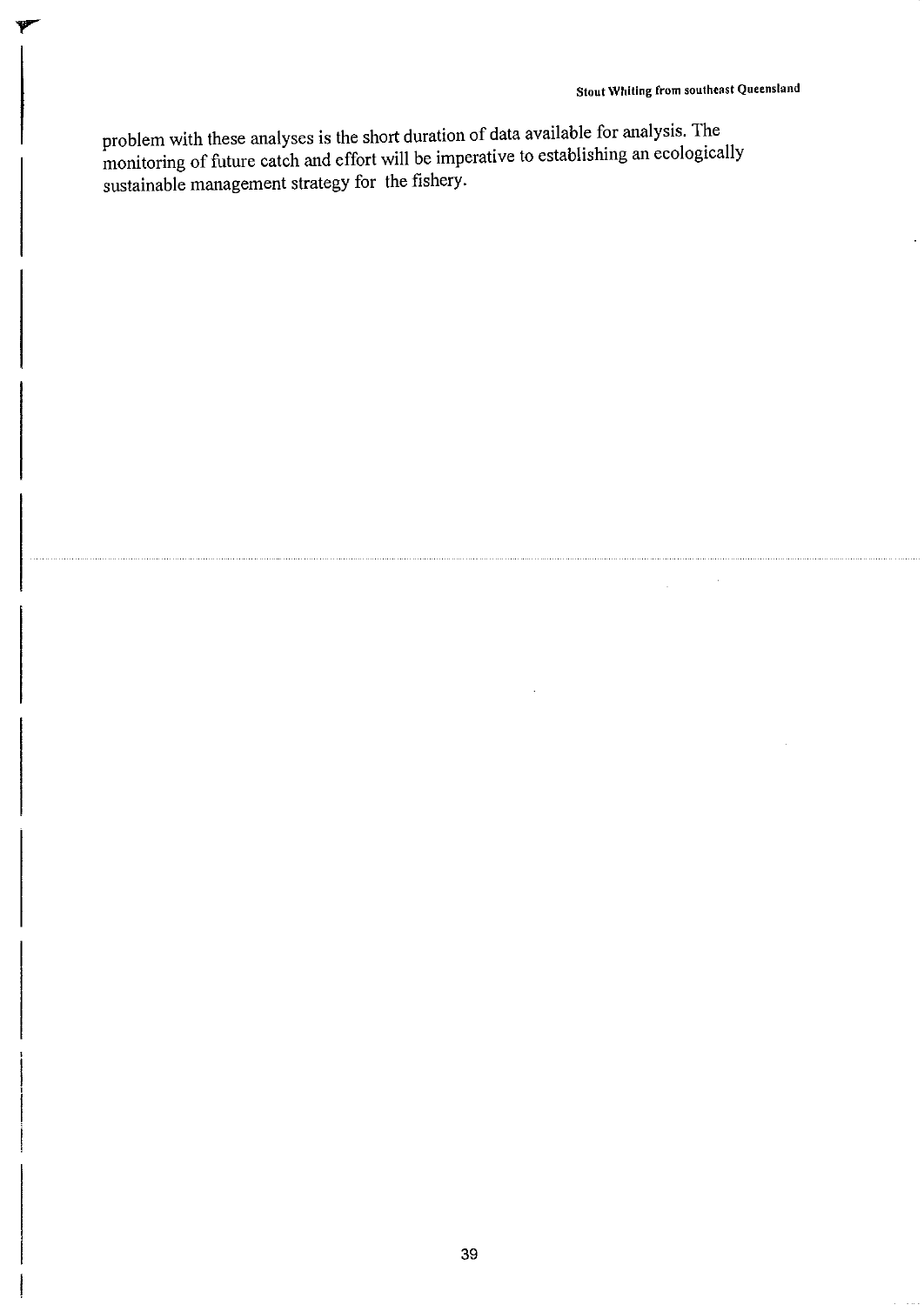# **5. MARKETING TRIALS**

#### **Methods**

# (a) International Trials

In early 1992, discussions were held between QDPI Fisheries Officers and representatives of a Japanese seafood distributor to establish a program for test marketing of S. *robusta.* It was agreed that test marketing processed S. *robusta* directly into a supermarket chain may be a way of establishing a market niche for Queensland fishers. The final proposal involved the processing of south-east Queensland caught S. *robusta* in Bangkok by a Japanese processor/distributor, Yokohama Reito, and supplying a sample directly to a supermarket chain in Japan. The samples were to processed into Kisu Hiraki which is the Japanese style of butterfly filleting whiting from the dorsal fin, leaving them joined along the belly and leaving the tailfin on the fillet. The proposal relied on direct negotiation between the Australian representative of the Japanese processor/distributor and south-east Queensland whiting trawl fishers on a commercial footing and, if the sample was successful, the pilot marketing of a more substantial quantity (a container - 14.5 tonnes) was proposed.

# (b) Domestic trials

#### Automatic filleting

In October 1993, a commercial processor in Western Australia indicated that it was possible to mechanically fillet S. *robusta* for human consumption This processor had filleted a small sample of Queensland sourced S. *robusta* on a modified Baedder fish filleting machine in 1992. QD Fisheries Officers negotiated to send a small shipment of whole scaled S. *robusta* to Fremantle for trial processing. Frozen samples were picked up from a fisher at Mooloolaba and·taken to the Brisbane fish markets. The partially thawed fish were placed in a Fish-Quip built stainless steel drum type scaling machine for 4.5 minutes to remove all scales. The scaled fish were repacked into plastic lined 10 kg cartons and re-frozen for transport to Fremantle by road freezer (-18<sup>0</sup>C). The Fremantle processor trialed the S. robusta in both Hiraki and Australian style butterfly fillets (Australian style butterfly fillets are cut from the ventral fin and joined along the dorsal fin), bare and crumbed, to ascertain the best method of value adding.

#### Manual Filleting

In December 1993, officers at the National Seafood Centre, IFIQ, discussed the possibility of obtaining samples of frozen stout whiting for a nonstructured consumer acceptance trial being conducted in Brisbane. They were conducting a domestic trial on S. *bassensis jlindersi,* but were unable to obtain enough samples of the trial species. S. *robusta* was identified as an acceptable alternative. Several samples of S. *robusta* were supplied to the NSC nominated retail outlet in both frozen and fresh state. These samples were kept whole in brine slurry (-  $2^{\circ}$ C) or butterfly filleted immediately and kept in a brine slurry for periods of up to 7 days. Whole S. *robusta* were removed from the slurry every day and butterfly filleted. Both the freshly cut and stored fillets were examined every day and samples were marketed to ascertain consumer acceptance.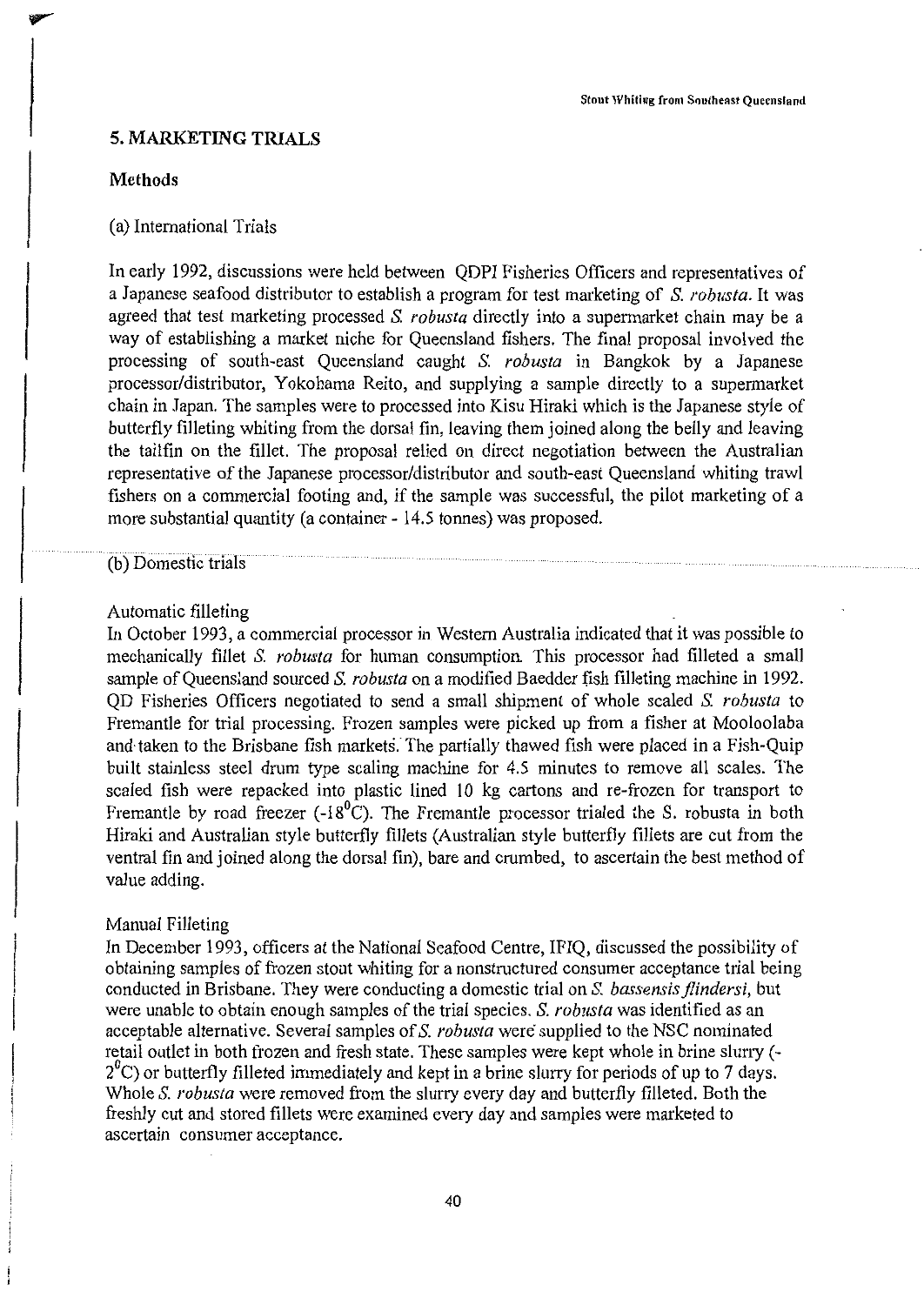# **Results**

(a) International Trials

In December 1992, a 100 kg sample of S. *robusta* was airfreighted to Bangkok for processing into Hiraki style butterfly fillets. When landed, the product was of an equivalent quality and standard to that sourced from any other country. The sample was thawed and hand filleted into Hiraki. It delivered a 45.3% recovery of Kisu Hiraki of excellent quality. The frequency distribution of product was;

12-13 gm 23% 16-17 gm 40% 23-24 gm 30% 34-35 gm 7%

The processor indicated that a continuity of supply of raw product and realistic price were likely to be the principal determinant of a successful market for Australia. This shipment was considered very successful and follow up orders were anticipated. However, due to an oversupply of Kisu Hiraki on the Japanese domestic market during 1991- early 92, such orders did not eventuate.

(b) Domestic trials

Automatic filleting

In late November, 1993, a sample of 20 kg bulk frozen and 40 kg Individual Quick Frozen (IQF) S. *robusta* were road freighted to Fremantle. After thawing, the samples had to be size graded before loading into the automatic filleting machine. This machine, which was originally set up to cut two fillets from sardines, was further modified to cut a butterfly fillet from whiting either in the Japanese style or in the Australian style. The Australian style was much quicker to process (and thus cheaper). The processor estimated that a total of 4 tonnes/day could be processed into the Australian style of butterfly fillet. These fillets would be suitable for crumbing. The processor also reported that fresh S. *robusta* was not as acceptable for the Japanese tempura market as S. *bassensis flindersii,* but both were of similar quality when frozen. However, the shelf life of processed S. *robusta* was not as long as that of S. *bassensis jlindersii.* 

Estimated costs would be in the vicinity of;

| whiting stock -                | \$1.50/kg                                 |
|--------------------------------|-------------------------------------------|
| processing and layer packing - | $$4-4.50/kg$                              |
| Transport -                    | $75$ ¢/kg                                 |
| total costs -                  | \$7.50/kg wholesale returned to Brisbane. |

Contemporary retail prices for Australian butterfly filleted S. *maculata,* a similar sized fish, were in the vicinity of  $$10-15.00/kg$ .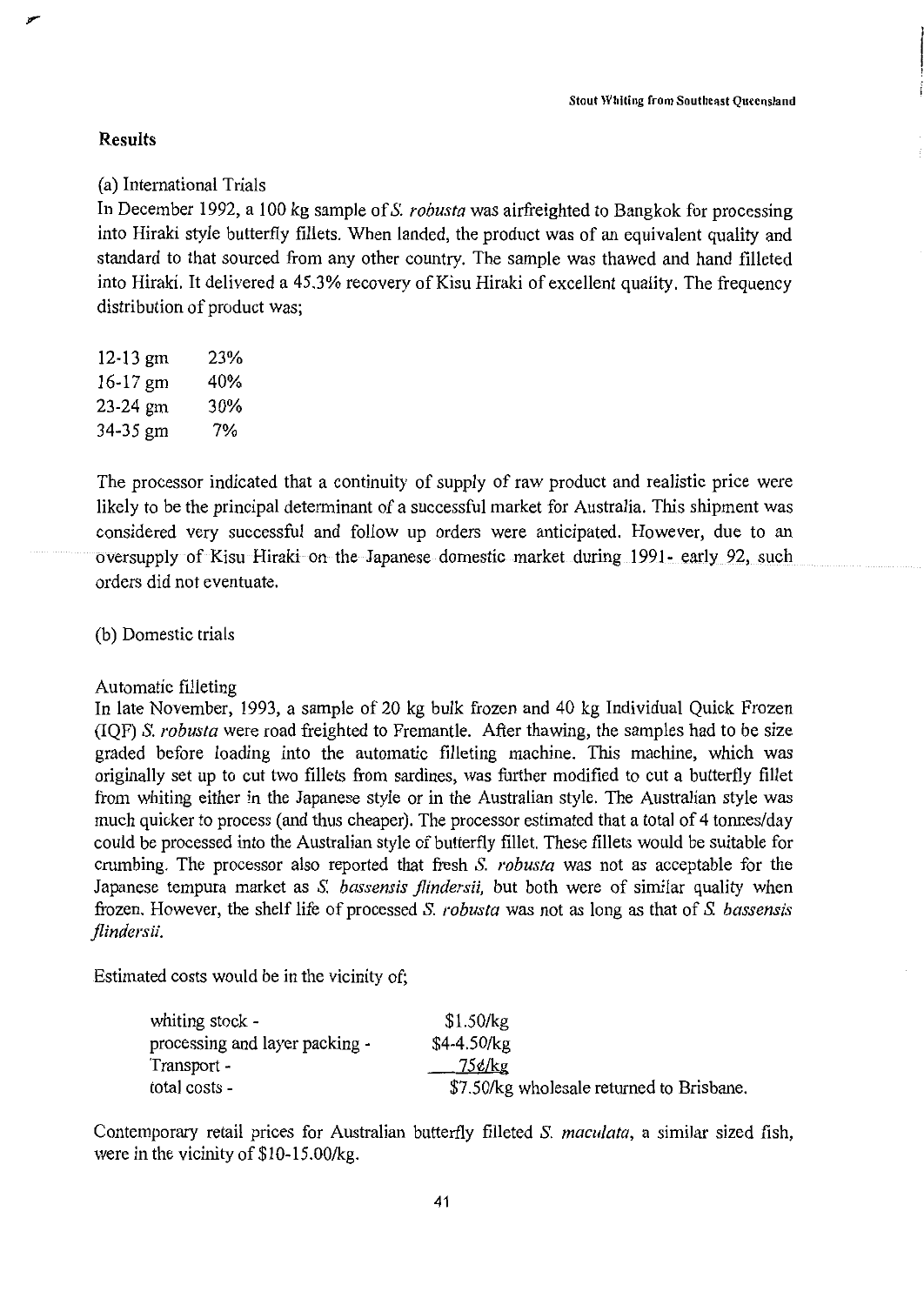Frozen samples of the value added products were airfreighted back to Brisbane in early December, 1993. On examination of the products it became clear that mechanical filleting was unacceptable because of the number of bones left in the fillet. With the Japanese style of filleting, the machine left in the 2 spines on the ventral fin. With the Australian style of filleting, the machine left in the spines on the 2 dorsal fins. These spines were large enough to be unaffected by cooking. Thus the samples were unable to be marketed as fillets. This was unfortunate because in all other aspects, the product was of superior quality and presentation. Further trials with mechanical filleting were abandoned.

# Manual filleting

In April, 1994, approximately 100 kg of frozen and fresh whiting were supplied to a local Brisbane retail outlet. After 7 days whole fish kept in an ice slurry were beginning to soften around the stomach. Filleted samples had a shelf life of around 6-7 days and whole fish had a marketable shelf life of about 5-6 days. S. *robusta* did not keep quite as well as S. *bassensis jlindersii,* but nearly so. They were best filleted fresh and stored as fillets, rather than stored whole and filleted when required. The fillets were boneless except for several very fine bones along the central ventral surface, which support the anal fins. These bones dissolved when the fillet was cooked. The retailer indicated that buyer interest was very good and expressed his desire to pursue the market further. He was given the names and contacts of all endorsed stout whiting fishers and encouraged to pursue commercial negotiations. All of the stout whiting endorsed fishers were notified of the results from this trial and given the retailers name and contact in order to follow through on a commercial footing. Unfortunately, 1994 was the best season for export markets in the past 5 years and none of the fishers expressed further interest in developing the domestic market.

# **Discussion**

#### (a) International Trials

The Queensland stout whiting fishery is one of state's largest in terms of quantity caught. However, it has nothing of the economic significance one would anticipate, due to the low product price and instability of the product's market. The market is entirely export orientated with negligible domestic demand. Currently the market for stout whiting products is limited to Japan, which uses small stout whiting (Kisu) as a butterfly filleted product (Hiraki). Size appears to play a significant role in marketing, with a small fillet being preferred. All filleting is carried out manually and, due to labour costs, takes place in South East Asia, typically in Thailand.

As with northern New South Wales, the local fishery has been characterised by cyclical production trends that have been largely driven by market demand. Thus several years of increasing catch and high demand have been followed by a collapse in demand (and consequently price) and a redirection to other fisheries by the fishermen until things again pick up. Such collapses occurred in the mid 1980's, and again in 1990-91. This has been largely due to the Japanese market. Japan has one of the highest consumption rates of fishery products, both in aggregate and per capita, of any country in the world. The Japanese traditionally have had a culture which has included considerable quantities of fishery products in their diets due to the availability of productive seas and the scarcity of arable land. However the market for seafood in Japan can be extremely volatile. Japanese companies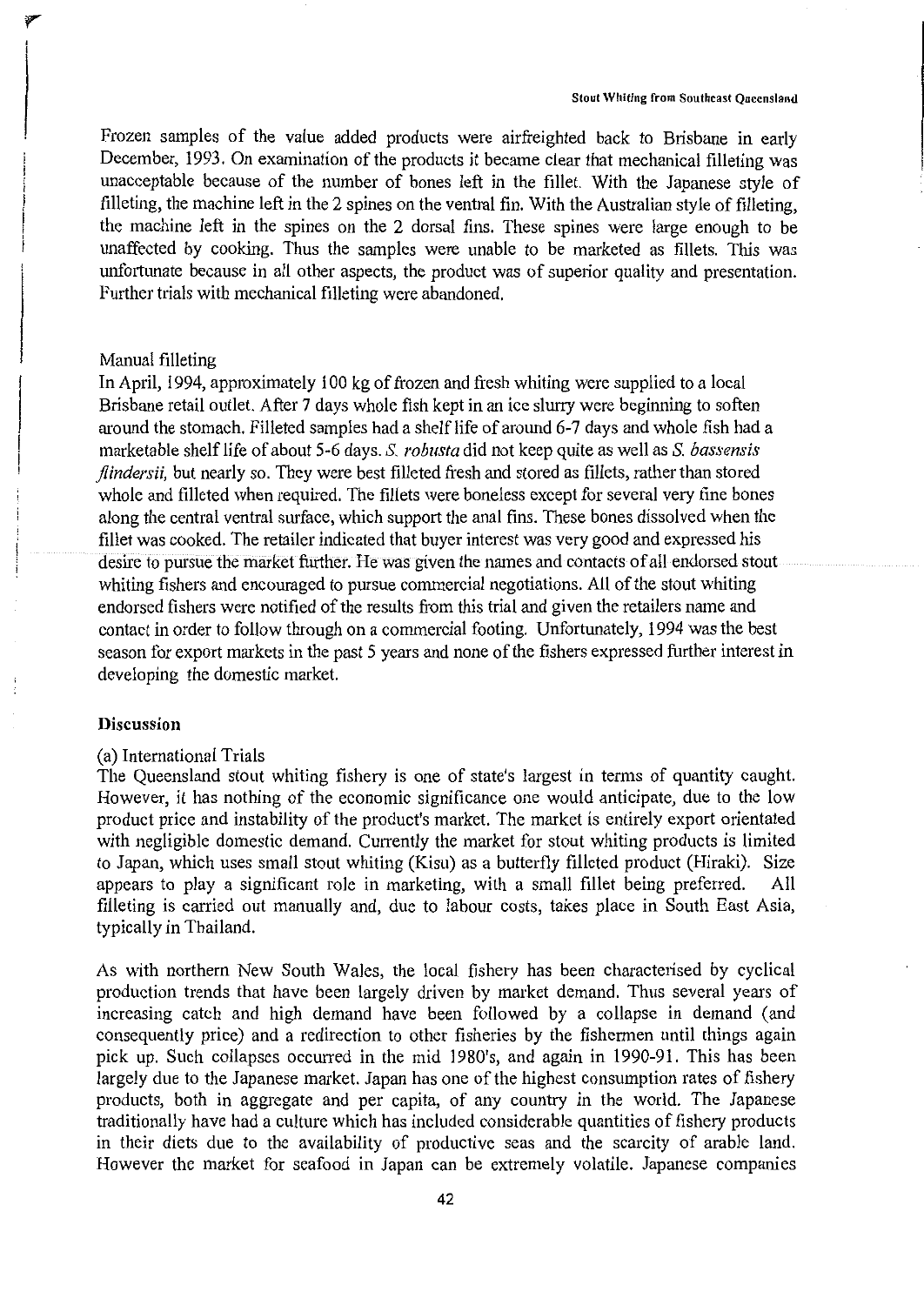consider that price is more important to Japanese consumers than quality when purchasing frozen seafood. In general, Australian seafood represents only a minute fraction of the Japanese market (less than 5%). Japanese buyers will seek to force down prices and play exporters off against each other. Buyers that don't differentiate product, are able to switch suppliers relatively easily, have very low profit margins and have an extremely good understanding of the supply situation. They are thus in a relatively strong position.

Given the complexities of processing (usually in South East Asia), on-selling (usually in Japan) and the relatively low price/volume which Australian fishermen can command for the unprocessed product, there is not much room for downward fluctuations in price before the fishery loses viability. To complicate matters, similar species are available from other sources (Thailand, Vietnam and southwest China) and are capable of over supplying the Japanese market, adding to price declines.

Without a doubt, S. *robusta* from South East Queensland are able to be processed into excellent quality products, due mainly to the quality control procedures at sea. The main products are likely to continue to be butterfly fillets (HIRAKI) and fillets. However, it is unlikely that Queensland products can be sufficiently differentiated from other similar products other than on the basis of origin. In other words, "from pollution-free seas" etc. Japan remains the premier market but, because of the number of possible suppliers, the market is likely to remain fragile. Any "hole" in this market is likely to be filled by Vietnam, China and Thailand, since those countries are more attuned to rapid market reaction than are Australian suppliers. Since buyers are reluctant to enter into commitments because of the market volatility, Australian suppliers will continue to supply on an *ad hoc* basis. This strong competition and the inability to create a recognisable and distinctive product will continue to limit Australia's growth into the Kisu Hiraki market in Japan.

#### (b) Domestic Trials

There is little hope for long term constant prices from overseas buyers because Australian producers are only augmenting south-east Asian supplies to keep up market continuity. One alternative is to establish a domestic market. To do this, a bulk supply of bone free fillets, preferably larger than those currently marketed in Japan, will be required. The development of a domestic market as a suitable alternative will be assisted by marketing under an "Australian" brand name using a generic "whiting" term rather than specific species name. Such a marketing strategy will to help to reduce overseas competition. The Australian product is of very high quality and trials have proven its acceptance by the Australian consumer. However, the establishment of a domestic market has been hampered by several factors.

Initial resistance to establishing a domestic market was encountered from the fishers themselves. In 1992, when the project began, the prevailing view amongst most fishers was that developing a domestic market would only result in its being swamped by cheaper southeast Asian imports, leaving domestic producers with the dual loss of overseas export markets and the holding costs associated with a domestic oriented product. Recent experiences have shown this phobia to be surmountable by various marketing strategies which emphasise the origin of the product (eg. Barramundi vs Nile Perch) and highlight the value of the Australian caught product.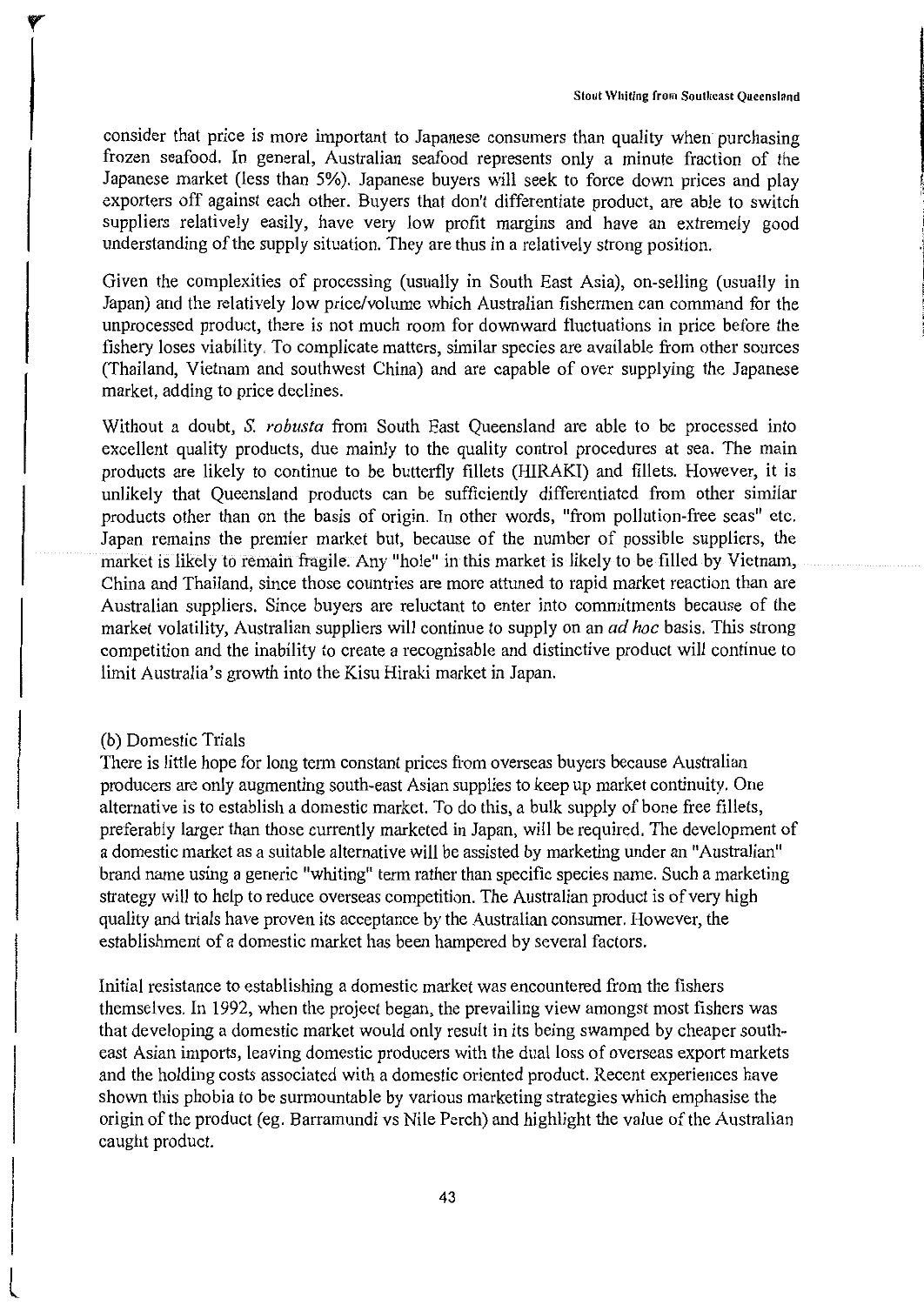A more intractable problem in establishing a domestic market has been the cost of production. Trials have proven that the Australian product has local consumer acceptance. However, manual filleting of large volumes of such a product in Australia is not an economically viable proposition. One alternative is for offshore processing and re-importation to Australia but fishers have not been prepared to undertake this because of the perceived threat from cheaper imports. A second alternative is the use of mechanical filleting machinery. These machines are well established in the Atlantic Salmon industry in Tasmania and the Sardine industry in Western Australia. However, trials with whiting have not proven successful. There is still the problem of several spines being retained in butterfly fillets. This result is born out by the experiences of a local fishing company which has also examined alternative processing techniques. They have sent samples of S. *robusta* for trial processing in Germany (Baedder) and Japan (Toyo Suisan Kikai and Nippon Fillestar). These trials have been unsuccessful, with no commercial filleting machine being able to cope with the rib cage and gut lining of stout whiting in preparation of a butterfly fillet. Should local demand increase, it is quite possible that a machine could be developed which will successfully butterfly fillet whiting. However, demand will have to grow appreciably before the filleting machine manufacturers recognise a suitable return for their technological investment. In the interim, the Australian domestic market will remain localised and small, in the shadow of the more lucrative export market.

Age structure of the fished population appears to have been stable during the past three years and catch rates have increased. Variations in catch are largely attributable to changes in effort directed at the stock and area fished. These changes in effort appear to be solely the consequence of alternative economic decisions made by fishers, with effort and catch being determined by the relative profitability between alternative target species. There does not appear to be any potential for an increased whiting catch, in terms of stock sustainability, and future increases in return to the fishers will be based on value-adding for improved marketing of the product. Such a development is currently being examined by one of the commercial fishers. If his development proves profitable, then it is expected that others will follow his lead towards higher value, lower volume production with the net effect of conserving the resource.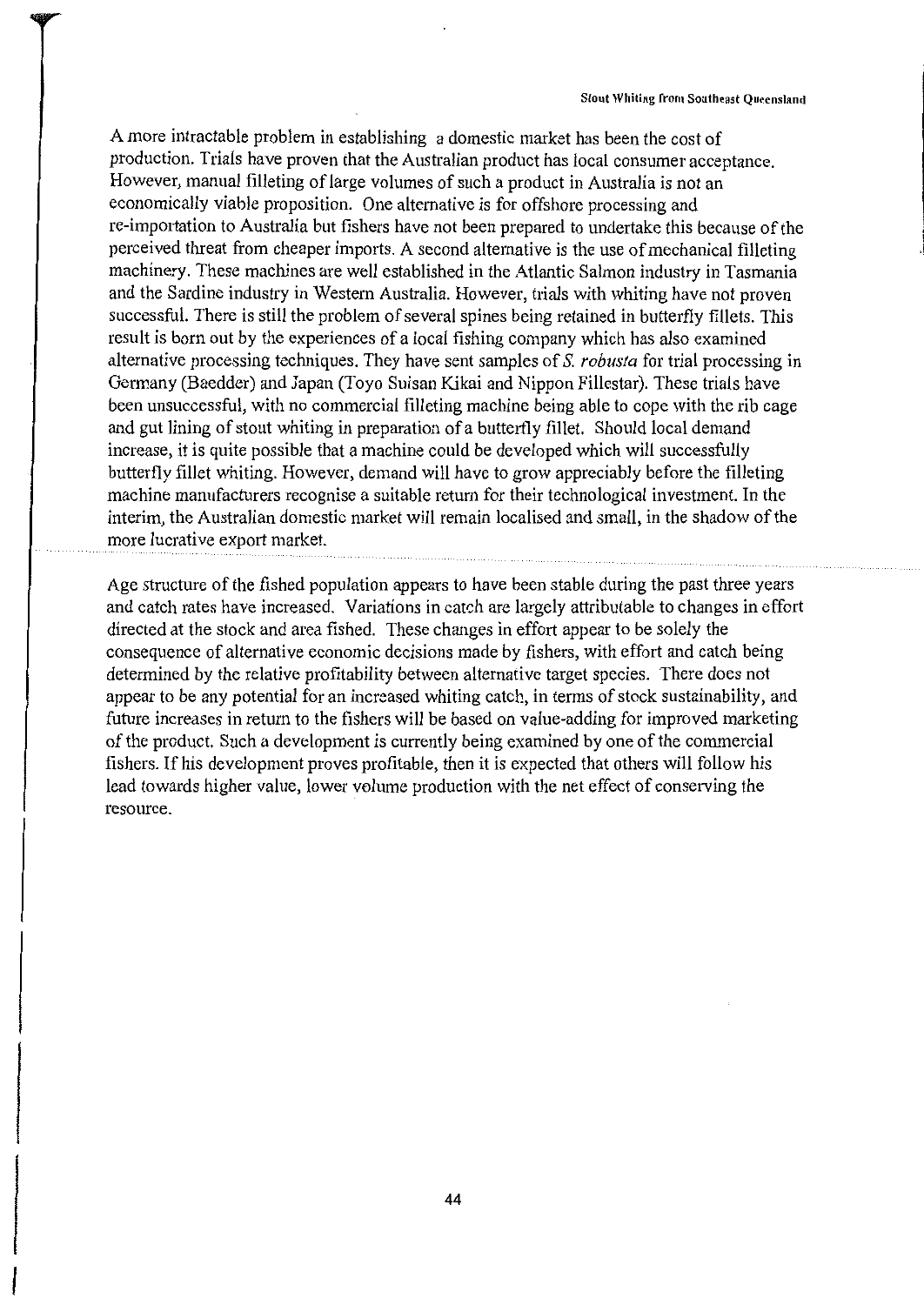# IMPLICATIONS FOR THE FISHING INDUSTRY

The objectives of any fishery should be to derive the maximum economic yield while maintaining the fished stock at an ecologically sustainable level. The implications of this research on industry are two-fold from a management and monitoring perspective. This fishery is based on a short-lived, rapidly growing species. The length-frequency and age strncture data obtained imply a rapidly developing fishery which has reached its geographical limits. VPA data is indicative of a fishery that is potentially at or slightly beyond its maximum sustainable yield. There is a demonstrable need to curb further effort in the fishery and a arguable case to reduce it below current levels. Given the current nature of the market, any reduction in catch will require close consultation between management and industry to ensure that the long term market outlook is maintained in a favourable light. Given the short history of this fishery, the research program has established several important biological reference points from which the fishery can begin to be managed. However, it is very important to refine these reference points further via the continued close monitoring of the fishery.

While Australian suppliers remain as an adjunct of the existing Japanese Kisu Hiraki market, they will continue to be subject to the volatile economic bind of prevailing demand and supply of whiting from south-east Asia. This research has proven that the local product is superior in quality to that of the south-east Asian competitors. However, the market in its current form is not willing to pay a premium for that quality. Attempts to establish a domestic market have met with limited success, due primarily to the limited volume of demand. There is a strong need for the focusing of producers towards value-adding within Australia to establish the product in a lower-volume higher priced market. Fortunately at least some of the producers have come to this conclusion and have invested time and finances toward this goal. The success of their endeavours will have a strong bearing on the future of the industry as a whole.

The total budget for this research project over the past 4 years has been approximately \$840,000, of which some \$240,000 has been contributed by FR&DC and the QFMA combined. During that time the fishery has developed from a gross value of around \$657,500 in 1991 to in excess of \$M4 by 1994. Given the conservative recommendation for a reduction in effort within the fishery, and assuming that the estimated baseline reference points which the project has developed are truly representative of the stock, then the project has potentially prevented the possibility of overfishing of the resource by 10 - 50 % . This represents a saving of between \$400,000 to nearly \$M2 per annum. In the long-term, there is still the potential to increase the total value of the fishery by improved application of value adding technology, as being developed by several of the fishers.

# INTELLECTUAL PROPERTY

There are no new inventions or processes associated with this project. Intellectual property relates to the raw data gathered and their subsequent analysis. The analysed results have been submitted to the Queensland Fish Management Authority. The publication of manuscripts will provide general access to the results.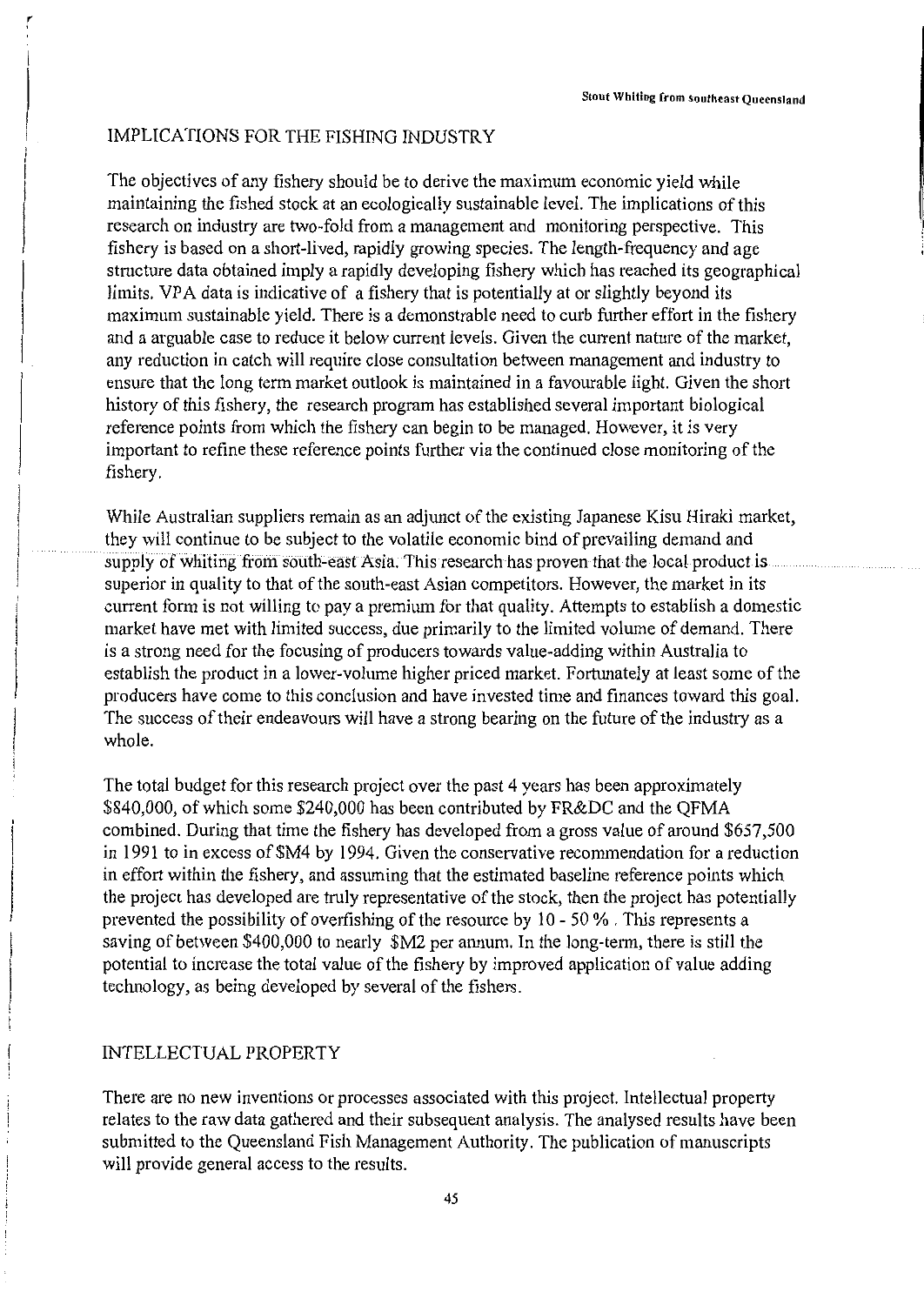# **REFERENCES**

- Andrew, P.A. and D.S. Butterworth, 1987. Is  $F_{0,1}$  an appropriate harvesting strategy for the Cape Hakes? south African Journal of Marine Science 5:925-935.
- Beverton, R.J.H. and S.J. Holt, 1956. A review of methods for estimating mortality rates in exploited fish populations, with specil reference to sources of bias in catch sampling. Rapp. P. - V. Reun. CIEM, 140:67-83.
- Bererton, R.J.H. and SJ.Holt, 1957. On the dynamics of exploited fish populations. Fisheries Investigations by the Ministery of Agriculture, Fisheries and Food, Great Brittain (2 Sea Fisheries) 19:533p.
- Burchmore, J.J., D.A. Pollard, M.J. Middleton, J.A. Bell and B.C. Pease, 1988. Biology of four species of whiting (Pisces: Sillaginidae) in Botany Bay, New South Wales. Australian Journal of Marine and Freshwater Research 39:709-727.
- Butcher, A., 1991. The Trawl Fishery for stout whiting *Si/lago robusta* in southeast Queensland. Internal DPI end of year report to QFMA.
- Butcher, A., 1992. The Trawl Fishery for stout whiting *Si/lago robusta* in southeast Queensland. Internal DPI end of year report to QFMA.
- Butcher, A., 1993. The Trawl Fishery for stout whiting *Sil/ago robusta* in southeast Queensland. Internal DPI end of year report to QFMA.
- Chapman,L., 1990. Sashimi quality fish from Tasmanian waters. Aust. Fish. 49:41-4.
- Cleland, K.W., 1947. Studies on the economic biology of sand whiting *(Sil/ago ciliata,* C. and V). Proc. Linn Soc. N.S.W. 72:215-228.
- Camp, M., 1954. Occurrence of growth rings on the otoliths of the Indian Whiting, *Sillago*  sihama (Forskål). Current Science 6:196-197.
- Cockrum K.S. and G.K. Jones, 1992. Thre reproductive biology and fecundity of King George whiting *(Sil/aginodes punctata)* in southAustralian waters, 1953-1988. Fisheries Research Paper No. 25. Dep. Fish. S.A.
- Deriso, R.B. 1987. Optimal  $F_{0,1}$  criteria and their relationship to maximum sustainable yield. Canadian Journal of fisheries and Aquatic Science 44(supplement 2):339-348
- Doubleday, W.G., D. Rivard and W.D. McKone, 1984. Estimation of partial recruitment and yield per recruit for an otter trawl fishery for deepwater redfish. North American Journal of Fisheries Management. 4: 15-31.
- FAO 1987. Trade Year Book. 1986:40 Rome.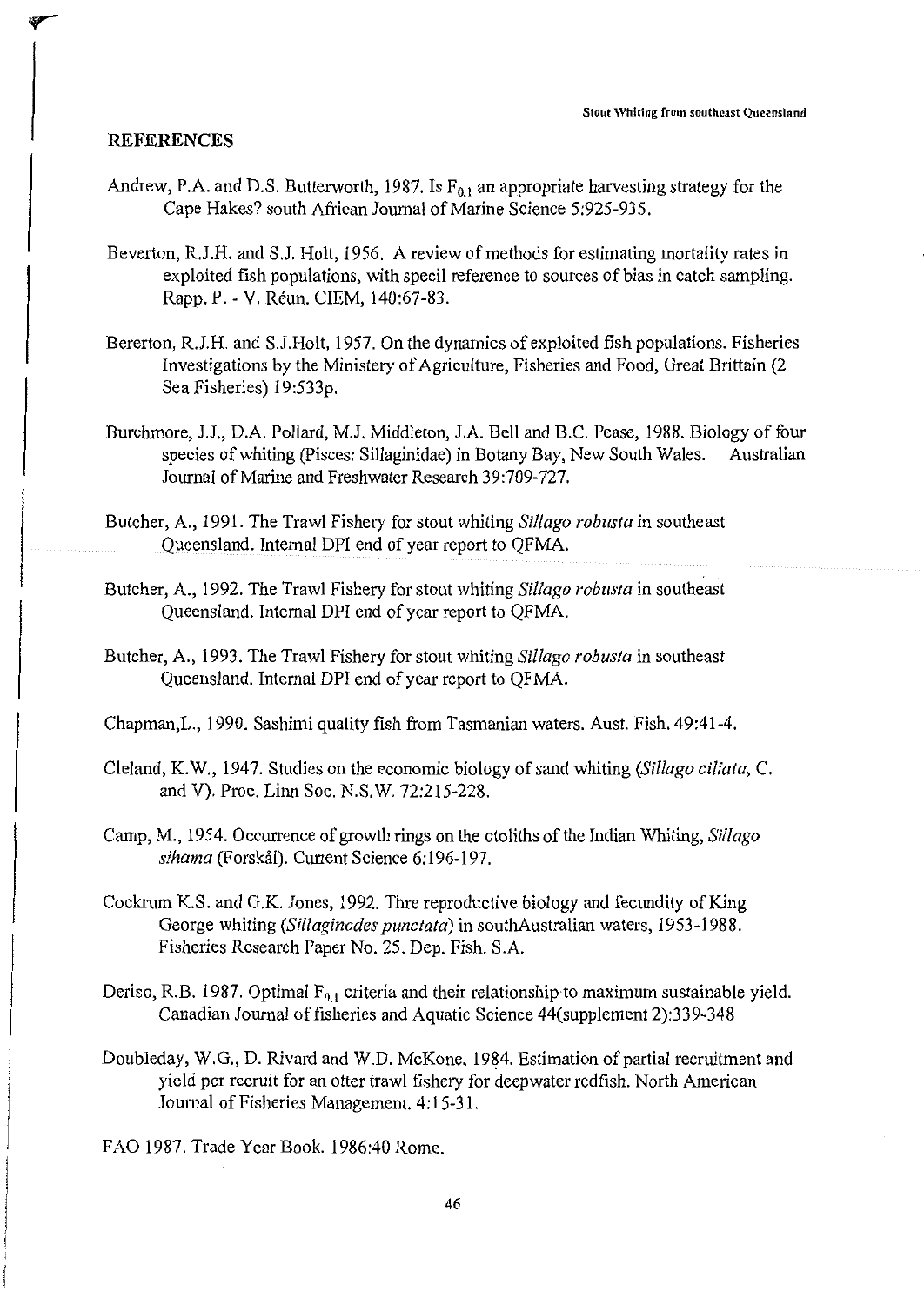- Gauldie, R.W., 1990. How often is the von Bertalanffy-type length-at-age curve in fishes related<br>to weight change artefacts interpreted as age rings in otoliths? Comparative to weight change artefacts interpreted as age rings in otoliths? Biochemistry and Physiology 96A (4):451-8.
- Gauldie, R.W., G. Coote, I.F. West, and R.L. Radtke, 1990. The influcence of temperature on the fluorine and calcium compostion of fish scales. Tissue and Cell 22:645-654.
- Goodyear, C.P., 1993. Spawning stock biomass per recruit in fisheries management: foundation and current use. in S.J. Smith, J. Hunt and D. Rivard (ed's), Risk Evaluation and biological reference points for fisheries management. National Research Council of Canada, Canadian Special Publication of Fisheries aned Aquatic Sciences 120:67 - 82.
- Gulland, J.A. (ed.), 1988. Fish Population Dynamics: the implications for management. 2nd Edn. J. Wiley & Sons. 422p.
- Hilborn, R. and C.J. Walters, 1992. Quantitative Fisheries Assessment: choice, dynamics and uncertainty. Chapman Hall, N.Y.
- Hobday, D.K. and W.J. Wankowski, 1986. Age determination and growth of school whiting. Victorian Department of Conservation, Forests and Lands, Marine Sciences Laboratory internal report No. 130. 29p.
- Hobday, D.K. and J.W.J. Wankowski, 1987. School whiting *Sil/ago bassensisflindersi:*  Reproduction and fecundity in eastern Bass Strait, Australia. Vic. Dep. Cons. For. Lan., Fish. Div., Int. rep.no. 153. 24p.
- Hoque, B. and R. W.R. Patra, 1987. Fecundity of the ladyfish, Sillago domina (Cuvier) (Trachinidae:Perciformes). Bangladesh J. Zool 15(2):205-210.
- Hunter, J.R., A.W. Argue, W.H. Bayliff, A.E.Dizon, A. Fonteneau, D. Goodman and G.R. Seckel, 1986. The dynamics of tuna movement: an evaluation of past and future research. F AO Fisheries Technical Paper 277.
- Jakobsen, T., 1993. The behaviour of  $F_{low}$ ,  $F_{med}$  and  $F_{high}$  in response to Variation Parameters used in their estimation. in S.J. Smith, J. Hunt and D. Rivard (ed's), Risk Evaluation and biological reference points for fisheries management. National Research Council of Canada, Canadian Special Publication of Fisheries aned Aquatic Sciences 120:119- 125.
- Jones, R., 1984. Assessing the effects of changes in exploitation pattern using length composition data (with notes on VPA and cohort analysis). FAO Fisheries Technical Paper, 256:118p.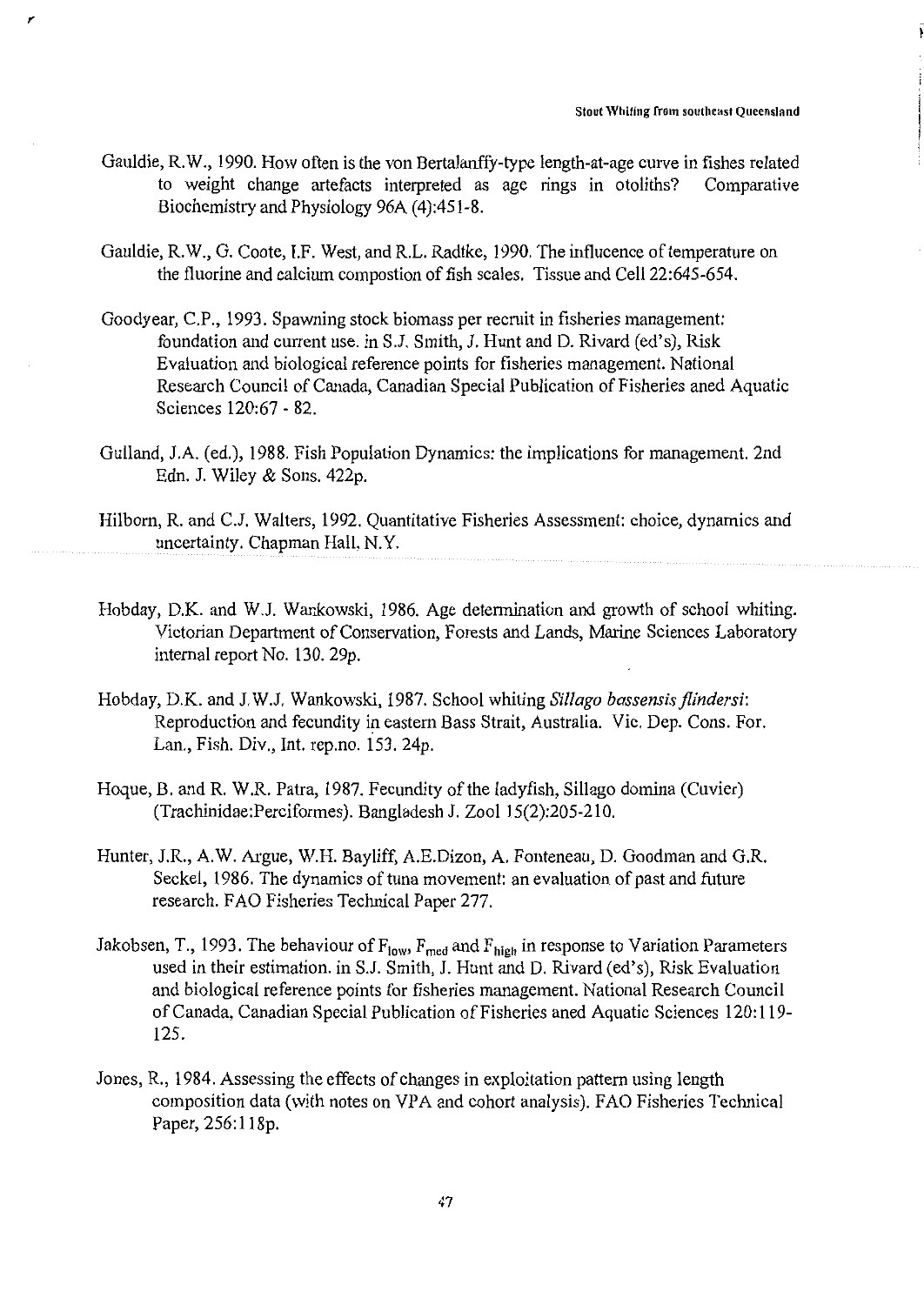- Kashiwagi, M., H. Sakaki and T. Takahashi, 1987. A relationship between egg size and hatching rate in Jpanese whiting, *Sil/ago japonica.* Nippon suisan Gakkaishi 53(12):2105-2110.
- Kelley, D.F., 1988. Age determination in bass and assessment of growth and year-class strength. Journal of the Marine Biology Association of the United Kingdom 68:179-214.
- Kingston, A.G., P. Smith and S. Beare, 1990. Japanese seafood demand. 34th Ann. Conf. Aust. Ag. Econ. Soc. Bris. Feb., 1990. 20pp.
- Krishnamurthy, K.N. and M. Kaliyamurthy, 1981. Studies on the age and growth of sand whiting *Sil/ago sihama* (Forskal) from Pulicat Lake with observations on its biology and fishery. Indian Journal of Fisheries 25(1-2):84-97.
- Krishnayya, C.G., 1968. On the use of otoliths in the determinations of age and growth of the Gangetic whiting, *Si/lago panijus* (Ham. Buch.), with notes on its fishery in the Hooghly Estuary. Indian Journal of Fisheries 10(A):391-412.
- Leonart, J. and J. Salat, 1992. VIT fisheries analysis program. Periodical Publication of the Marine Science Institute of Barcelona, Marine Science Technical Information series 168-169: 116p.
- McKay, R.J., 1992 Sillaginid Fishes of the World. FAO species catalogue Vol.14 87pp. FAO Rome
- MacLean, J.L., 1969. A study of the biology of winter whitng, *Sil/ago maculata* (Quoy and gaimard), in Moreton Bay. Unpubl. M.Sc. thesis, Univ. of Qld.
- Moe, M.A. Jr., 1969. Biology of the red grouper, Epinephelus morio (Valenciennes) from eastern Gulf of Mexico. Fla. Dep. Nat. Resour., Mar. Res. Lab. Prof. Pap. Ser., 10, 95p.
- Morales-Nin, B., 1992. Determinatin of growth in bony fishes from otolith microstructure. FAO Fisheries Technical Paper No. 322. 51 pp.
- Morton, R.M., 1985. The reproductive biology of summer whiting, *Sillago ciliata* C.& V., in northern Moreton Bay. Aust. Zoo!. 21:491-502.
- Palekar, V.C. &and D.V. Bal, 1960. Studies on the maturation and spawning on the indian whiting *(Sil/ago sihama* Forsskal) from Karwar waters. Proc. Ind. Acad. Sci. 54B:76- 93.
- Pauly, D., 1980. On the interrelationships between natural mortality, growth parameters and mean environmental temperature in 175 fish stocks. Journal Cons. CIEM, 39(2): 175- 92.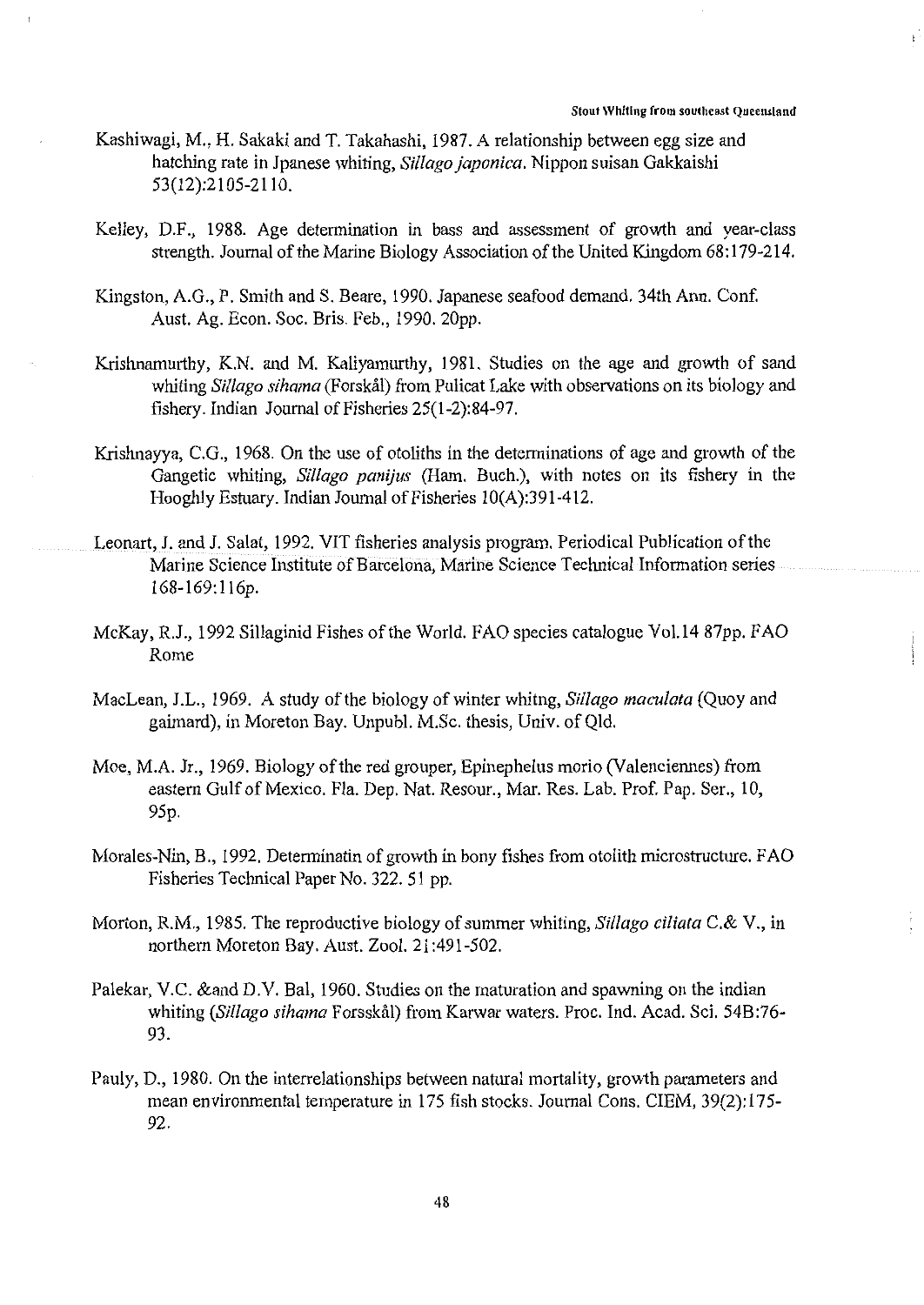- Rikhter, W.E. and V.N. Efanov, 1976. On one of the population approaches to estimation off natural mortality of fish populations. ICNAF Research Document 76/VI/8:12p.
- Sparre, P., E. Ursin and S.C. Venema, 1989. Introduction to tropical fish stock assessment. Part 1. Manual. FAO Fisheries Technical Paper 306.1:337p.
- Staples, D. J., (1970). Methods of ageing red gurnard (Teleostei:Triglidae) by fin rays and otoliths. New Zealand Journal of Marine and Freshwater Research 5:70-79.
- Treasurer, J.W. and F.G.T. Holliday, 1981. Some aspects of the reproductive biology of perch *(Perca fluviatilis)* L. A histological description of the reproductive cycle. J. Fish Biol. 18:359-376.
- West, G., 1990. Methods of assessig ovarian development I fishes: a review. Aust. J. Mar. Freshwater Res. 41: 199-122.

# **ACKNOWLEDGMENTS**

This project owes much to the valuable cooperation of the skippers and crew of the various commercial whiting vessels for collecting samples. The time and effort of the various staff aboard the QDPI research vessel "Deep Tempest", in particular Mr. David Trama, Mr. Peter Pardoe and Mr. Brett Davidson, is much appreciated.

Kate Yeomans, John McLaughlin-Karr, Glenn Hopper, Kim Bilham and Wayne Hagedoom, along with a number of work-experience students, provided the dedication in processing of samples in the laboratory, ageing and storing otoliths, processing gonads and entering data onto a database.

The statistical advice of David Mayer (Biometrician) and population dynamics advice of Dr. Juan-Pablo Pertierra (QDPI) and especially Dr. David Die (CSIRO) has been invaluable to the project results.

Without the help of these people, the project would not have been able to address the objectives as effectively. Our sincere thanks are extended to them all.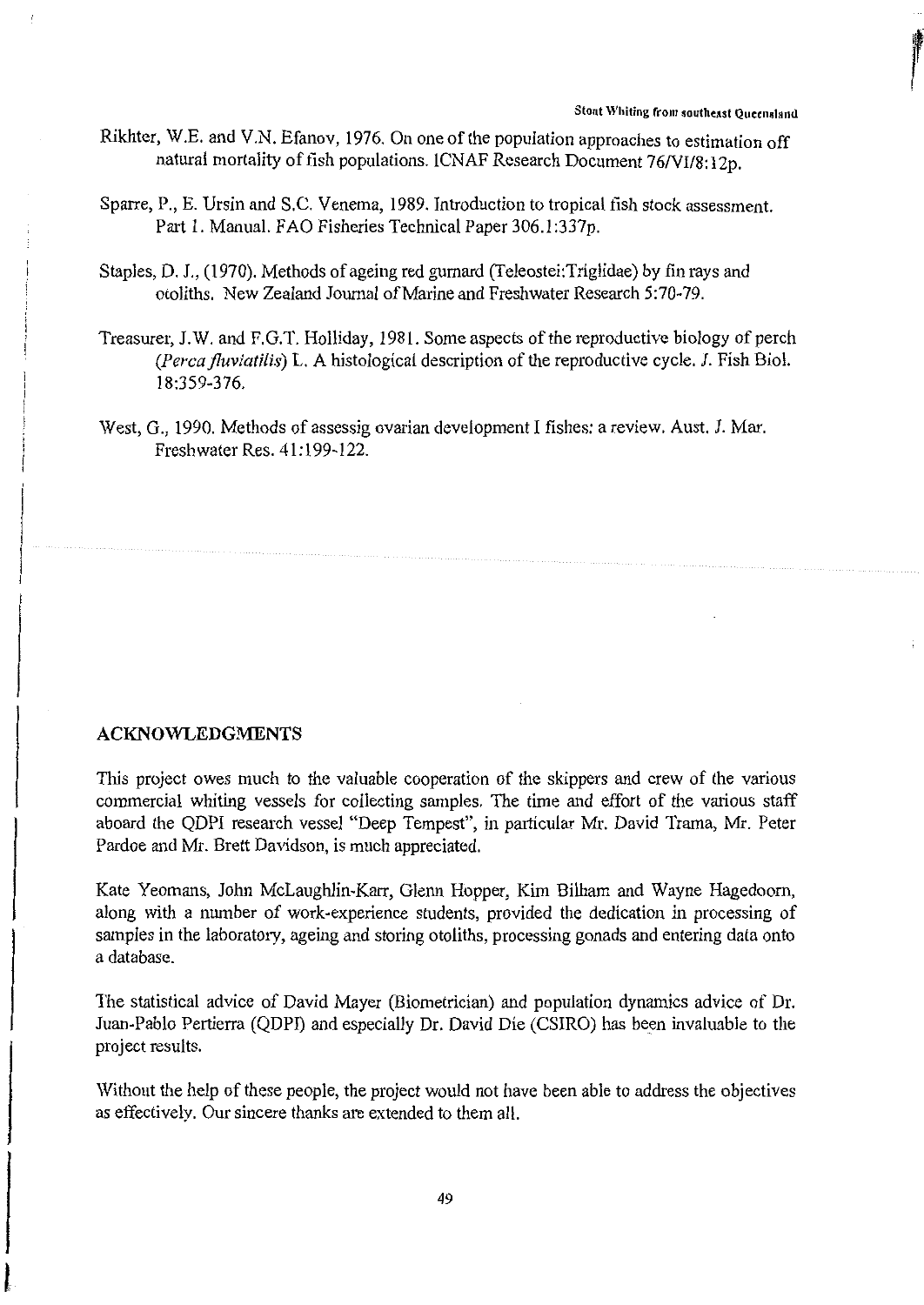# **Appendix I**

# **Six papers are in preparation at the present time:**

Butcher, A. and K. Yeomans. Age and growth estimates in stout whiting, *Sil/ago robusta,*  from south-east Queensland.

Butcher, A. Reproductive biology of female stout whiting, *Sillago robusta,* from south-east Queensland.

Butcher, A. Reproductive biology of male stout whiting, *Si/Iago robusta,* from south-east Queensland.

Butcher, A. and J. McLaughlin-Karr. the occurrence of the shark tapeworm, *Poecilancistrium cmyophyllum* (Diesing, 1850) in , *Sil/ago robusta,* from south-east Queensland.

Butcher, A. Estimating biological reference points and biomass of stout whiting, *Si/lago robusta,* from south-east Queensland.

Butcher, A. Seasonal variation in occurrence of stout whiting, *Sillago robusta,* in waters off south-east Queensland.